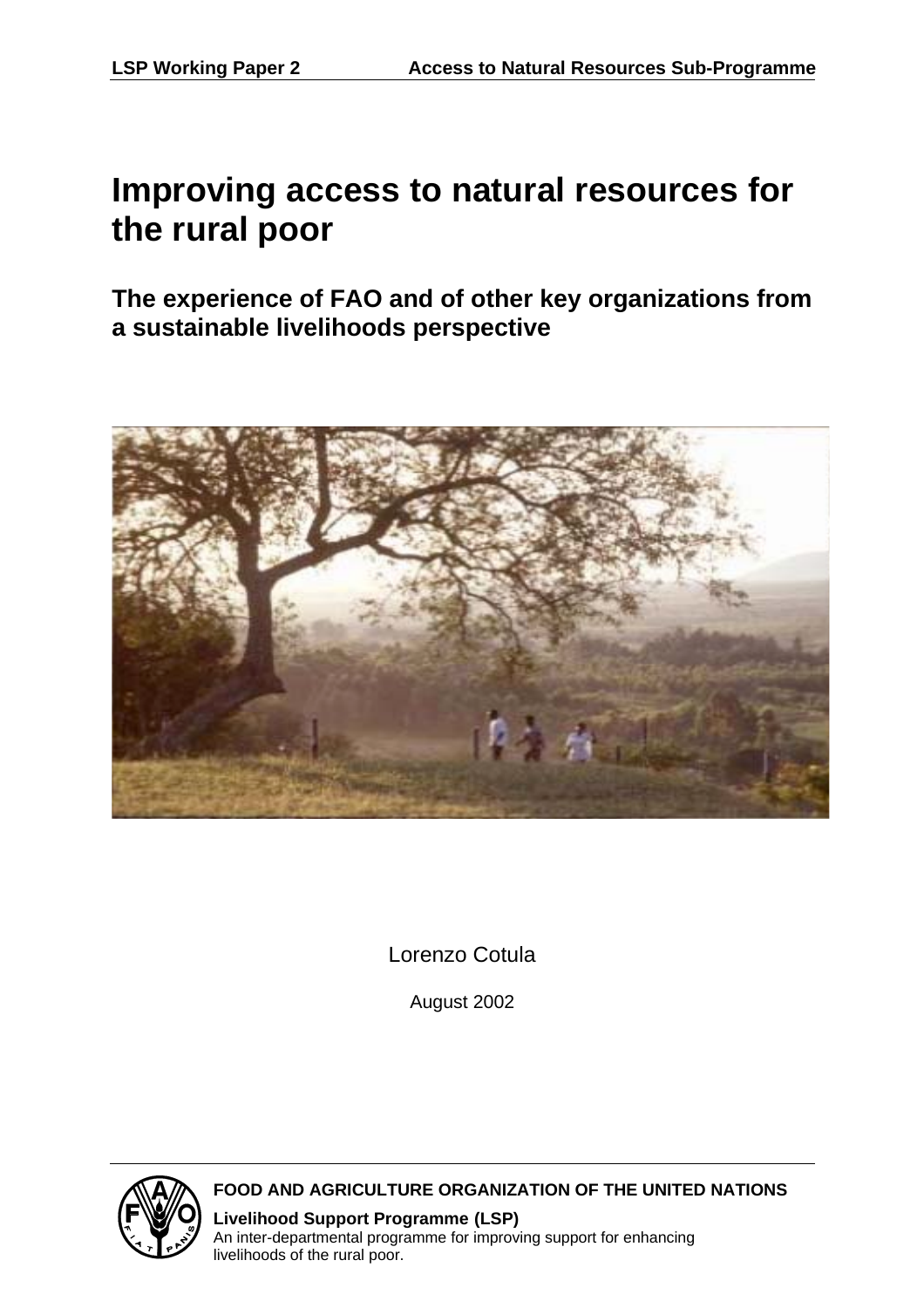# **Improving access to natural resources for the rural poor**

**The experience of FAO and other key organizations from a sustainable livelihoods perspective** 

**Lorenzo Cotula** 

August 2002

This paper was prepared under contract with the Food and Agriculture Organization of the United Nations (FAO). The positions and opinions presented are those of the author alone, and are not intended to represent the views of FAO.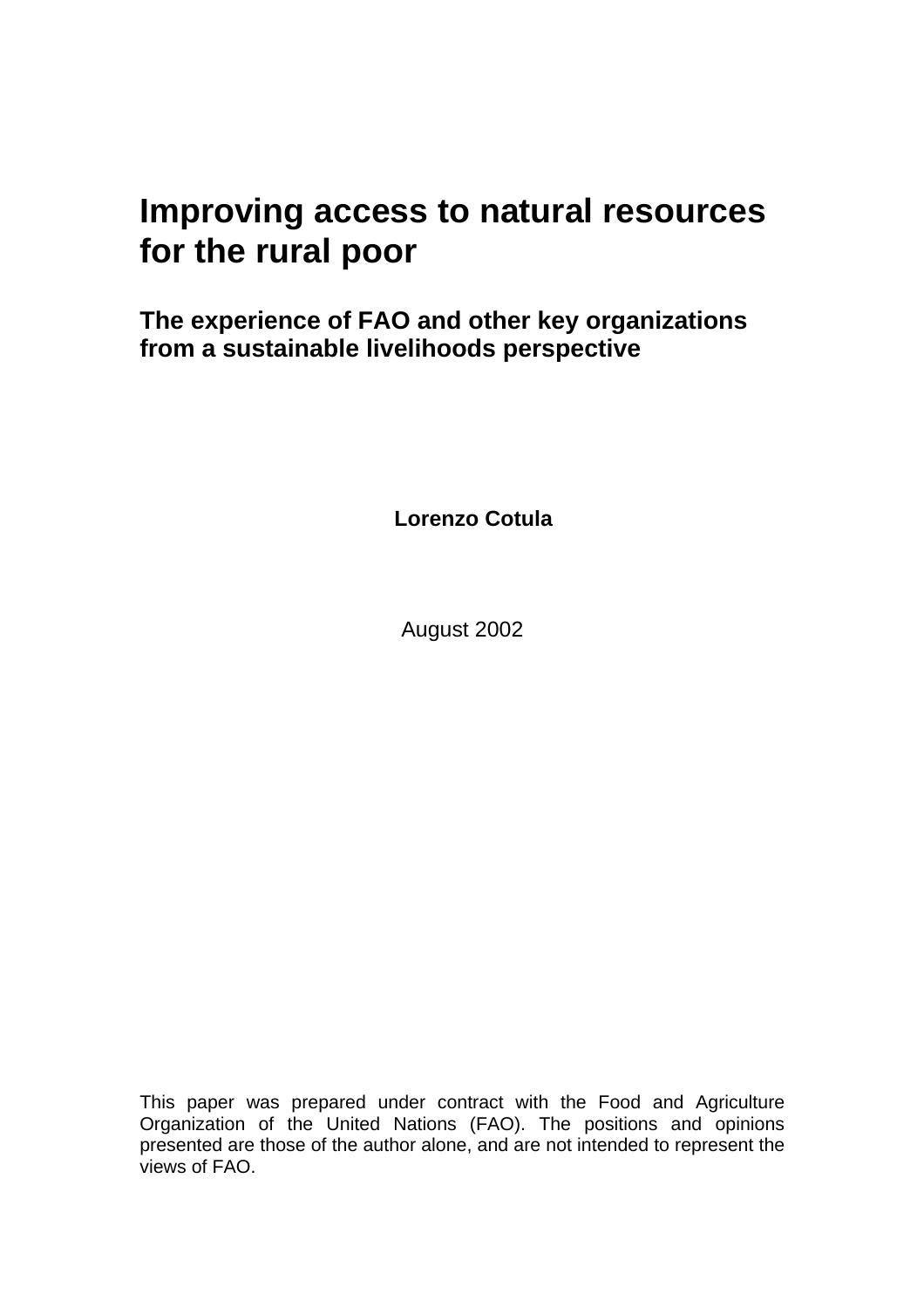# **The Livelihood Support Programme**

The Livelihood Support Programme (LSP) evolved from the belief that FAO could have a greater impact on reducing poverty and food insecurity, if its wealth of talent and experience were integrated into a more flexible and demand-responsive team approach.

The LSP, which is executed by FAO with funding provided by DfID, works through teams of FAO staff members who are attracted to specific themes being worked on in a sustainable livelihoods context. These crossdepartmental and cross-disciplinary teams act to integrate sustainable livelihoods principles in FAO's work, at headquarters and in the field. These approaches build on experiences within FAO and other development agencies.

The programme is functioning as a testing ground for both team approaches and sustainable livelihoods principles.

**Email:** lsp@fao.org

## **Access to natural resources sub-programme**

Access by the poor to natural resources (land, forests, water, fisheries, pastures, etc.), is essential for sustainable poverty reduction. The livelihoods of rural people without access, or with very limited access to natural resources are vulnerable because they have difficulty in obtaining food, accumulating other assets, and recuperating after natural or market shocks or misfortunes.

The main goal of this sub-programme is to build stakeholder capacity to improve poor people's access to natural resources through the application of sustainable livelihood approaches. The sub-programme is working in the following thematic areas:

- *1. Sustainable livelihood approaches in the context of access to different natural resources*
- *2. Access to natural resources and making rights real*
- *3. Livelihoods and access to natural resources in a rapidly changing world*

This paper serves to provide a base for work in these three thematic areas by presenting the experiences of FAO and other key organizations with sustainable livelihoods approaches and access by the poor to natural resources.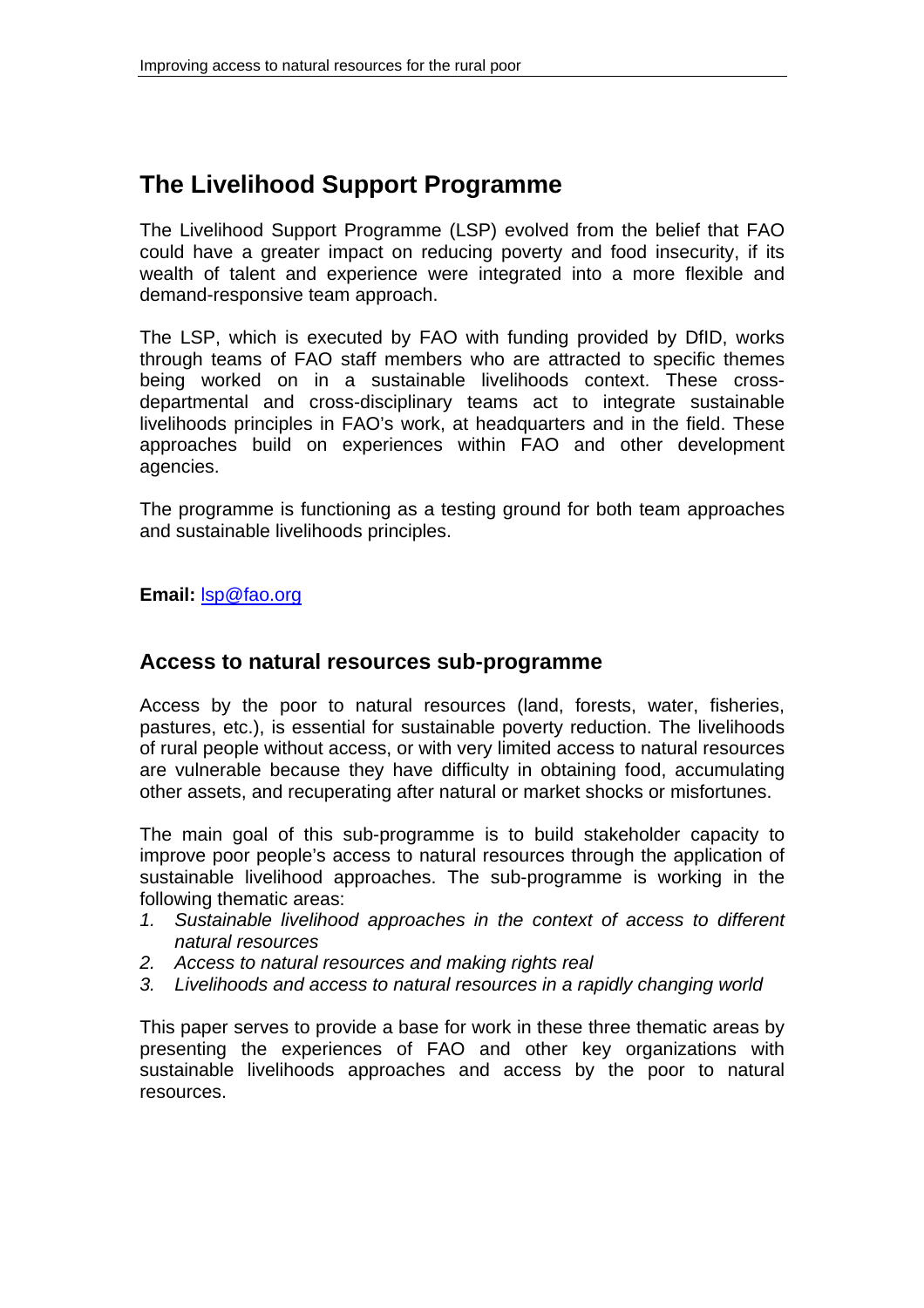# **TABLE OF CONTENTS**

| 1.   |                                                                                                                                   |  |
|------|-----------------------------------------------------------------------------------------------------------------------------------|--|
| 1.1  |                                                                                                                                   |  |
| 1.2  |                                                                                                                                   |  |
| 1.3  |                                                                                                                                   |  |
|      |                                                                                                                                   |  |
|      |                                                                                                                                   |  |
|      |                                                                                                                                   |  |
|      |                                                                                                                                   |  |
|      |                                                                                                                                   |  |
|      |                                                                                                                                   |  |
|      |                                                                                                                                   |  |
|      | Informal Working Group on Participatory Approaches and Methods to<br>Support Sustainable Livelihoods and Food Security (IWG-PA)10 |  |
| 1.4  | Case study: Hills Leasehold forestry and Forage Development Project in                                                            |  |
| 1.5  | Case study: The Sustainable Fisheries Livelihoods Programme in West                                                               |  |
| 1.6  | Case Study: FAO Pastoral Risk Management Strategy / World Bank                                                                    |  |
|      |                                                                                                                                   |  |
| 2.   | OTHER ORGANIZATIONS EXPLICITLY OR IMPLICITLY                                                                                      |  |
| 2.1  |                                                                                                                                   |  |
| 2.2  |                                                                                                                                   |  |
|      |                                                                                                                                   |  |
| 2.3  |                                                                                                                                   |  |
| 2.4  |                                                                                                                                   |  |
| 2.5  |                                                                                                                                   |  |
| 2.6  | GADEC (Groupe d'Action pour le Développement Communautaire)28                                                                     |  |
| 2.7  |                                                                                                                                   |  |
| 2.8  |                                                                                                                                   |  |
| 2.9  | IFAD (International Fund for Agricultural Development)33                                                                          |  |
| 2.10 | IIED (International Institute for Environment and Development)35                                                                  |  |
| 2.11 | IISD (International Institute for Sustainable Development) 37                                                                     |  |
| 2.12 |                                                                                                                                   |  |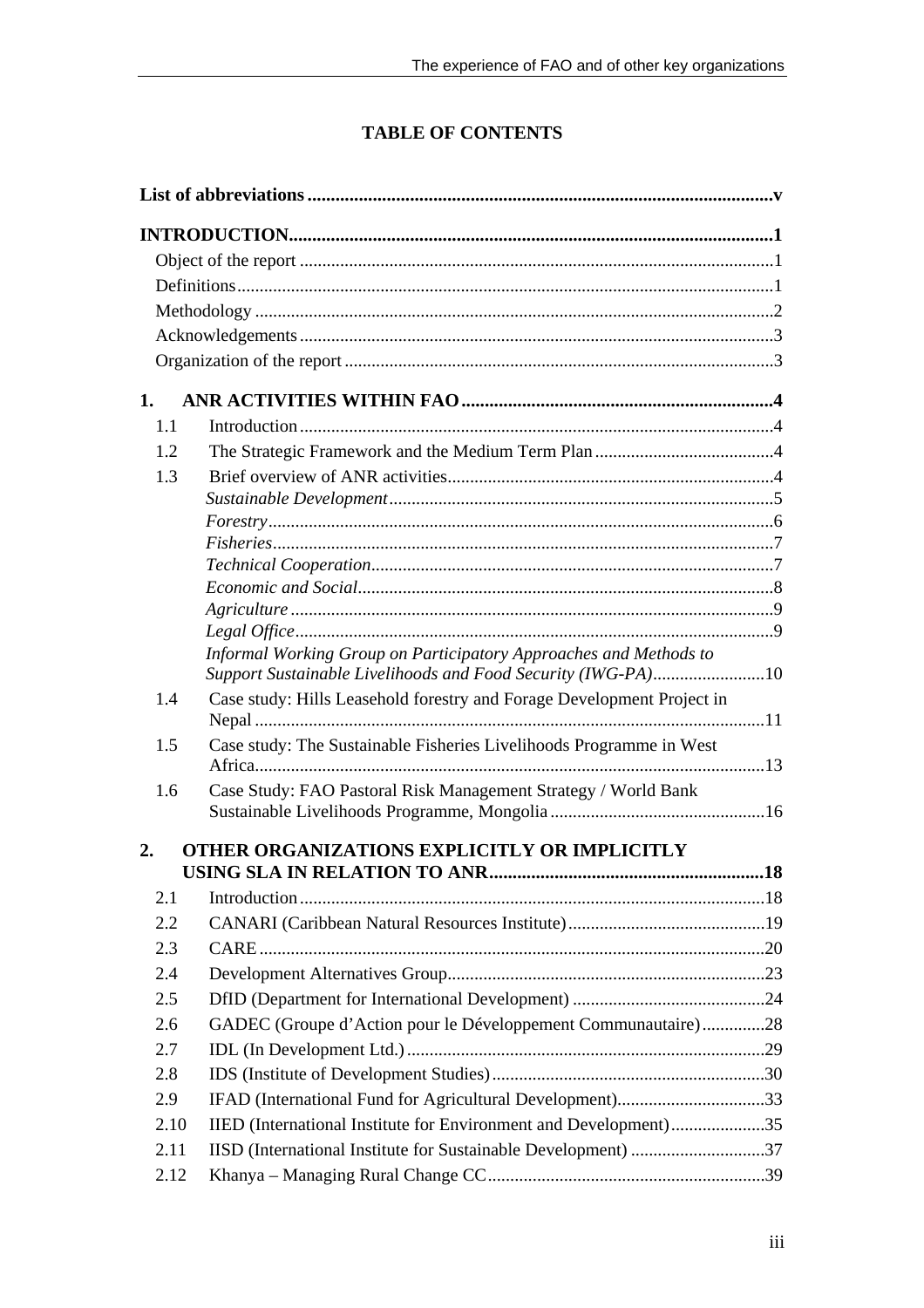| 2.13 |                                                                         |  |
|------|-------------------------------------------------------------------------|--|
| 2.14 |                                                                         |  |
| 2.15 |                                                                         |  |
| 2.16 |                                                                         |  |
| 2.17 |                                                                         |  |
| 2.18 |                                                                         |  |
| 2.19 |                                                                         |  |
|      |                                                                         |  |
|      |                                                                         |  |
|      | CEPAL (UN Economic Commission for Latin American and the                |  |
|      |                                                                         |  |
|      | CICAFOC (Coordinadora Indígena Campesina de Agroforestería              |  |
|      | CLADES (Consorcio Latinoamericano sobre Ecologia y Desarrollo) 53       |  |
|      | ENDA (Environnement et Développement du Tiers Monde)53                  |  |
|      | GRET (Groupe de Recherche et d'Exchanges Technologiques) 54             |  |
|      | Institute of Development Management (Mzumbe University, Tanzania)54     |  |
|      | IRAM (Institut de Recherches et d'Applications des Méthodes de          |  |
|      |                                                                         |  |
|      |                                                                         |  |
|      |                                                                         |  |
|      |                                                                         |  |
|      | ODG (Overseas Development Group, University of East Anglia) 56          |  |
|      |                                                                         |  |
|      | Local partners in SLA/ANR programmes: governments and NGOs56            |  |
|      |                                                                         |  |
| 3.   |                                                                         |  |
| 3.1  |                                                                         |  |
| 3.2  |                                                                         |  |
| 3.3  |                                                                         |  |
| 3.4  |                                                                         |  |
| 3.5  |                                                                         |  |
| 3.6  | Development of SLA in relation to ANR: Socio-economic differentiation62 |  |
| 3.7  |                                                                         |  |
| 3.8  |                                                                         |  |
| 3.9  |                                                                         |  |
|      |                                                                         |  |
|      | Partnerships with organizations using approaches having commonalities   |  |
|      |                                                                         |  |
|      |                                                                         |  |
|      |                                                                         |  |
|      |                                                                         |  |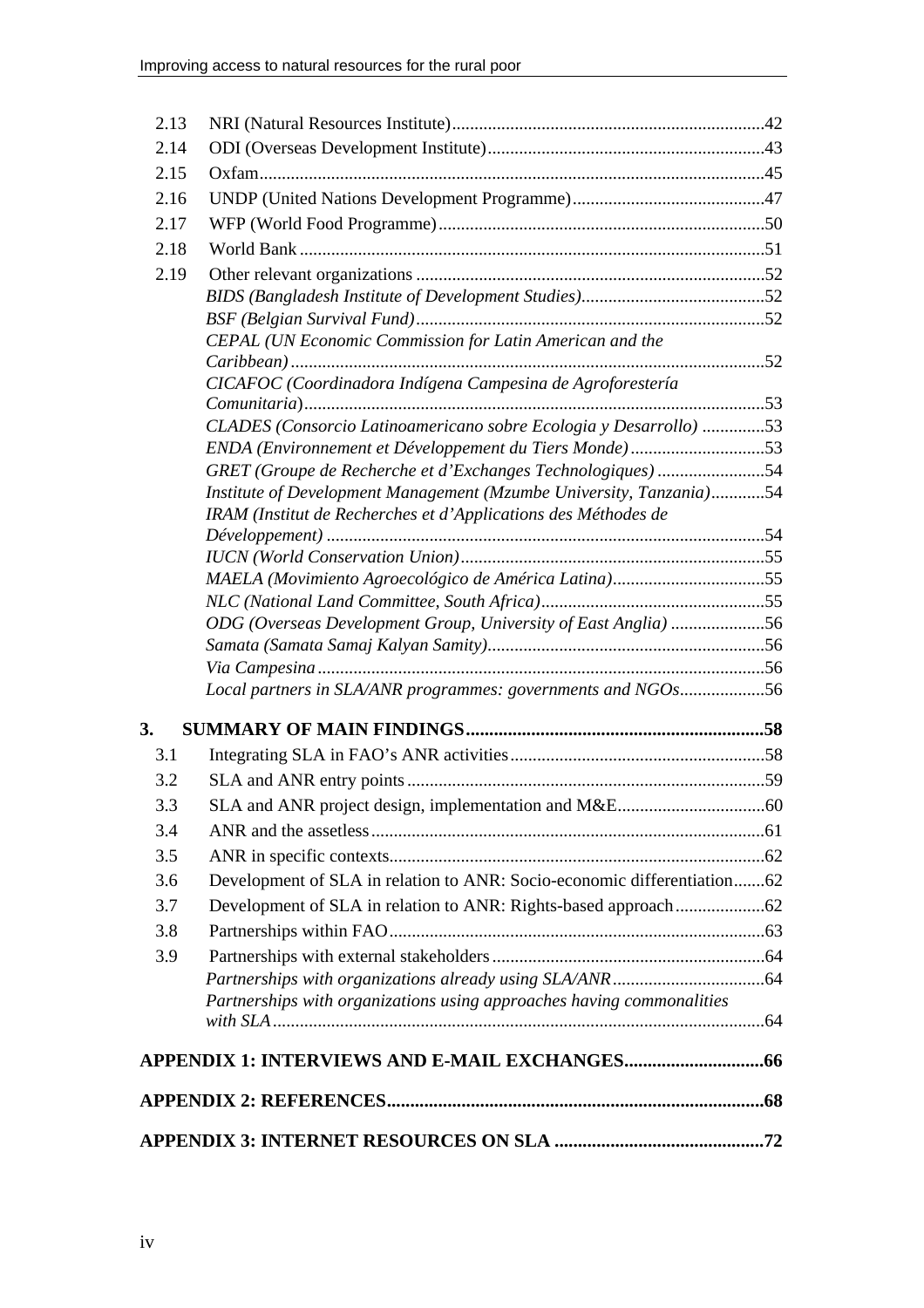# **LIST OF ABBREVIATIONS**

| <b>ANR</b>     | Access to natural resources                                   |
|----------------|---------------------------------------------------------------|
| <b>BIDS</b>    | <b>Bangladesh Institute of Development Studies</b>            |
| <b>CANARI</b>  | Caribbean Natural Resources Institute                         |
| <b>CEPAL</b>   | UN Economic Commission for Latin America and the Caribbean    |
| <b>CICAFOC</b> | Coordinadora Indígena Campesina de Agroforestería Comunitaria |
| <b>CLADES</b>  | Consorcio Latinoamericano sobre Ecologia y Desarrollo         |
| <b>DfID</b>    | Department for International Development                      |
| <b>ENDA</b>    | Environnement et Développement du Tiers Monde                 |
| <b>GADEC</b>   | Groupe d'Action pour le Développement Communautaire           |
| <b>GRET</b>    | Groupe de Recherche et d'Exchanges Technologiques             |
| IDL            | In Development Ltd                                            |
| <b>IDS</b>     | <b>Institute of Development Studies</b>                       |
| <b>IFAD</b>    | <b>International Fund for Agricultural Development</b>        |
| <b>IIED</b>    | International Institute for Environment and Development       |
| <b>IISD</b>    | <b>International Institute for Sustainable Development</b>    |
| <b>IRAM</b>    | Institut de Recherches et d'Applications des Méthodes de      |
|                | Développement                                                 |
| <b>IUCN</b>    | <b>World Conservation Union</b>                               |
| <b>LSP</b>     | FAO Livelihood Support Programme                              |
| M&E            | Monitoring and evaluation                                     |
| <b>MAELA</b>   | Movimiento Agroecológico de América Latina                    |
| <b>NGO</b>     | Non-governmental organization                                 |
| <b>NLC</b>     | National Land Committee (South Africa)                        |
| <b>NR</b>      | <b>Natural resources</b>                                      |
| <b>NRI</b>     | <b>Natural Resources Institute</b>                            |
| <b>ODG</b>     | <b>Overseas Development Group</b>                             |
| ODI            | <b>Overseas Development Institute</b>                         |
| <b>PIPs</b>    | Policies, institutions and processes                          |
| <b>PRA</b>     | Participatory rural appraisal                                 |
| <b>PRSPs</b>   | <b>Poverty Reduction Strategy Papers</b>                      |
| <b>SFLP</b>    | Sustainable Fisheries Livelihood Programme                    |
| SL             | Sustainable livelihoods                                       |
| <b>SLA</b>     | Sustainable livelihoods approaches                            |
| <b>UNDP</b>    | <b>United Nations Development Programme</b>                   |
| <b>WFP</b>     | World Food Programme                                          |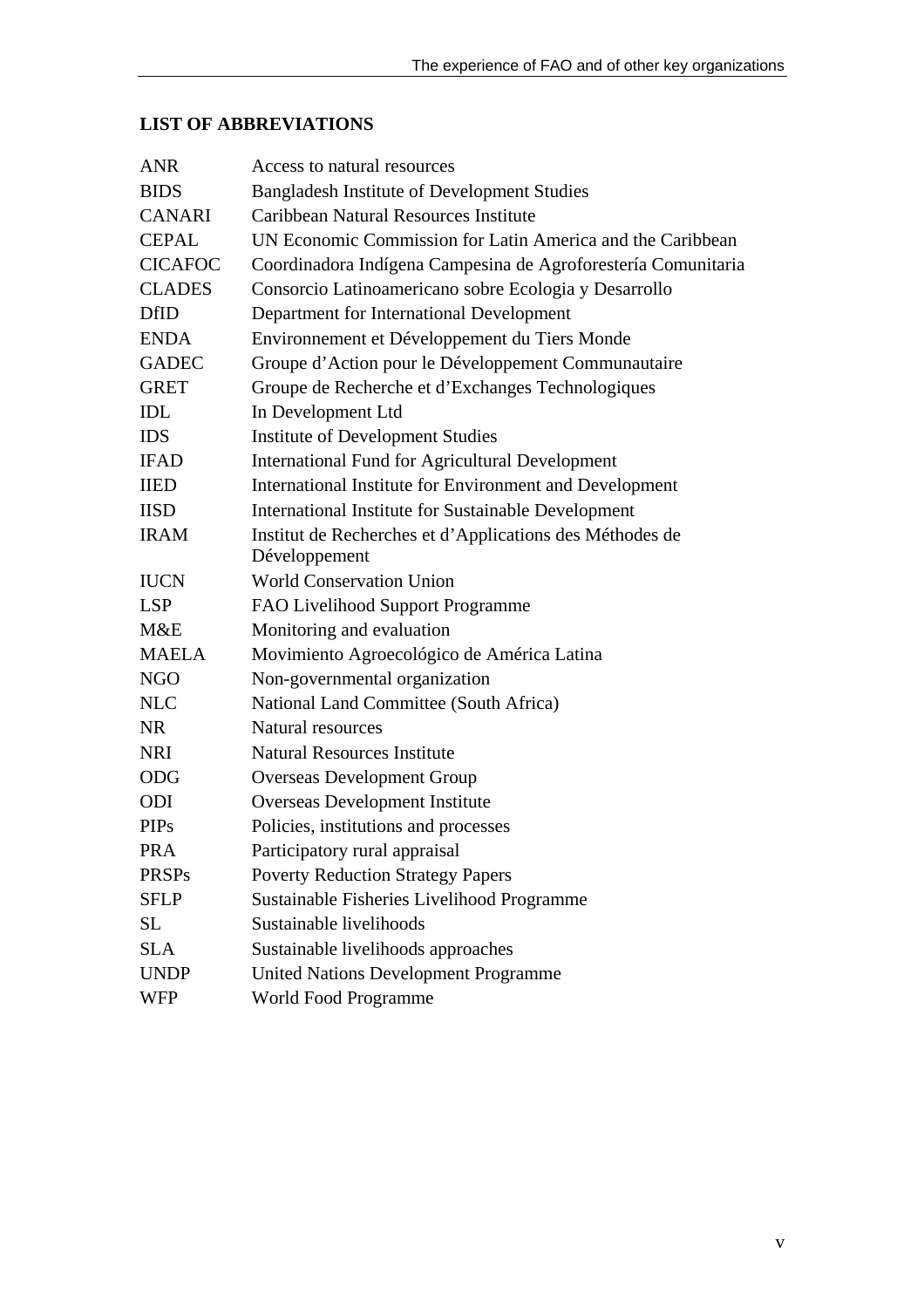## **INTRODUCTION**

#### **Object of the report**

This report identifies FAO's activities concerning access to natural resources (ANR), and identifies other organizations that use explicitly or implicitly a sustainable livelihoods approach in relation to ANR. The report constitutes Output 2.1 of the work plan of the FAO LSP Sub-programme 3.1 ("Building Stakeholder capacity to improve access to natural resources for the rural poor").

## **Definitions**

#### *Access to natural resources*

In this report, activities relating to access to natural resources (ANR) are defined broadly to include different NR (land, water, fisheries, forests, wildlife, genetic resources) and two different types of activities:

- $\epsilon$  Programmes and projects strengthening existing ANR, e.g. through greater tenure security and improved management (co-management arrangements, etc).
- $\epsilon$  Programmes and projects expanding the NR base, e.g. through the granting of new land titles.

In reality, the border line between the two types of activities may be blurred, and both types may be present in the same programme or project.

#### *Sustainable livelihoods approaches*

A conceptual definition of SL approaches (and of their relationship with ANR) is provided in Output 1.1 of Sub-Programme 3.1 (Baumann, 2002). In this report, reference is made to "sustainable livelihood approaches" (SLA), rather than to a single SL approach. This is because although the theoretical foundations of SLA have a common root, their operationalization results in a bundle of similar but different approaches (e.g., with different SL frameworks, with emphasis on different elements of SLA, etc.).

Pure SLA projects (i.e., projects explicitly designed, implemented and evaluated on the basis of SL analysis, taking into account the vulnerability context, addressing access to the five capitals of the asset pentagon, exploring macro-micro links, etc.) are extremely rare. On the other hand, a large number of projects has adopted, explicitly or implicitly, to a differing degree, SL analysis, concepts and tools. Moreover, as SLA build on and systematize pre-existing concepts and practices, numerous organizations and activities make use of similar approaches without referring to SLA. This report includes not only organizations and activities explicitly employing SLA, but also those that have "implicitly" used SLA principles and tools. Moreover, it includes activities where SLA have been used at any stage of the project cycle (diagnostic analysis, project design, project implementation/reorientation, monitoring and evaluation, etc.).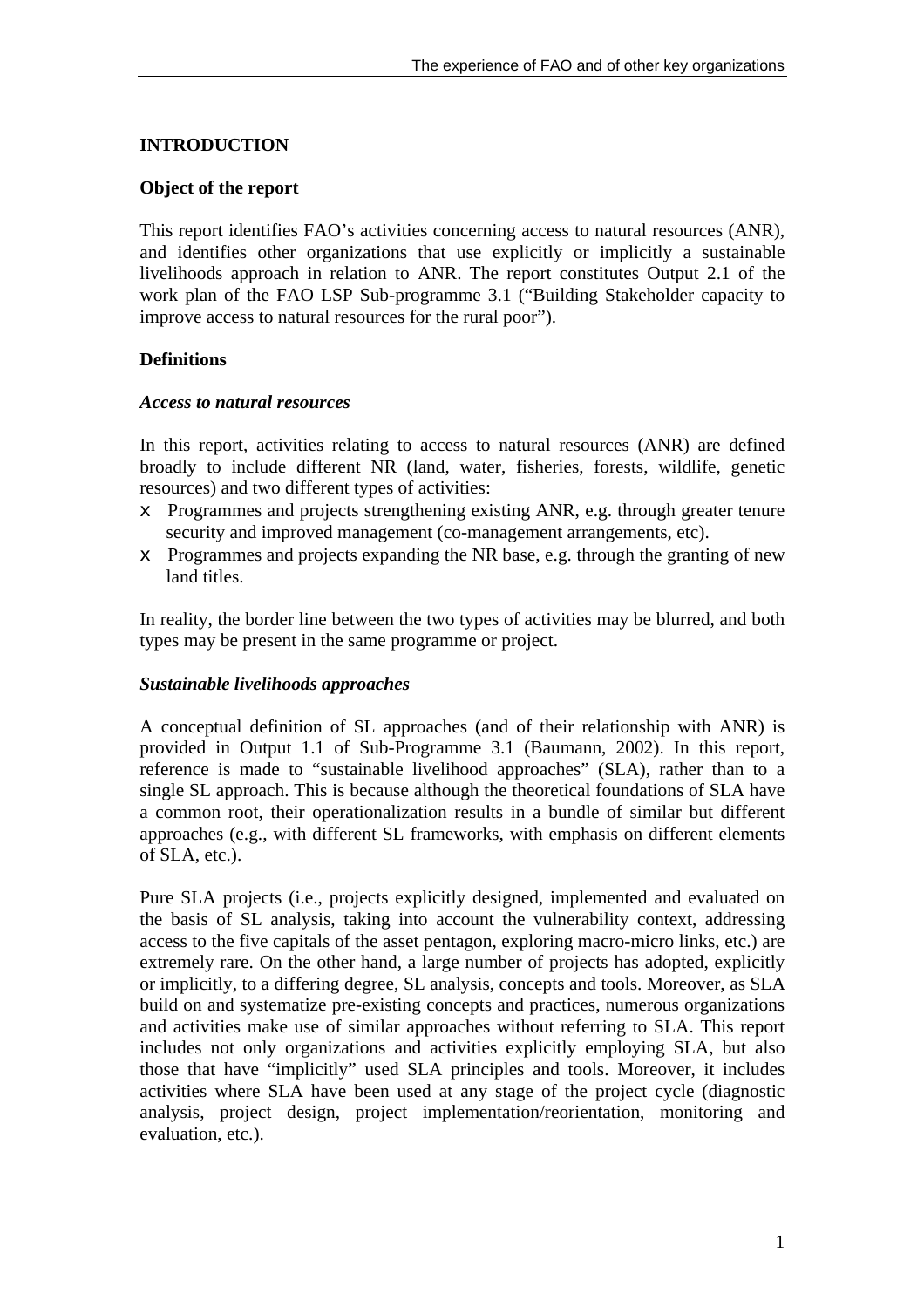In this regard, conceptual difficulties arose while writing this report, particularly in relation to:

- $\neq$  The relationship between SLA and ANR. While SLA entails a holistic, multisectoral approach, this report is to focus on ANR activities (i.e., activities relating to one of the five capital assets). This tension is partly eased by the fact that recent SLA literature accepts that SLA projects may have a "sectoral anchor" (e.g., Ashley and Carney, 1999).
- $\epsilon$  The extent to which an SLA may be said to be "implicitly" employed by an organization. If a narrow interpretation is followed, the inventory would be limited to actors and activities adopting a DfID-type SL framework (i.e. mainly to the Anglophone world), thereby unduly restricting the scope of any actions that Subprogramme 3.1 may decide to take on the basis of this inventory. On the other hand, if too broad an interpretation is adopted, most ANR projects may be considered as implicitly SLA, as they usually involve also training (human capital), credit provision (financial capital), institutional support (social capital), etc.

In order to address these conceptual problems, some key characteristics of SLA need to be identified, so as to determine the scope of this report. Namely, this inventory includes organizations and activities characterized by the following elements (even if no SL framework is adopted and no reference is made to SLA):

- $\epsilon$  People-centred approach, focusing on what matters to people and on existing livelihood strategies (thus building on strengths and opportunities rather than satisfying needs);
- $\epsilon$  Participatory and holistic analysis of livelihood strategies (including e.g. access to capital assets, and considered in their dynamic nature), of the vulnerability context (defined as encompassing shocks, trends and seasonality), and of priority areas (which may result in "sectoral anchors" such as ANR);
- $\neq$  Multi-level approach, considering the links between micro, meso and macro levels (considering how micro-level activities may feed into macro-level policies, institutions and processes, and how macro-level policies, institutions and processes affect livelihood strategies at local level);
- $\epsilon$  Emphasizing partnership between different actors;
- $\epsilon$  Recognition of the importance of sustainability, defined in the four dimensions of economic, institutional, social and environmental sustainability.

## **Methodology**

This report is based on research work undertaken in Rome (FAO Headquarters) and in London. The information included in this report was obtained from the Internet, from interviews and e-mail exchanges with key actors within FAO and other organizations (a complete list is included in Appendix 2), and from papers and project documents. Unfortunately, due to time constraints (one-month assignment) and to the period of the year in which the work was undertaken (when many persons were on leave), many important stakeholders could not be reached. The research did not involve any field work on evaluation of the projects and programmes described.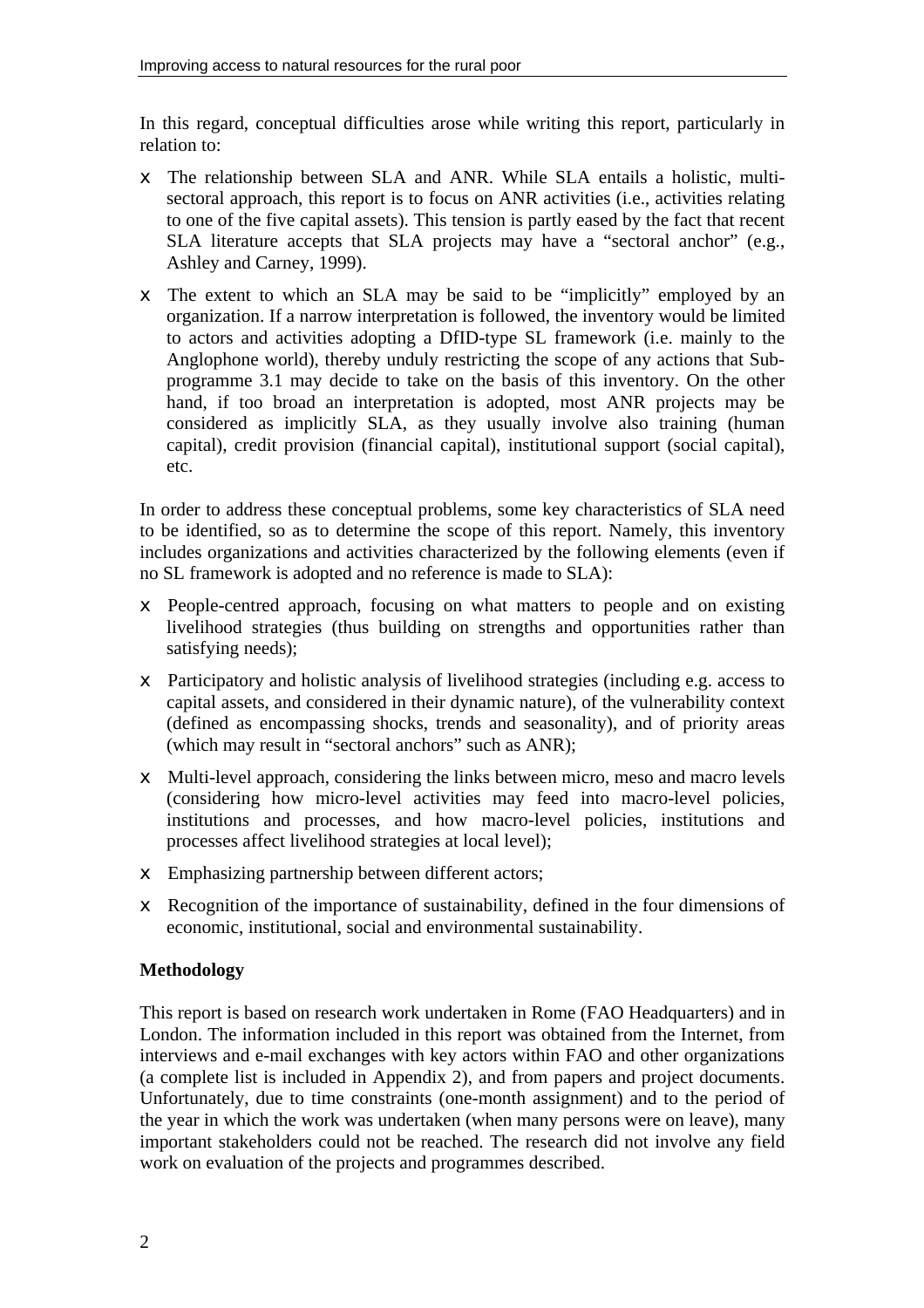## **Acknowledgements**

The author wishes to acknowledge and express gratitude for the excellent cooperation and support received from FAO staff and from many external stakeholders contacted.

## **Organization of the report**

The report is organized in two parts and in a conclusion. Part 1 "identifies FAO's current and future activities related to ANR and its relevant actors". Due to the breadth of the subject, the report contains a brief overview of FAO's ANR activities by department, with particular regard to those that are most relevant for SLA, and focuses on some case studies.

Part 2 "identifies other relevant organizations and their current and future activities where a SLA approach to ANR has been explicitly or implicitly used, and their relevant actors". This part is organized in the form of an inventory of relevant organizations, briefly describing the nature of the organization, its relationship with SL approaches, examples of ANR activities, its links with other organizations, and providing contact details.

A conclusion "identifies the strengths that Sub-programme 3.1 can build on and the gaps to be filled", and "makes recommendations for the development of strategic partnerships within FAO and between FAO and external stakeholders". An analysis of the roles and responsibilities of, and linkages between, identified stakeholders is dealt with in parts 1 and 2, in relation to each stakeholder.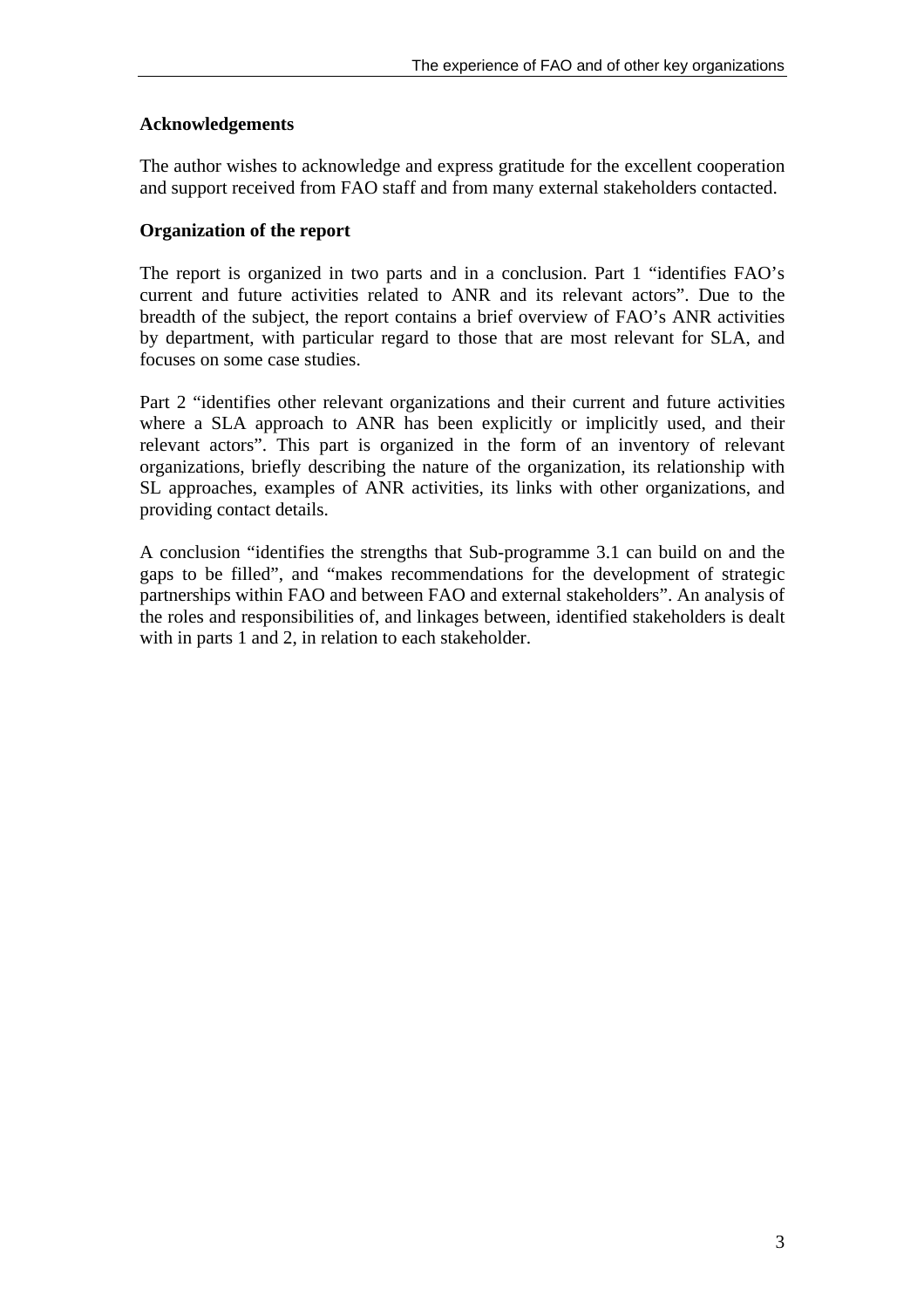## **1. ANR ACTIVITIES WITHIN FAO**

## **1.1 Introduction**

This part reviews ANR activities underway within FAO. Although very few of these activities explicitly refer to SLA, many present key SLA principles (participatory, holistic, cross-sectoral, inter-disciplinary, multi-level, etc. approaches).

Given the considerable breadth of the subject, this part is organized in a brief overview of relevant departments and activities, and in three case studies. The purpose of the case studies is to illustrate how ANR is built in FAO's activities and the relationship between SLA and ANR. They involve projects concerning different NR, with different emphasis in the objectives, at different stages of the project cycle, and with different degrees of relevance to SLA.

It is important to note that due to time constraints, many important activities and stakeholders could not be included. In any case, it should be kept in mind that this report constitutes only a first step for future activities of Sub-programme 3.1. Projects and stakeholders not included in this report may be involved in those future activities.

## **1.2 The Strategic Framework and the Medium Term Plan**

The Strategic Framework for FAO 2000-2015 contains strategic objective "sustainable rural livelihoods and more equitable access to resources" (strategic objective A.1); resources are defined as encompassing both natural and other resources. Activities within this strategy include "supporting efforts to strengthen local institutions and to enact policies and legislation that will provide for more equitable access by both women and men to natural resources (particularly land, water, fisheries and forest) and related economic and social resources" (paragraph 39). Strategy D concerns "supporting the conservation, improvement and sustainable use of natural resources for food and agriculture", including "integrated management of land, water, fisheries, forests and genetic resources". Moreover, the Strategic Frameworks presents other important features of SLA, e.g. emphasis on interdisciplinarity, on cross-departmental cooperation and on working in partnership.

The Medium Term Plan 2002-2007 includes "Local Institutions Building to Improve Capacity for Achieving Sustainable Rural Livelihoods" among the Priority Areas for Inter-disciplinary Action, entailing cross-department cooperation.

## **1.3 Brief overview of ANR activities**

Ongoing ANR activities are reviewed by department. This inevitably creates problems, as projects often involve cooperation between different departments. Notwithstanding these shortcomings, classification by department enables to create some "order" in the analysis (rather than merely listing a series of unrelated projects), and to more clearly identify what resources in the relevant departments, divisions and services may be drawn on.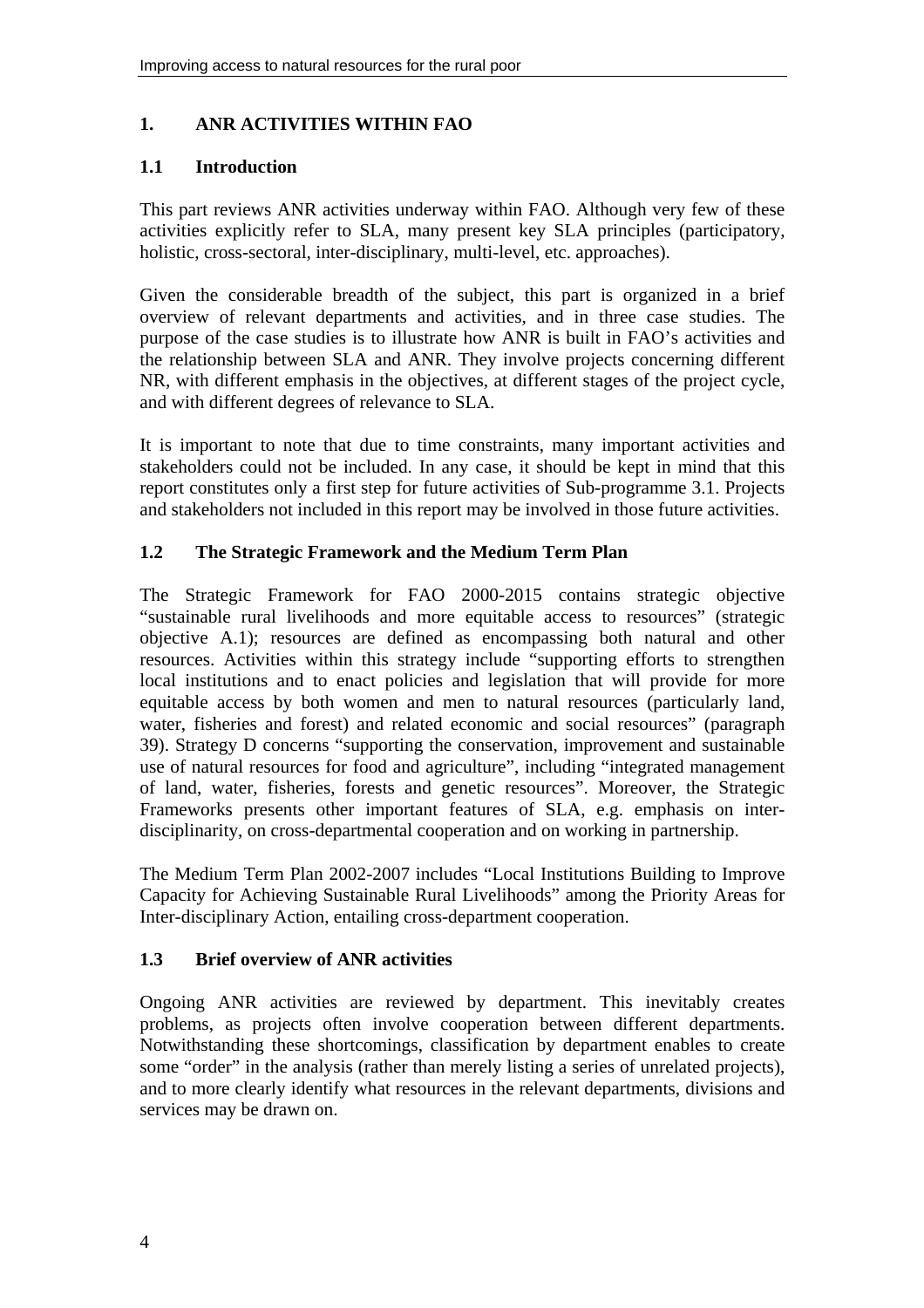#### *Sustainable Development*

In the SD department, the Rural Development Division (SDA) carries out a large number of ANR-related activities. The Land Tenure Service provides assistance in the area of land tenure and rights, including to improve access to land by disadvantaged groups. For example, the Service has been involved in the implementation of the Land Law of Mozambique, cooperating with the Mozambican government to draft implementing legislation (Land Regulations and Technical Annex thereto) and supporting implementation of the delimitation of community lands. Interesting features of the Mozambican land law reform programme include co-titling, i.e. the issuance of land certificates to communities for community lands, and a participatory approach (both in policy and law formulation, with considerable involvement of civil society, and in implementation, with community participation in co-titling). [Contact details: Paolo Groppo (SDAA)].

In the Philippines, SDA has been involved in a programme to support the agrarian reform programme (CARP). The programme was originally funded by the Italian government (TSARRD), then by the government of the Netherlands (SARC), and the Australian government is now stepping in. Interesting features of the programme include its participatory and holistic approach. The programme targets agrarian reform communities (ARCs), i.e. a cluster of villages (*barangays*) where 60% or more of the population has received land within the land reform programme. The SARC/TSARRD project intervenes *after* land distribution and supports ARCs in raising agricultural productivity by:

- $\epsilon$  Supporting farmer-led development teams within ARCs to identify problems, needs and priorities and to incorporate these in community development plans. This activity is carried out in a participatory and holistic way through the farming systems development (FSD) approach. Development plans may be used as basis to source funds from farmer's organizations own savings, from national and local government agencies, from institutional donors and from the private sector.
- $\epsilon$  Post-FSD training in a variety of areas (including farm and non-farm activities, accounting and book-keeping, gender issues).
- $\epsilon$  Promotion of the establishment of linkages between agrarian reform beneficiaries and agribusiness, so as to provide the former with market outlets.
- $\epsilon$  Facilitation of access to credit, by fostering matches between agrarian reform beneficiaries and financial institutions.

[Contact details: Paolo Groppo (SDAA); Doyle Baker (AGSP)].

SDA is also a major player in the Pastoral Risk Management Strategy in Mongolia, which is described more in detail below.

[Contact details: Stephan Baas (SDAR)].

Finally, several persons that have been long been involved in SLA work within FAO are at SDA (e.g., Jennie Dey-Abbas, Jan Johnson, Eve Crowley, etc.).

The Gender and Population Division (SDW) addresses *inter alia* issues relating to women's access to resources. For instance, a TCP in Brazil supported the integration of a gender perspective in the Brazilian agrarian reform. The programme involved the elaboration of thematic technical reports (e.g., a report identifying existing legal and other constraints to women's access to land; Barsted, 2002) and training materials,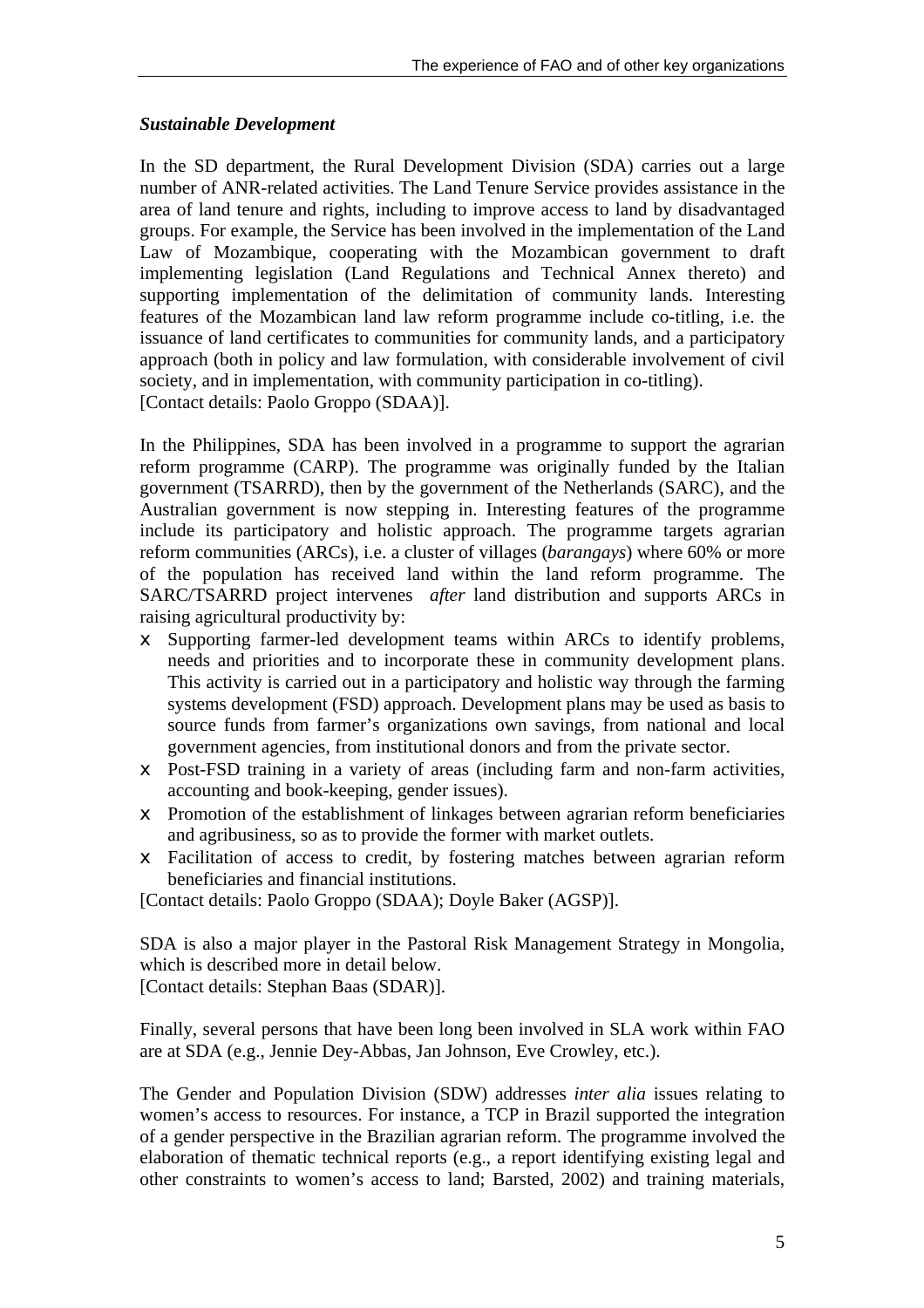and support to the relevant Brazilian government agency (INCRA) for the elaboration of a gender strategy for two pilot districts. [Contact details: Zoraida Garcia (SDWW); Marcela Ballara (RLC)].

The SEAGA (Socio-Economic and Gender Analysis) programme has developed a set of handbooks and guides offering tools and methods for integrating gender analysis at macro, intermediate and field levels and in specific sectoral areas. It may be drawn on for the purposes of carrying out SL analysis (vulnerability context, livelihood strategies, etc.) disaggregated by gender.

[Contact details: Ilaria Sisto (SDWW)].

The Research, Extension, and Training Division (SDR) has also been involved in relevant projects, e.g. the Bolivian Upper Piraí project (see below, under Forestry and TC). A follow-up project to the SDRE component of this project has recently been approved, including capacity-building at municipal level for participatory resource use mapping and planning ("Information, Communication and Training for Sustainable Natural Resource Management").

[Contact details: Mario Acunzo (SDRE)].

## *Forestry*

Within the Forestry Department, the Forestry Policy and Institutions Branch (FONP) has longstanding experience with participatory forestry, including community forestry (particularly through the – now completed – Forestry, Trees and People Programme, FTPP).

[Contact details: Olivier Dubois (FONP)].

Work on "Participatory Processes in NFP" (National Forest Programmes) is being undertaken with a view to institutionalizing participation at national level. The first main activity is an expert consultation to take place in November. [Contact details: Jorieke Potters (FONP); Dominique Reeb (FONP)].

The programme "Strengthening Participatory Approaches in Forest Management in Uganda, Ghana, and Guyana" (2002-2005) supports the integration of participatory approaches in forestry departments and promotes capacity building on participatory approaches for district forest officers. This indirectly relates to ANR, as it is ultimately aimed at increasing the involvement of forest-dependent communities in the management of forest resources.

[Contact details: Eduardo Mansur (FONP)].

In Cambodia, the project "Participatory Natural Resource Management in the Tonle Sap Region – Phase III" supports the development and consolidation of communitybased NR management systems, with particular regard to community forestry and community fisheries. The project builds on two previous phases working on participatory NR management and supports government efforts to incorporate community NR management at policy level. The government has released for community management lands previously used under a concession system as commercial fishing grounds. The project supports this process by developing community fisheries (through the establishment of community fishery management committees, etc.), by strengthening existing community forestry sites (e.g., by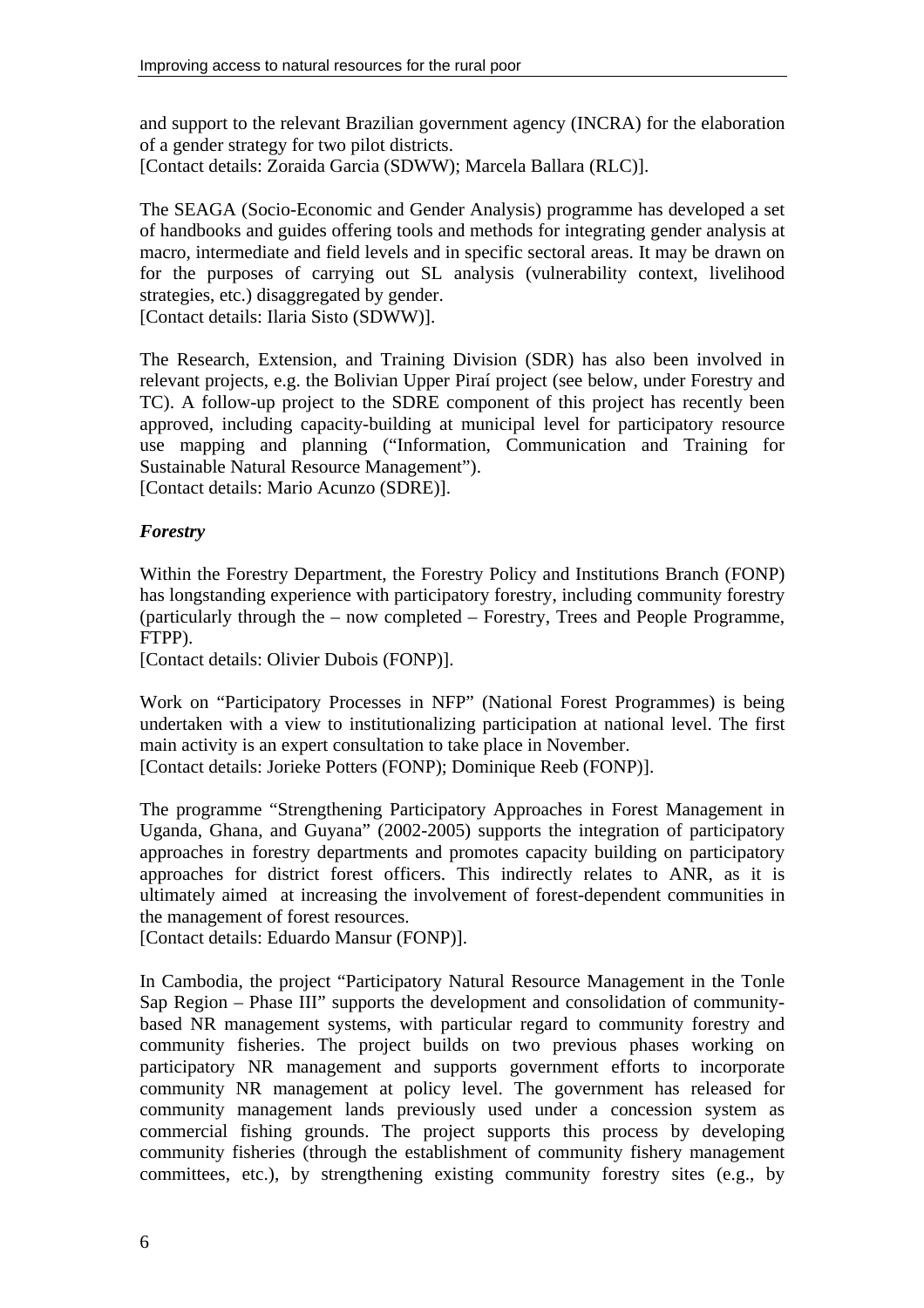working on policy and legislation formulation to grant legal recognition to them), and by developing guidelines and standards for community NR management. [Contact details: Jean-Claude Levasseur (FACMB); Dominique Reeb (FONP); Dominique Di Biase (TCAP)].

FONP hosts LSP sub-programme 3.4 (NR conflict management), which deals with issues that may overlap with ANR. [Contact details: Erik Nielsen (FONP)].

In 2001, a DfID-funded interagency Forum on the Role of Forestry in Poverty Alleviation was held, resulting in the publication of a policy brief that, although not mentioning SLA explicitly, contains the main elements of SLA (recognizing the importance of forest resources for local livelihoods, strengthening forest access and control rights, reducing vulnerability, adopting a cross-sectoral approach, reforming policies, promoting participation) (FAO/DFID, 2001, "How Forests can Reduce Poverty").

The work of FORC may also be drawn on. For instance, the Upper Piraí participatory and integrated watershed management project (a component of a broader programme involving activities in five different countries) progressively incorporated SL issues in the implementation phase, broadening its scope to issues like poverty alleviation, community development, participation in local governance, and scaling up at macro level (through institutionalization of the project approach in national policies). [Contact details: Tage Michaelsen (FORC); Patrizio Warren (ESAE)].

## *Fisheries*

The Fisheries Department (particularly the Fishery Policy and Planning Division) is involved in SLA programmes having fisheries as entry point, and is working on integrating SLA with the principles of the Code of Conduct for Responsible Fisheries, which is particularly relevant for the PIPs part of the SL framework (Sustainable Fisheries Livelihoods Programme). The programme is one of the three case studies for this part of the report, and is examined more in detail below. [Contact details: Richard Coutts (FIPL)]

## *Technical Cooperation*

A large number of activities of the TC department are directly relevant for ANR. For instance, the Investment Centre (TCI) provided the Chief Technical Adviser (CTA) for the forestry leasehold project in Nepal [Contact details: Frits Ohler (TCIL)] and was involved in the Mongolian TCP [Contact details: Alice Carloni (TCII)]; both projects are described more in detail below.

The Investment Centre is/was also involved in the preparation of investment programmes to improve ANR in Burkina Faso and Guinea [Contact details: Marc Moens (TCIL)]; in the preparation (together with SDAA) of three World Bank projects to promote access to land in Central America (e.g., through a Land Fund project in Guatemala) [Contact details: Aidan Gulliver (TCIU)]; and in projects supporting land titling programmes in Thailand and Laos.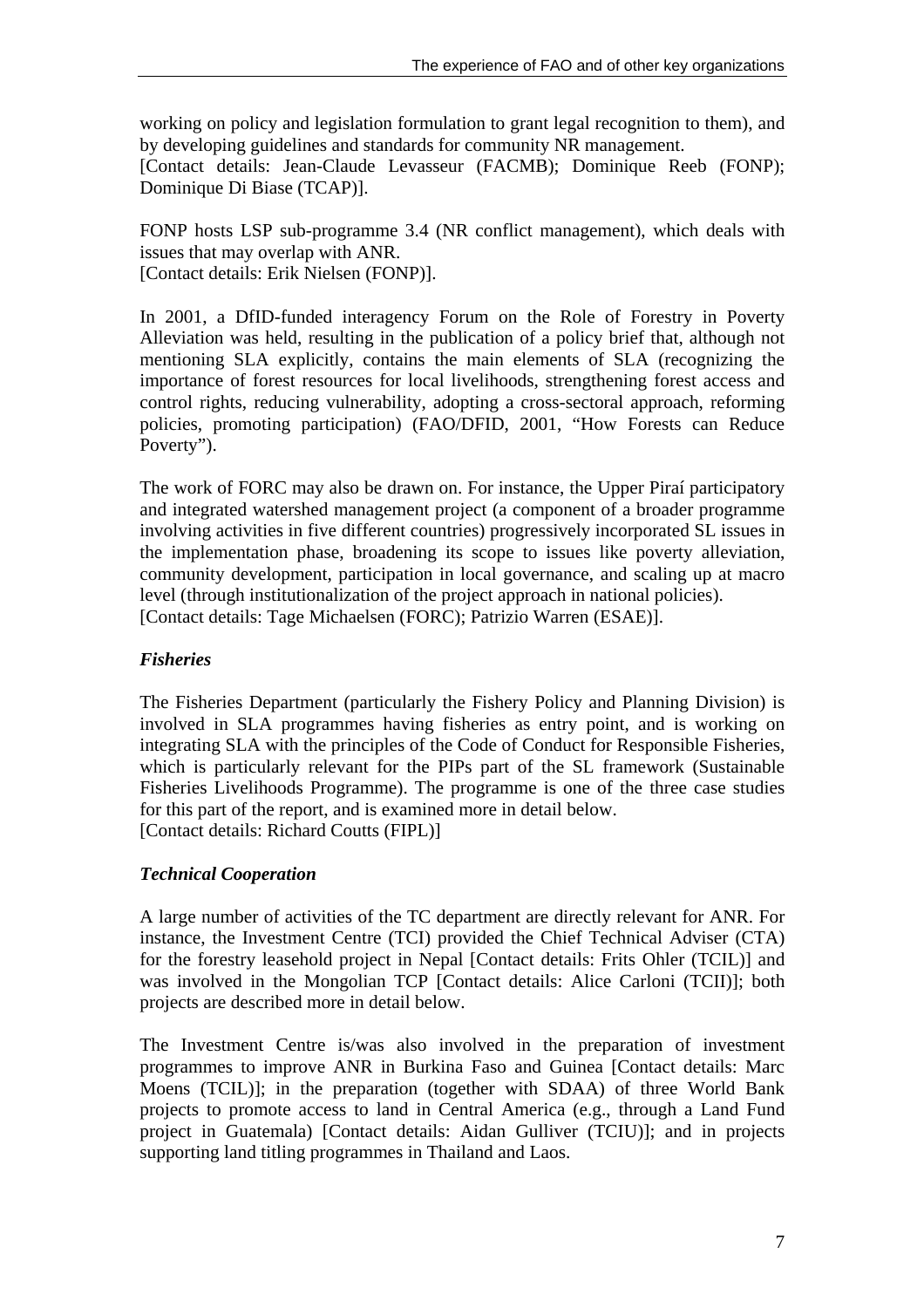TCOC had overall responsibility for the "Inter-regional Project for Participatory Upland Conservation and Development" (PUCD project), aimed at testing new approaches and methods for participatory and integrated watershed management in five different countries (Bolivia, Burundi, Nepal, Pakistan and Tunisia). [Contact details: Luca Fè d'Ostiani (TCOC, now ESAF)].

The Emergency Operations and Rehabilitation Division (TCE) has been involved in ANR activities in emergencies. In Afghanistan, FAO has been designated as Programme Secretariat for Natural Resources Management until 31 May 2003 (although there are no NR programmes at the moment) [Contact details: Agnès Dhur (TCEO)].

In Sudan, FAO has been involved in addressing ANR (particularly access to land) in the context of longstanding conflict. A technical report made recommendations with regard to a variety of ANR issues, including conflict-driven tenure insecurity and ANR for internally displaced persons. With regard to the latter, the report analyzed two pilot experiences: resettlement on registered government land and negotiated resettlement on community land (De Wit, 2001).

[Contact details: Dominique Burgeon (TCEO)].

## *Economic and Social*

While few (if any) programmes of ES have an ANR component, several activities are of interest for Sub-programme 3.1. For instance, the Nutrition Programme Service (ESNP) promotes strategies to ensure the availability and consumption of nutritionally adequate food, including during and after emergencies. Its work on understanding the root causes of malnutrition often raises ANR issues, as lack of ANR is a major factor for malnutrition; post-conflict situations raise problems of both ANR (due to displacement, etc.) and malnutrition, and contacts have been established in this regard with some persons from SDA.

[Contact details: Florence Egal (ESNP)].

An example of ongoing programme where ANR issues may arise (as lack of ANR is a major problem faced by beneficiaries) is the Belgium-funded project "Improving Nutrition and Household Food Security in Northern Shoa & Southern Zone of Tigray".

[Contact details: Karen Callens (ESNP)].

Moreover, work on vulnerability group profiling being done within FIVIMs (hosted at ES) may be drawn on for the vulnerability analysis within SLA. Vulnerability group profiling using an adaptation of the SL framework (Figure 1) was carried out in 1999 in a variety of countries, and the results have been incorporated in the SOFI (State of Food Insecurity in the World) of 2000 and 2001 (e.g., on Benin, see FAO, 2000b).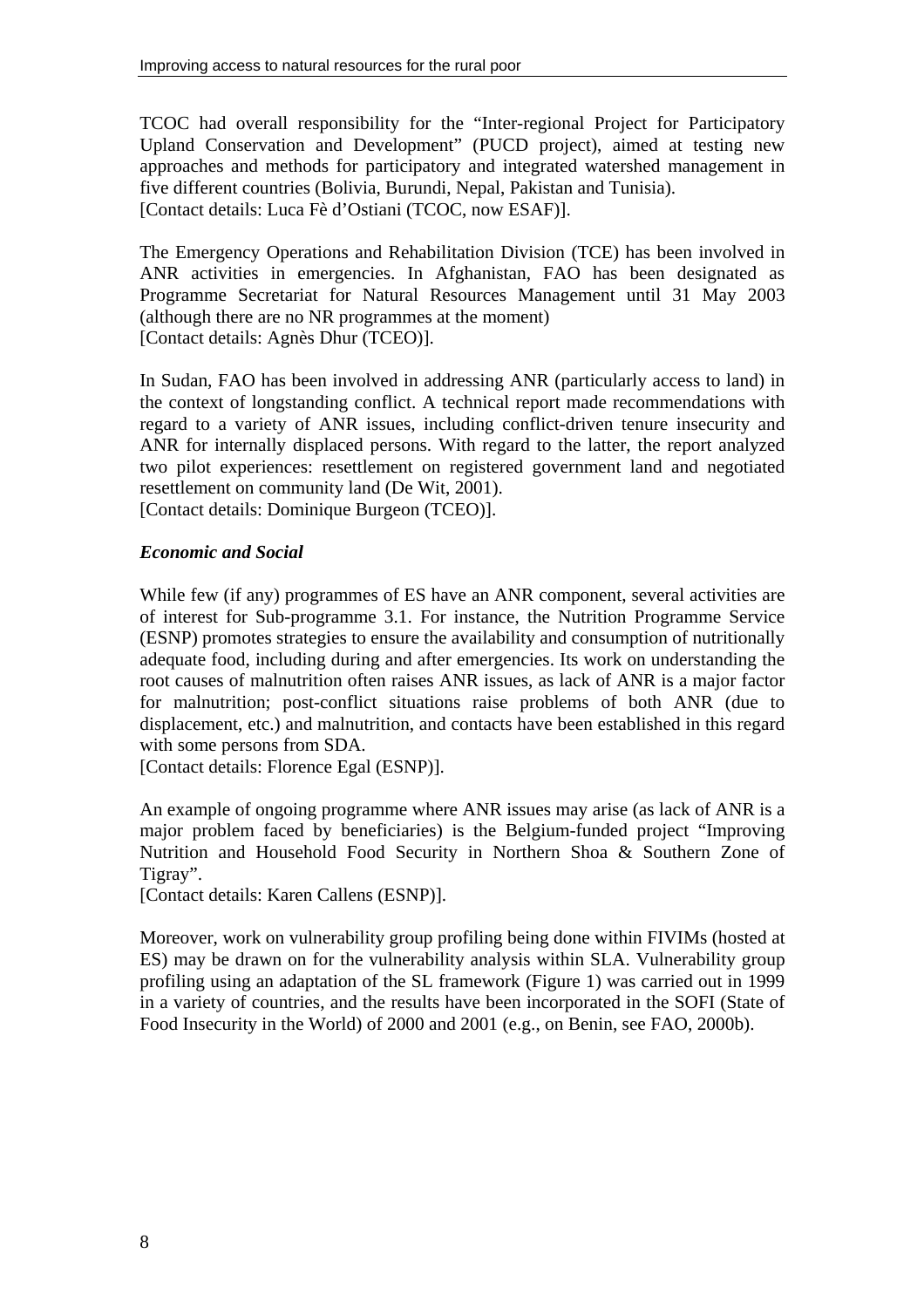

**Figure 1. Framework to gather information about vulnerable groups. Source: FAO (2000b).** 

## *Agriculture*

The Agriculture Department is also involved in a number of ANR activities, particularly with regard to access to animal genetic resources [Contact details: Ricardo Cardellino (AGAP), and Irene Hoffmann (AGAP)] and to plant genetic resources [Contact details: Clive Stannard (AGD)].

For instance, a programme in Mali and Zimbabwe (with IFAD and the International Plant Genetic Resources Institute) investigates the dynamics of on-farm conservation and sustainable use of plant genetic resources, including analyzing the role of plant genetic resources in the livelihood strategies of smallholder farmers. [Contact details: Linda Collette (AGPS)].

The Land and Water Development Division (AGL) has developed an integrated landuse planning approach (Integrated Planning and Management of Land Resources). Although integrated land-use planning is very different from SLA (as it is focused on NR management, rather than being a holistic approach to development including ANR, and on environmental sustainability, rather than on poverty alleviation), it presents interesting commonalities that may be explored by Sub-programme 3.1 (integrated approach considering all significant factors relating to land resources; involvement of all stakeholders; intervention at micro, meso and macro levels; etc.).

## *Legal Office*

Within the Legal Office, the Development Law Service (LEGN) provides technical assistance to member states in developing their legal system. Access to natural resources (as well as to other capital assets) is affected by the legal framework, which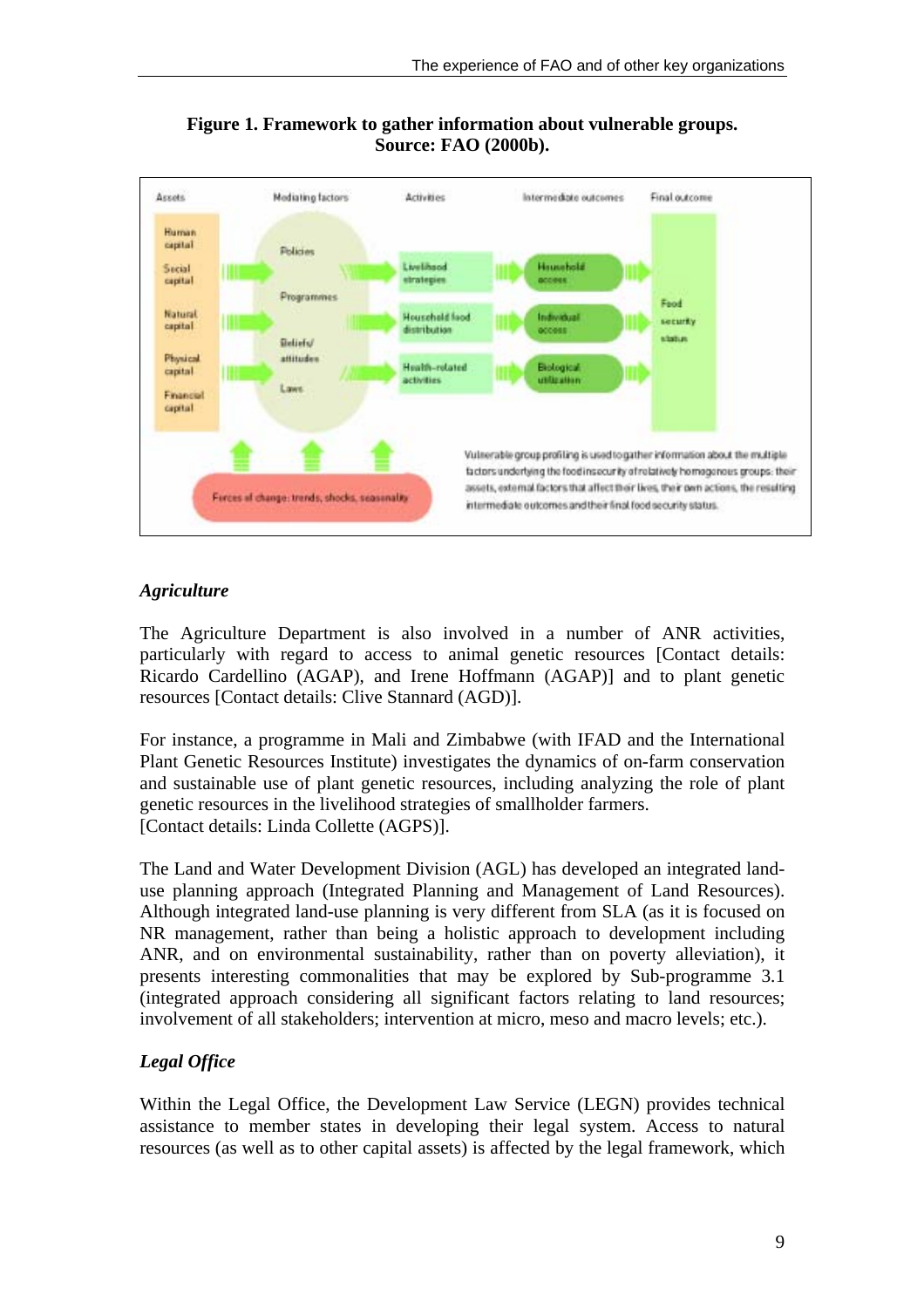has direct bearing e.g. on land tenure security, on the extent of community NR rights, on NR dispute resolution, etc.

LEGN has been involved in a variety of projects concerning support for drafting NR legislation, in relation to land, forestry, fisheries, water, etc. In Mali, for instance, a TCP supported government efforts to adopt a *Charte Pastorale* (approved in 2000) by carrying out research on existing statutory and customary norms relating to pastoral rights and by elaborating a draft of the *Charte Pastorale* on the basis of that research. The *Charte Pastorale* is an innovative approach to pastoralists' ANR, as it aims at securing pastoral NR rights while reconciling them with competing land uses and rights, particularly those of farmers.

Also directly related to ANR are LEGN projects e.g. in Honduras (drafting forestry legislation) and in Vanuatu (drafting forestry legislation reconciling the rights of commercial forestry operators with those of local communities). Among ongoing projects, a TCP just started in Djibouti, involving drafting a pastoral (or rural) code. These projects seek to balance the need for technical expertise required by legislative drafting with participation, *inter alia* through consultation of stakeholders before drafting activities and through workshops were drafts are presented and discussed. [Contact details: Jon Lindsay (LEGN); Ali Mekouar (LEGN)].

## *Informal Working Group on Participatory Approaches and Methods to Support Sustainable Livelihoods and Food Security (IWG-PA)*

This is an informal Working Group bringing together, on a voluntary basis, staff from several divisions and units of FAO as well as from WFP and IFAD. It was established to encourage cross-sectoral and multidisciplinary collaboration to mainstream participatory approaches. The areas covered by the Group include participatory approaches to promote SL and participatory approaches in NR management.

A database of participatory field tools, methods and approaches developed or applied by FAO is available online at www.fao.org./participation/. The website is supported by SDAR.

In March 2000, the Working Group organized an interagency Forum on SLA (Pontignano, Siena), where experiences, lessons and issues on SLA were examined using eight case studies (with projects from FAO, IFAD, UNDP, WFP, DfID). The Forum was instrumental in catalyzing momentum for SLA within FAO. People who participated in the organization of the Forum include Jennie Dey-Abbas (SDAR), who was the Forum Project Manager, Vanda Altarelli (now at IFAD), Stephan Baas (SDAR), Alice Carloni (TCII), Eve Crowley (SDAR), Jan Johnson (SDAR), Alberta Mascaretti (TCII), Berndt Seiffert (SDAR), Patrizio Warren (ESAE).

Many of these persons are still involved in SLA work, including by participating in other LSP Sub-programmes. The case studies discussed at the Siena forum may provide important lessons on SLA. As these projects are already addressed in the publications of the Siena forum (FAO/DfID, 2000 and 2000b), they are not dealt with in detail here. Projects with a specific NR component include the Lempira Sur project in Honduras [Contact details: Compton L. Paul (FLHON)] and the Upper Piraí project in Bolivia (see above).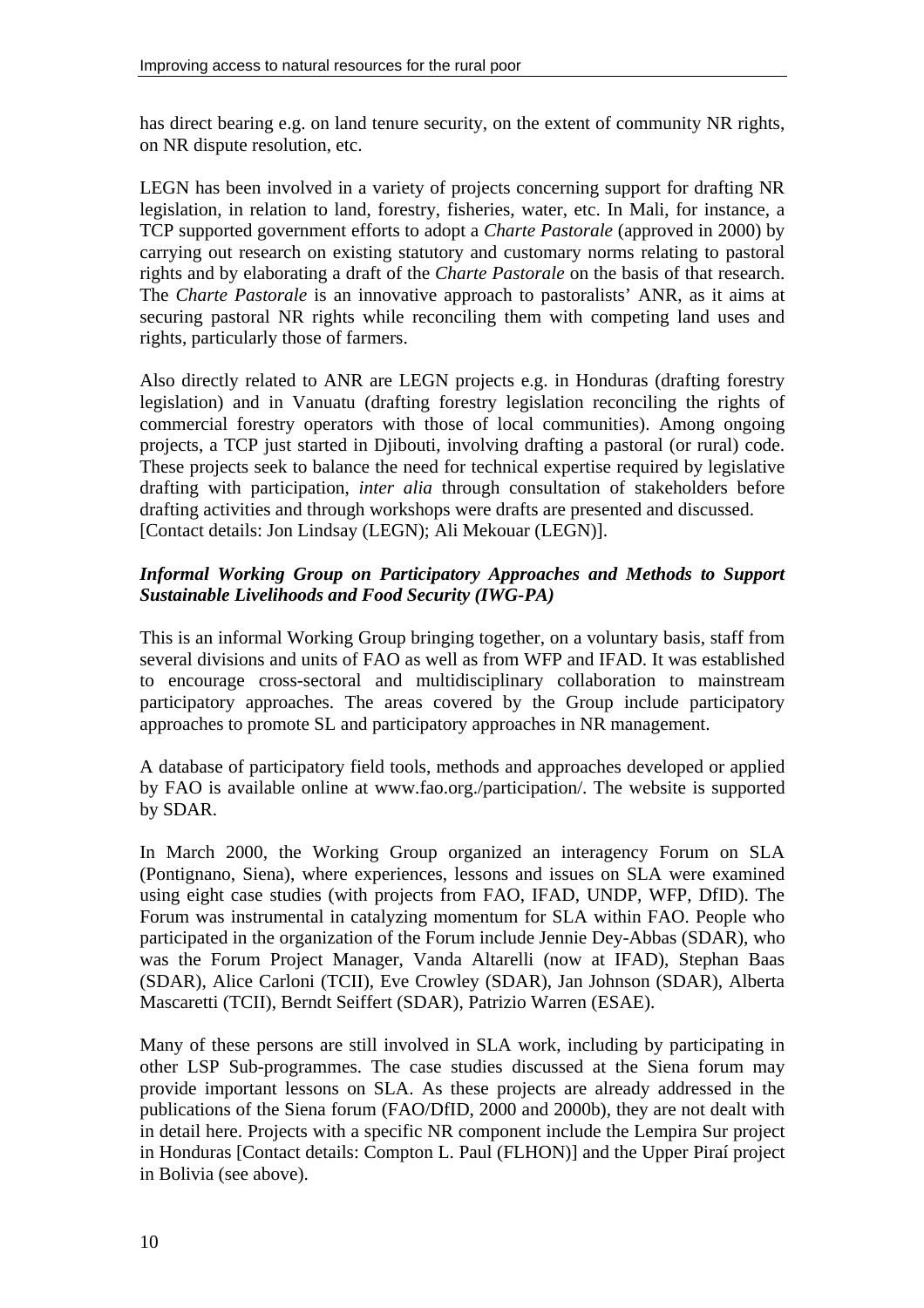Even where ANR is not a project component (e.g., "Improving Household Food Security and Nutrition in Nuapula Valley, Zambia"), these projects may provide insights on the application of SLA to field programmes and on how SLA may help improve the livelihoods of the poor, including through ANR.

## **1.4 Case study: Hills Leasehold forestry and Forage Development Project in Nepal**

The Hills Leasehold Forestry and Forage Development Project (HLFFDP) aims to raise the income of families below the poverty line and to improve the ecological conditions of hill forest lands. To achieve these objectives, the project involves the leasing of degraded forest lands to groups of poor farmers. These lease arrangements allow to expand the natural resource base of poor households and to better manage and rehabilitate degraded lands.

The project is mainly funded by IFAD, and is implemented by the Department of Forests (DoF), which is the lead agency and coordinates project activities, the Department of Livestock Services (DLS), the Agricultural Development Bank of Nepal (ADBN), and the Nepal Agricultural Research Council (NARC). The project has also involved a number of NGOs, acting as facilitators. FAO has carried out a technical assistance component, funded by the Government of the Netherlands.

The Loan Agreement between IFAD and His Majesty's Government of Nepal was signed in 1990. Although the loan became effective for disbursement in 1991, implementation started only in 1993, after an amendment to the Loan Agreement. The amendment made DoF (rather than ADBN) the lead agency. The completion of the project is currently envisaged for June 2003. FAO's component was articulated in two phases (1992-1997 and 1997-2001); the second phase ended in July 2001.

The project area was progressively expanded from four to ten districts, and efforts are currently being made to scale up the project by institutionalizing its approach in government agencies (DoF).

The interesting aspects of this project relate to two main factors: the fact that it explicitly focuses on expanding the natural assets of the poor, and the innovative approach adopted to do so (lease arrangements); and the fact that it has been implemented for nearly ten years, and studies on its impact on both the environment and on livelihoods have been carried out. Some of these studies explicitly use SL analysis (e.g., Ghimire, 2000).

The innovative ANR strategy used by the project is using lease arrangements (originally intended in Nepali legislation for commercial operators), rather than community forest (implemented in Nepal since the 1970s), as the tool to enable the poor to gain access to land. While community forestry involves handing over forest management to local communities (which are often captured by elites), communitybased leasehold forestry has the explicit aim of both improving ecological conditions and alleviating poverty. It therefore targets particularly disadvantaged groups, first and foremost in terms of ANR (beneficiaries must have less that 0.5 ha of private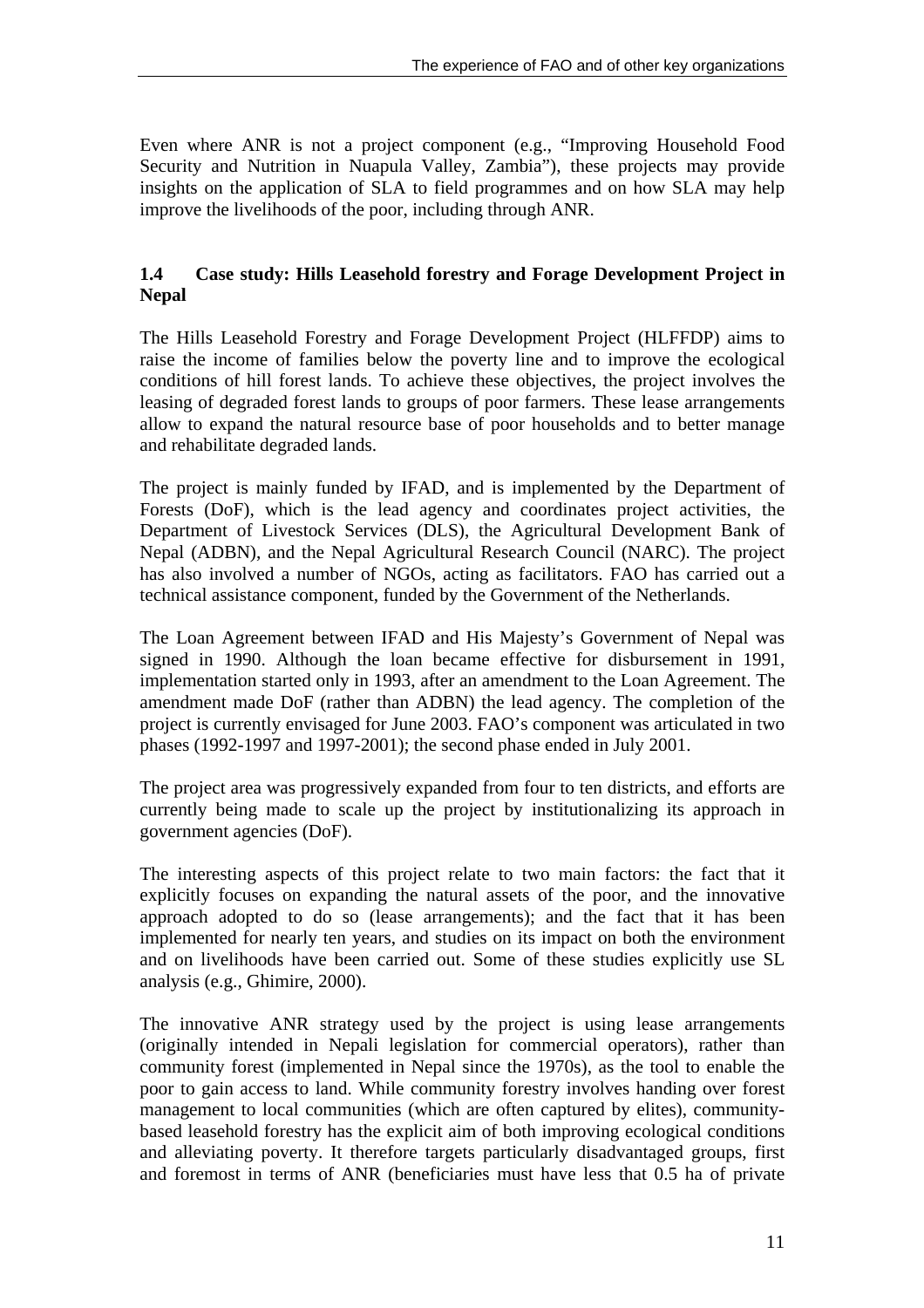arable land and must be below the national poverty line), while attention is also paid to other factors (e.g., disadvantaged ethnic groups) and to gender concerns (some 25% of the beneficiaries are women).

Under the project, degraded forest lands are given on lease for 40 years to a group of usually ten eligible beneficiaries. The project promotes livelihood and ecological improvements among others through support to crop, fuelwood and timber production, through support to fodder and livestock development, through microfinance, and through training and extension.

The leading studies on the impact of the project are Thompson (2000) and Ohler (2000). These studies documented positive changes in both environment and livelihoods. As for SLA methodologies, Ghimire (2000) is particularly interesting, because it explicitly uses SL framework and analysis, and because it conducts disaggregated livelihood analysis (focusing on women and, among these, examining livelihood assets and outcomes for different categories of women – namely those involved in community forestry, those involved in community-based leasehold forestry, and those not involved in either).

The study found that women involved in leasehold forestry had expanded their natural assets; had improved access to human assets by taking literacy classes and training courses, which was made possible by saving time on fuelwood and fodder collection (resulting from improved ANR); had improved their access to financial assets, both through increased access to credit and through NR-based income-generating activities (selling seedlings, fruit and livestock products). All these activities in turn improved their social assets. Moreover, Ohler (2000) developed a graphic representation of the linkages between project interventions, (complex, interlinked, sometimes unexpected) effects, and livelihood impact. In addition, the WRAP project (Women's Resource Access Programme) of the Popular Coalition to Eradicate Hunger and Poverty gave voice to the rural women affected by the project through community workshops, and provides useful insights on how the project has affected women's livelihoods.

#### *Contact details*

Within FAO Frits Ohler (TCIL), former Chief Technical Advisor for the project

At IFAD Nigel Brett (n.brett@ifad.org)

At the Popular Coalition to Eradicate Hunger and Poverty Richard Trenchard (r.trenchard@ifad.org)

#### *Sources*

Ghimire (2000); Ohler (pers.comm); Ohler (2000); Popular Coalition (2001); Sterk (2002); Thompson (2000).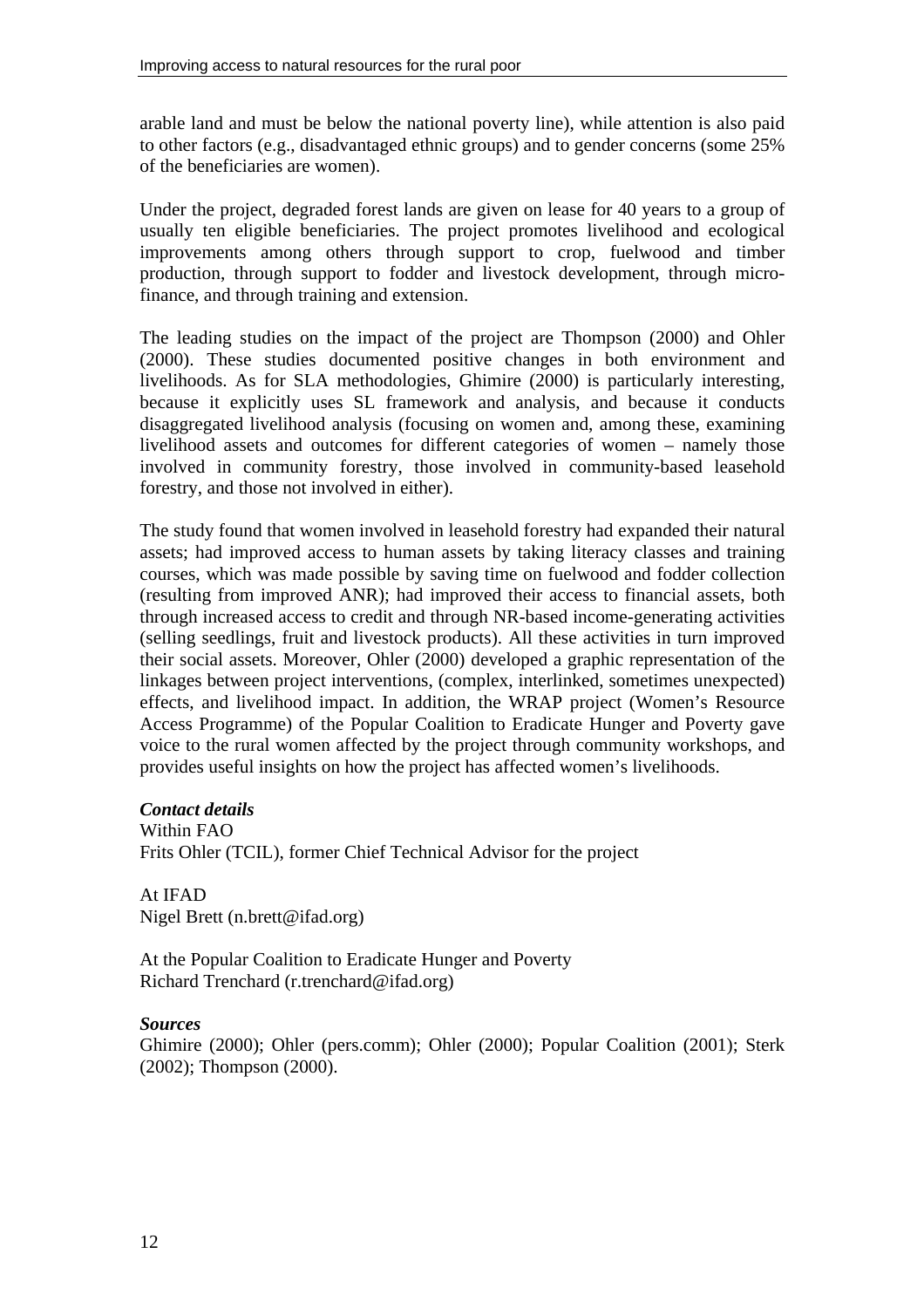## **1.5 Case study: The Sustainable Fisheries Livelihoods Programme in West Africa**

The Sustainable Fisheries Livelihoods Programme (SLFP) is funded by DfID and implemented by FAO (Department of Fisheries) in partnership with 25 West African countries (Angola, Benin, Burkina Faso, Cameroon, Cape Verde, Central African Republic, Chad, Congo, Côte d'Ivoire, Democratic Republic of Congo, Equatorial Guinea, Gabon, the Gambia, Ghana, Guinea, Guinea Bissau, Liberia, Mali, Mauritania, Niger, Nigeria, Sao Tome and Principe, Senegal, Sierra Leone and Togo). Started in November 1999, the SFLP was originally designed for a period of five years but has recently been extended to seven years.

The purpose of the SFLP is to improve the livelihoods of artisanal fisheries communities and reduce their vulnerability and poverty, through activities focusing on: (i) the development of social and human capital in fisheries-dependent communities (e.g., capacity-building for fisheries planning and management); (ii) the enhancement of the natural assets of those communities; (iii) the development of appropriate fisheries policy and institutional environments, which take into account the principles of the Code of Conduct for Responsible Fisheries (CCRF) and use SLA. The activities of the SFLP are articulated in community projects (low-cost community-based initiatives focused on small-scale activities) and in pilot projects (large initiatives taking place at regional or sub-regional level).

The SFLP explicitly employs a SLA, making use of the SL framework as applied by DfID, and combines this approach with the principles and criteria embodied in the CCRF. For instance, the Guidelines for the Formulation of the Community Projects developed by the SFLP explicitly require SLA to be adopted in community projects. Major SLA features of the Programme include its holistic approach, its participatory nature (considering and responding to local communities' demands), the fact of emphasizing strengths and opportunities rather than needs, and the attention to links between micro, meso and macro levels. The Programme also includes SLA training for its staff.

Consistently with SLA, the SFLP takes a holistic approach. While the entry point is sectoral (fisheries), the programme has broadened its scope both to other NR (trees, water, land) and to non-NR issues. As for other NR, since fish processing activities have a bearing on tree resources (fuelwood for cooking), tree-planting activities have been undertaken for instance in Ghana. Moreover, projects on inland fisheries in artificial lakes in Burkina Faso, Côte d'Ivoire, Ghana and Mali concern, beyond fisheries, water management and access to land (especially fertile land formerly covered by the lakes). As for non-NR issues, upon demand by beneficiary communities, the Programme has intervened in sectors not strictly relating to fisheries. In Niger, a micro-credit project facilitated access to institutional credit, both because some beneficiaries deposited in local banks the money borrowed within the project (thereby gaining access to greater local financial resources) and, more generally, because the credit-worthiness of beneficiaries was improved (both in real terms and in the perception of local bank officers). In the same project, the Programme facilitated the organization of literacy courses by intervening with the Ministry responsible for education.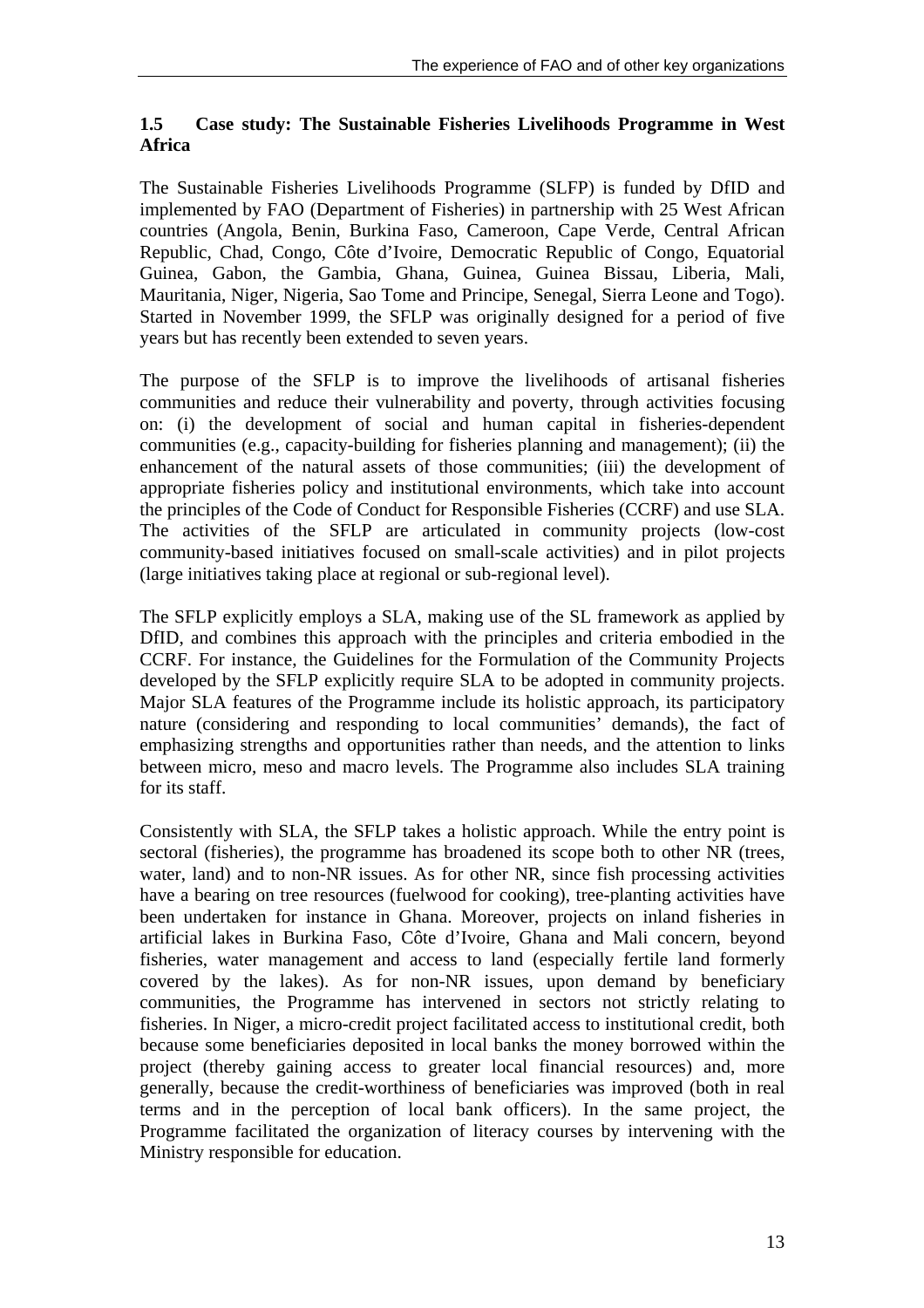## **Box 1. SLA and the CCRF**

An interesting feature of the SFLP is that it combines SLA with another strand of principles developed within FAO, the CCRF. This may provide lessons for integrating SLA principles and tools with other valuable approaches already used within FAO.

The CCRF, adopted in 1995, establishes guiding principles for the conservation, management and sustainable development of fisheries.

The SLA and the CCRF present several commonalities and differences. Commonalities mainly relate to the overarching principles underlying both the SLA and the CCRF. Both instruments are people-centred; they both focus on desired fisheries-based livelihood outcomes; they both aim at a more sustainable use of the resource base; and they both promote greater participation by fisheries communities in NR-related decision-making.

Differences mainly relate to nature, emphasis and scope. While the SLA is an approach/tool, the CCRF is a prescriptive body of principles. While the SLA is cross-sectoral in nature, the CCRF is inherently sectoral. Moreover, while the SLA focuses on livelihood outcomes, the CCRF is mainly concerned with the process of arriving at the outcome. While the SLA focuses on the livelihoods of the poor, the CCRF more broadly considers the needs of all different actors involved in fisheries.

The SLA and the CCRF can be combined to mutually strengthen their application. The CCRF may guide the implementation of the SLA, particularly in what relates to transforming structures and process, i.e. to the PIP part of the SL diagram. In turn, the SLA may facilitate the implementation of the Code, particularly by addressing the livelihood needs of artisanal fish workers.

Source: SFLP (2000a)

Numerous community projects are centred on ANR. Rather than focusing on access to additional NRs, projects usually mainly concern both improving management of existing resources and defending existing resource access.

An example of the first category of activities is the promotion of co-management arrangements with regard to water and fisheries resources. For instance, in Boalin village (Burkina Faso), a three-day participatory diagnostic was carried out to identify strengths, assets and aspirations of a community depending on fisheries in an artificial reservoir; on the basis of the results, a community project was prepared by the community with the help of the NCU; the project aims at allowing fishers to effectively participate in the management committee of the reservoir, the decisions of which have direct bearing on their livelihoods. Another participatory NR management project is being undertaken in Mapé Lake (Cameroon), and is centred on the setting up of a co-management committee; this is to enable participation of fishers in the management of fisheries resources as well as to undertake community infrastructure projects (wells, schools, health centres, etc.).

The second category of activities relates to protection of existing ANR, i.e. of the access guaranteed under fisheries legislation. Given the competition between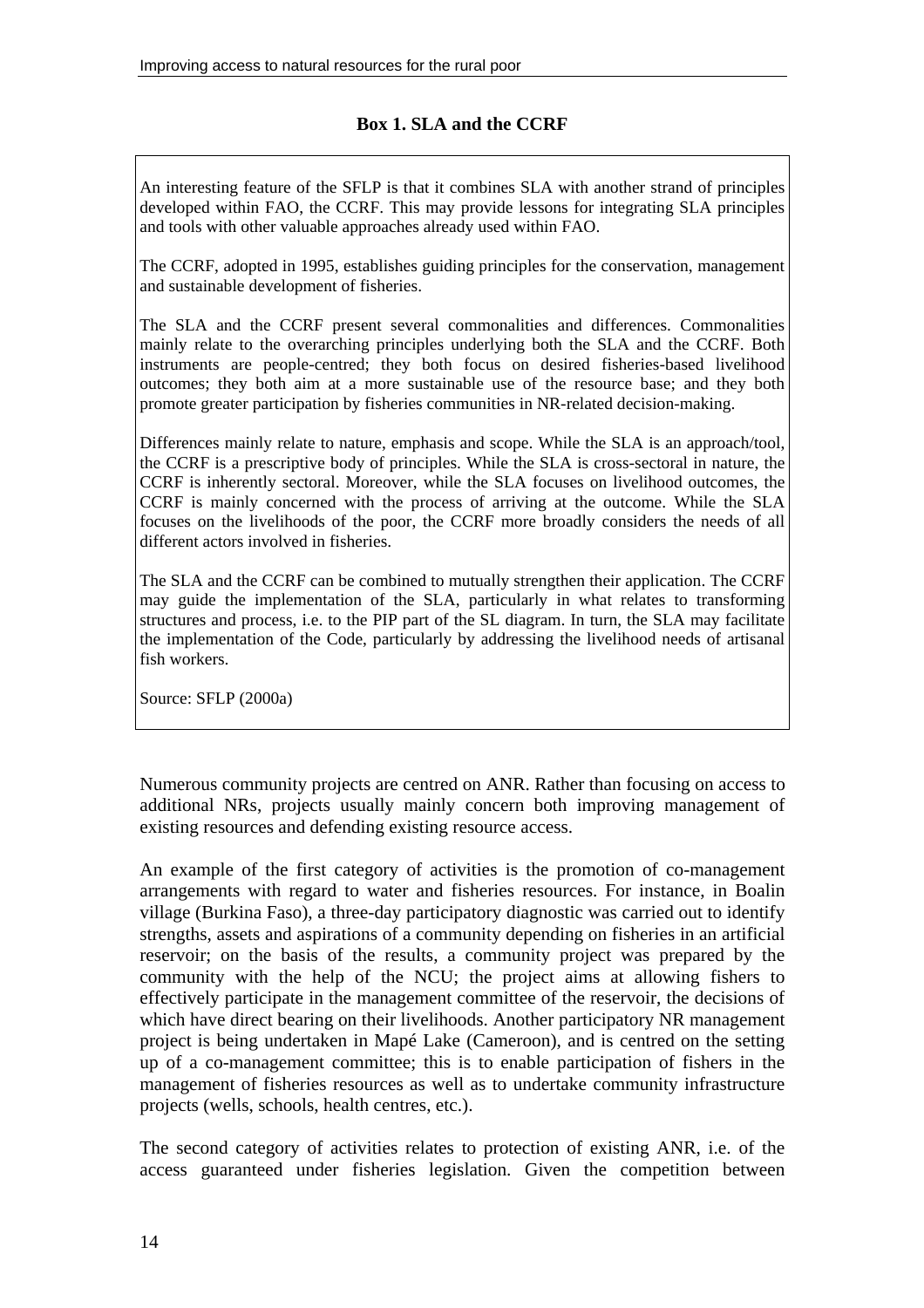industrial and artisanal fishing vessels and the disadvantaged position faced by artisanal fishers, legislation often reserves fishing zones for artisanal fishers. A project in Guinea involves local fisheries communities in the surveillance of the reserved fishing zone, envisaging surveillance by fisherfolk (using their own vessels), with support from the local Surveillance and Fisheries Protection Centre.

As for the social and human capital components of the Programme, this are in turn intertwined with ANR. Activities concerning the human capital concern capacitybuilding. Those concerning social capital relate to the setting up of groups and associations, e.g. women's groups. Both have revealed to be instrumental for improved ANR. In Ghana, for instance, a women's group was able to press on the local authority to obtain the allocation of land.

The SFLP is also undertaking activities concerning the impact of macro-level policies, institutions and processes (PIPs) on the livelihoods of artisanal fisheries communities. The rationale for this is twofold:

- $\epsilon$  Improvements can be achieved at macro level by making PIPs more responsive to the livelihood needs of fisheries communities, so as to benefit a large number of fisheries communities (compared to community projects);
- $\epsilon$  Commitment to improving the livelihoods of fisheries communities must be shared by competent national and decentralized institutions in order to be sustainable in the longer term.

Field studies on the livelihood impact of fisheries-related PIPs were carried out in Ghana and Senegal, and the outputs were discussed in two national seminars. A subregional workshop was later carried out in Banjul (the Gambia). Features of this process that are interesting for SLA include:

- $\epsilon$  The very nature of the studies, focusing on the impact of PIPs on livelihoods, consistently with the SL framework;
- $\neq$  The holistic approach taken in the seminars and in the workshop: although focusing on fisheries, these considered the diverse PIPs having a bearing on the livelihoods of fisheries communities (including for instance not only the ministries responsible for fisheries, but also those responsible for decentralization);
- $\neq$  The discussion at the workshop of some key SLA elements, such as: greater emphasis on participation; assessment of the contribution of fisheries to livelihoods at both community and national level; livelihood diversification; and macro-micro linkages.

The study on Senegal identified specific limits in PIPs impacting livelihoods, including missions of public institutions focusing on improvements in production (e.g., on technical solutions emphasizing catch capacity) rather than on the living conditions of fisheries communities, lack of cross-sectoral coordination, and inadequate participation by local communities.

Other PIP-related activities include the promotion of the integration of the CCRF and of SLA in national policies.

Finally, the Guidelines for Programme and Project Monitoring and Evaluation incorporate SLA in the M&E process, e.g. by requiring a holistic approach ("to adopt a holistic perspective, monitoring a wider range of livelihood indicators so that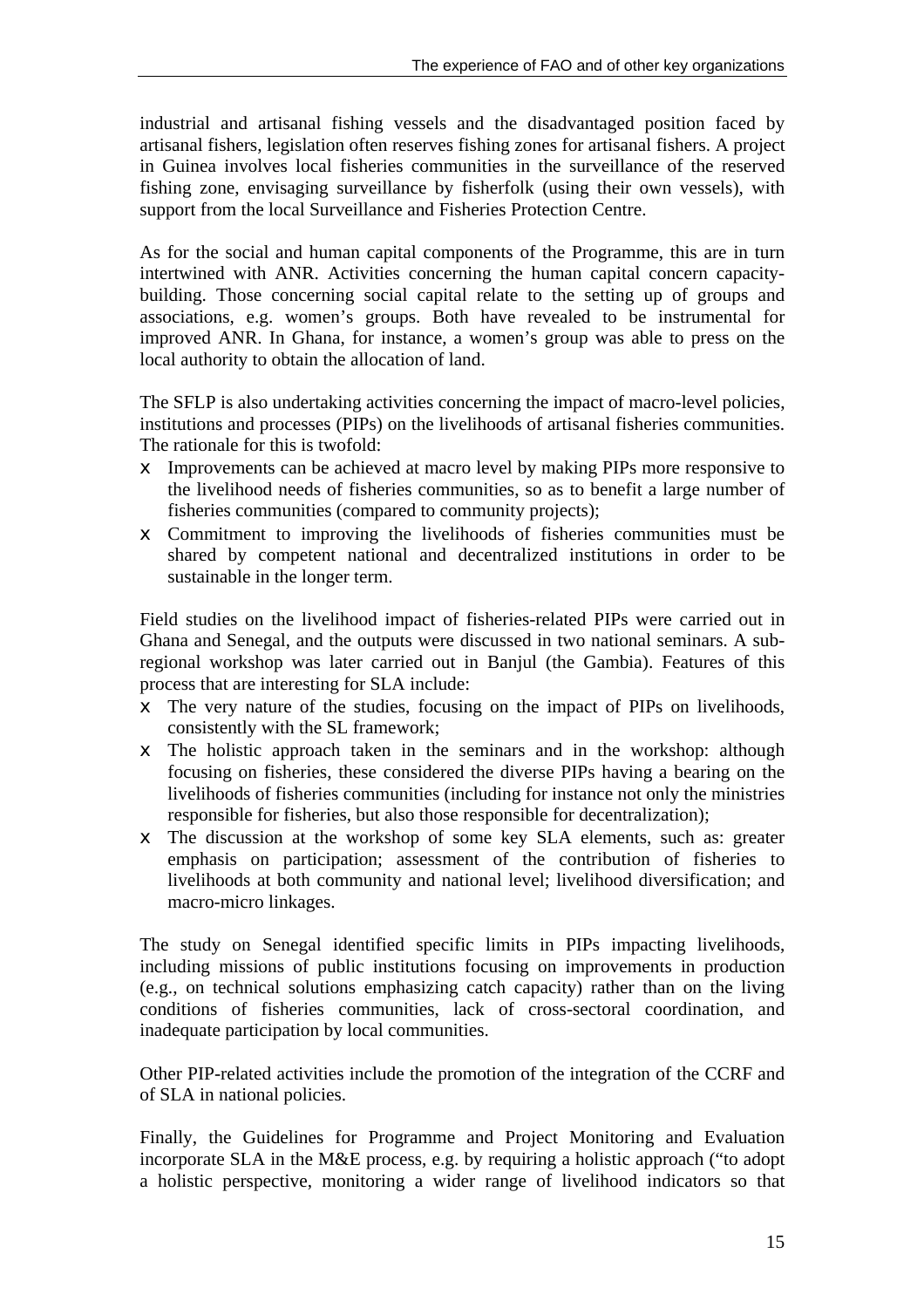positive and negative, intended and unintended, direct and indirect links between livelihoods and intervention are understood") and a people-centred approach (considering changes in peoples' livelihoods rather than focusing on ANR per se); by providing for dynamism in M&E (considering the dynamic nature of livelihood strategies); by adopting a participatory approach to M&E, by including consideration of macro-micro linkages (rather than conventionally considering PIPs as exogenous assumptions; e.g., considering institutional change in service provision and participation). The Guidelines also contains proposals for the development of indicators to assess the impact of SFLP activities on livelihoods, namely: process indicators, in terms of both quantity (number of meetings, etc.) and quality (e.g., extent of participation); outcome indicators (e.g., assessing whether participatory comanagement systems have been established); and leading indicators, concerning what is expected to happen (e.g., indicators of behavioural change). Possible indicators are proposed for a wide array of NR-related issues (e.g., land erosion and sedimentation, trawling).

## *Contact details*

 $FAO$ 

Richard Coutts (FIPL), Programme Coordinator Benoit Horemans, Team Leader (Benoit.Horemans@sflp-pmedp.firstnet.bj).

## DfID

Neil MacPherson, Senior Fisheries and Aquatic Resources Advisor (N-MacPherson@dfid.gov.uk).

#### *Sources*

SFLP website (www.sflp.org); Aboubakry, 2001; Blake, 2001; Blake *et al.*, 2001; Coutts, pers.comm; FAO/DfID, 2000c; SFLP, 2000a, 2000b and 2000c; Talhatou, 2000; Teixeira, 2000; Yeboah and Blake, 2001.

## **1.6 Case Study: FAO Pastoral Risk Management Strategy / World Bank Sustainable Livelihoods Programme, Mongolia**

The FAO Pastoral Risk Management Strategy aims at strengthening pastoral risk management strategies in Mongolia, so as to better respond to natural shocks (drought and *dzud*). It does so through a comprehensive approach, encompassing the elaboration of pastoral risk management plans for three pilot *aimags* (provinces) as well as the analysis and testing of key risk management strategies (haymaking, etc.), including ANR.

Differently from the Leasehold Forestry project in Nepal, the project focuses on managing risk rather than on providing ANR for the assetless, and ANR is mainly addressed as a component for effective risk management strategies. NR activities are aimed at improving pasture management, among others by: mapping seasonal pasture use and rights (including land possession certificates); supporting the process of issuing possession certificates in forms providing greater tenure security, e.g. for periods of up to 60 years renewable (as envisaged by legislation); supporting the revision of regulations on protected areas, to allow access for grazing to these areas during serious emergencies; etc.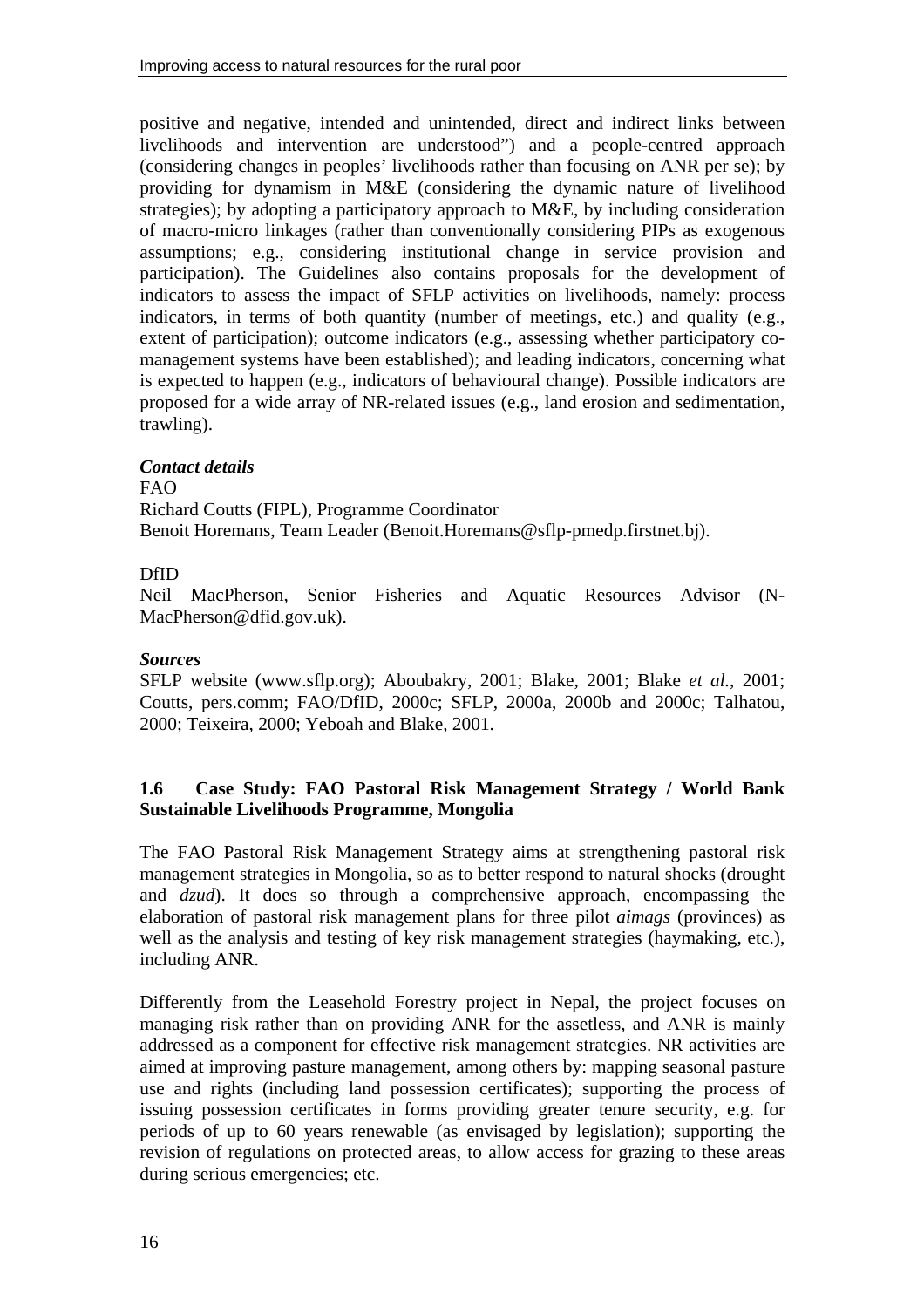The scaling up of project outputs at national level is to be undertaken by the government with the support of other internationally-funded programmes, particularly the World Bank Sustainable Livelihoods Programme. This was approved by the World Bank in June 2002 and is to be implemented over 12 years, in three phases. Phase I (four years) is referred to as the Sustainable Livelihoods Project. The Project is national in scope, with pilot-testing of the innovative aspects in eight *aimags* (provinces); phases II and III of the Programme are to build on these innovative elements of the Project to replicate them and scale them up. The Programme has four components: Pastoral Risk Management; Micro-Finance Outreach; Local Initiatives Fund; and Management and Policy Support. The Pastoral Risk Management component is based on the FAO TCP. FAO also carried out a field mission (September 2001) and wrote the Project Implementation Plan and a first draft of the Project Appraisal Document (November 2001).

An SLA was followed throughout the Programme, although the SL framework is not specifically included in the project documents. SL is included in the development objective of the World Bank Programme, which is: "target beneficiaries adopt improved livelihood strategies that build on and maintain human, social, financial, physical and natural capital while reducing vulnerability to shocks". The Project Implementation Plan follows the definition of livelihood developed by Chambers and Conway (1992). Both the Programme and the TCP include components on improved grazing management (natural capital), micro-finance (financial capital), community organization (social capital) and capacity building (human capital); aim at reducing the vulnerability context, mainly determined by natural shocks, by identifying and testing risk management strategies (community-level risk reduction strategies, access to under-utilized pastures, etc.); act on PIPs at micro level (pasture management), at meso level (provincial risk management plans) and at macro levels (supporting the scaling up of piloted strategies through the adoption of national policies). An SL perspective is also employed in a paper that FAO is preparing to feed into the government's Rural Development Strategy.

#### *Contact details*

FAO Stephan Baas (SDAR) Alice Carloni (TCII)

World Bank Robin Mearns, Team Leader (Rmearns@worldbank.org)

Government of Mongolia, Household Livelihoods Support Programme Office Mr. Ch. Khurelbaatar, Director (mppl@magicnet.mn)

*Sources* FAO (2000 and 2001); World Bank (2000a, b and c).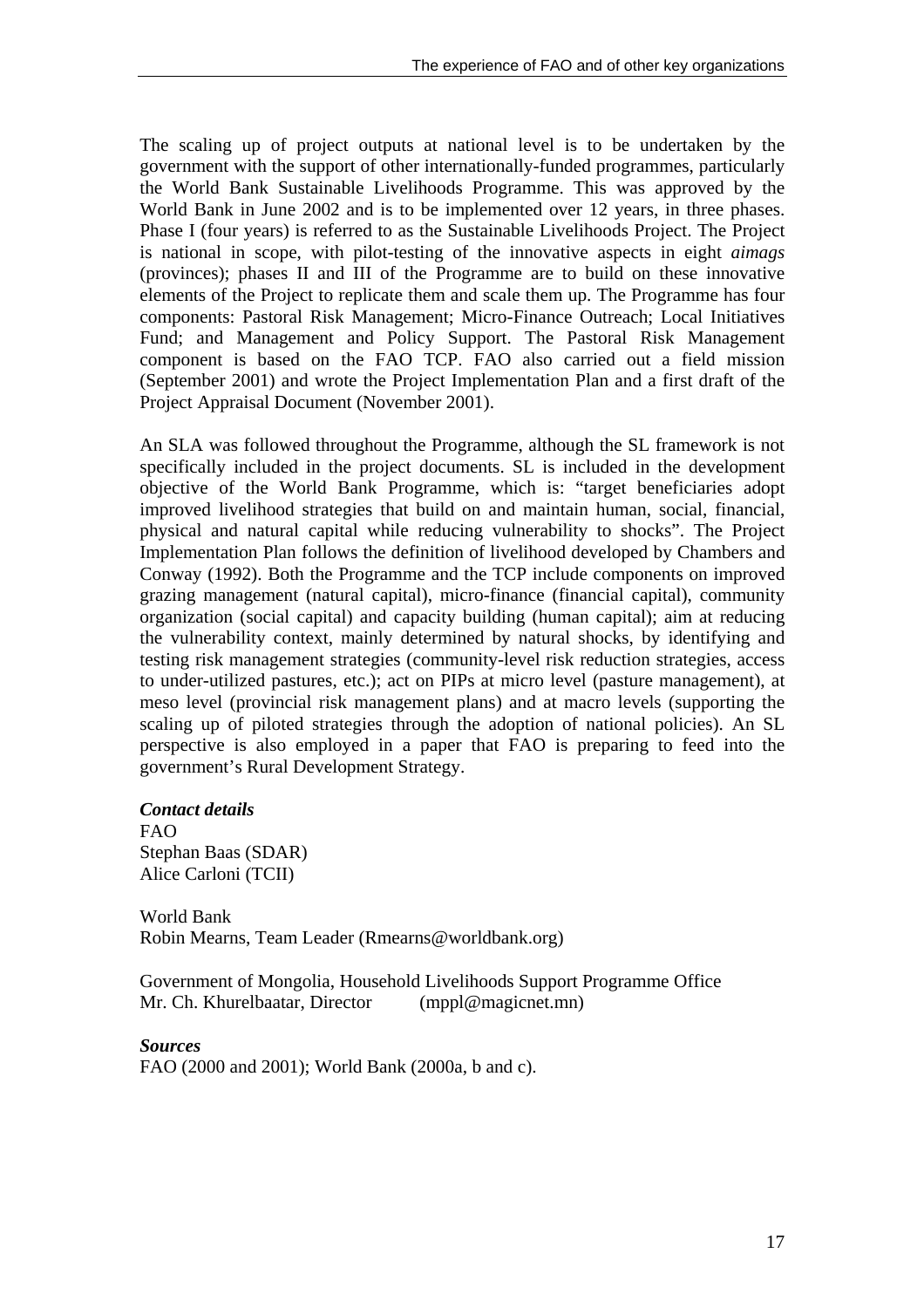## **2. OTHER ORGANIZATIONS EXPLICITLY OR IMPLICITLY USING SLA IN RELATION TO ANR**

## **2.1 Introduction**

This part identifies organizations using explicitly or implicitly SL analysis, concepts and tools in relation to ANR. Organizations that are particularly relevant and for which it was possible to obtain sufficient information are presented in alphabetically ordered sheets. Other relevant organizations for which it was not possible to obtain sufficient information on their link with SLA and/or on their ANR activities are listed at the end of this part. To allow cross-references, organizations having their own sheet are marked with a  $(=>)$ .

The organizations included in the inventory are extremely diverse, encompassing intergovernmental organizations, government agencies, NGOs, private companies and consultancies, research institutes, etc. Each type of organization can provide important insights on ANR and SLA. For instance, while intergovernmental organizations and NGOs may provide insights on how to incorporate SLA into ANR operational projects, research institutes may provide insights on SLA concepts and methodology as well as on the analysis and development of innovative ANR strategies.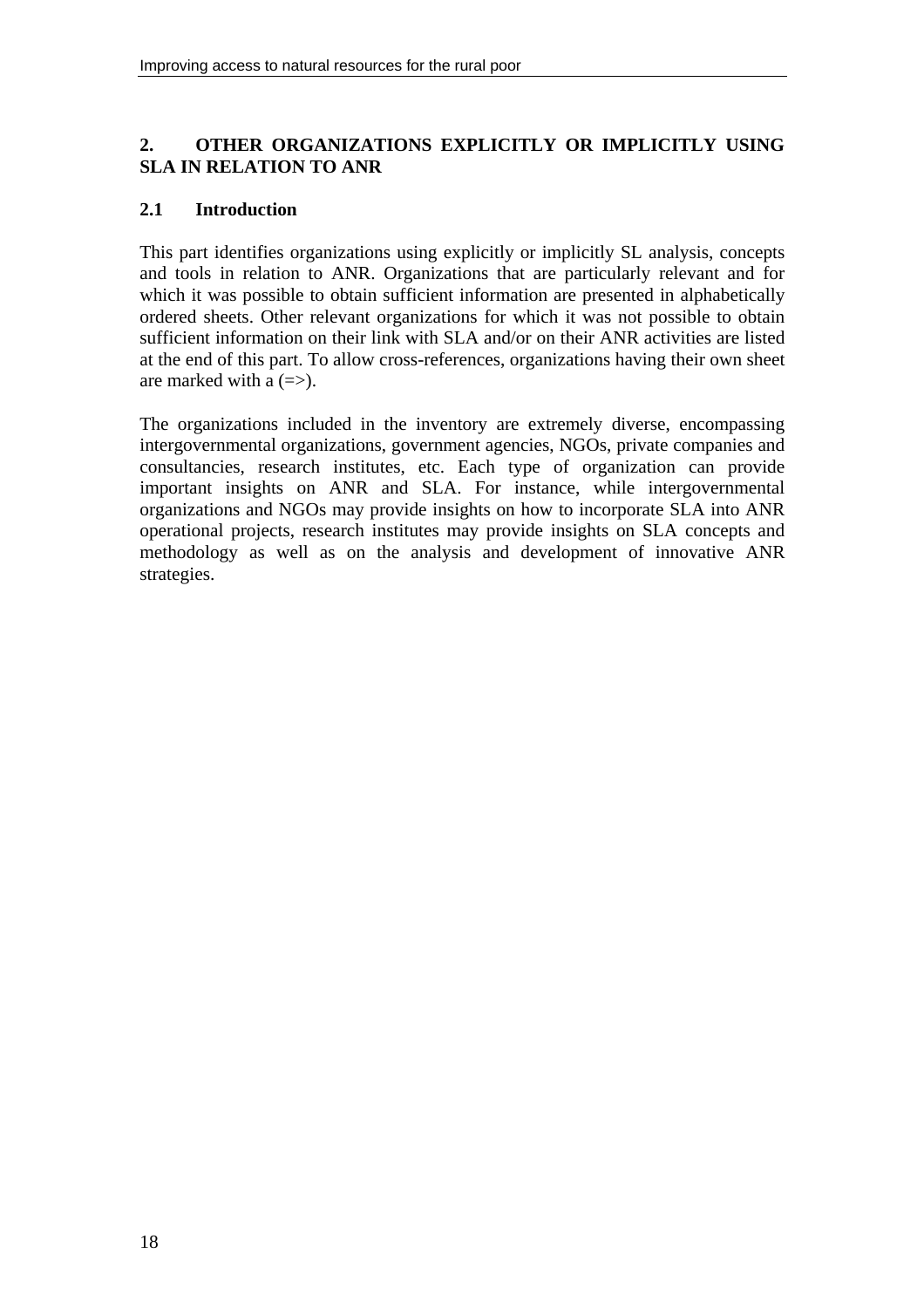## **2.2 CANARI (Caribbean Natural Resources Institute)**

#### **Nature of the organization**

Independent technical and research organization analysing and promoting participatory management of natural resources in the Caribbean region.

## **Relationship with SLA**

While CANARI has not explicitly adopted an SLA, one of CANARI's central research themes is the analysis of NR-based livelihood strategies. CANARI has also been involved in SL research activities as local partner of UK-based institutions. Moreover, it has published papers (available online) concerning sustainable livelihoods (although no SL framework is used).

## **Examples of ANR activities**

With technical assistance from IDS  $(=)$  and funding from DfID  $(=)$ , CANARI has been working on a research programme on coastal livelihoods in a village in St. Lucia (the "People and Sea" programme). The programme started in 2000 and is for a threeyear period. It entails: research on the current status of natural resources and on the role of these and of social, human and financial resources in the livelihood strategies of the village; testing of NR management arrangements to improve participation, the livelihoods of local communities and resource use sustainability; and analysis of results and of lessons learned.

## **Links with other organizations**

CANARI has worked on research programmes with DfID, IDS, IIED and ODI.

**Sources** CANARI website; Renard *et al.* (2000).

## **Contact details**

New Dock Road P O Box 383 Vieux Fort St Lucia Tel: + 758 454 6060 Fax: + 758 454 5188 Email: canari@candw.lc Web site: www.canari.org

Yves Renard, Executive Director.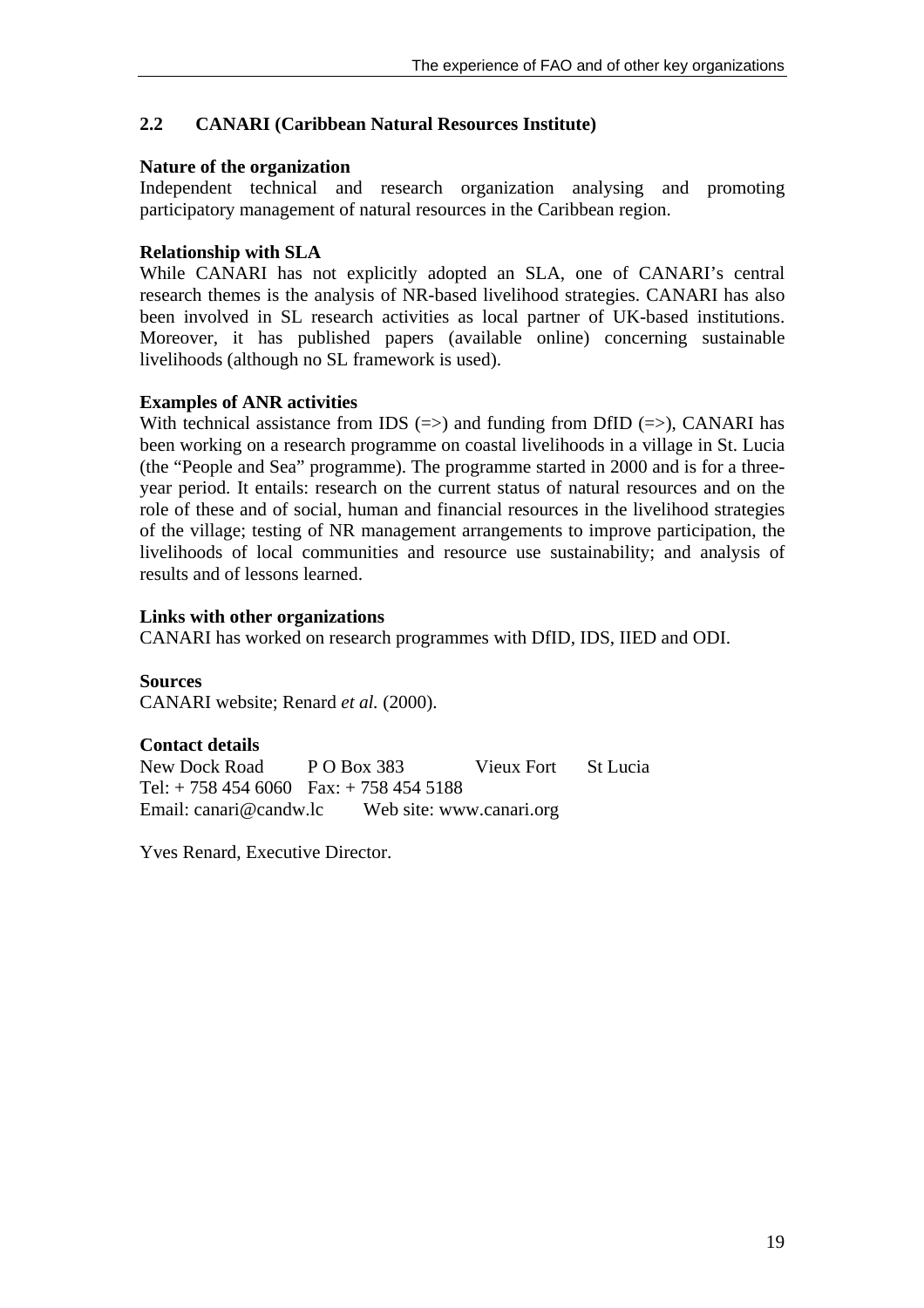# **2.3 CARE**

## **Nature of the organization**

International relief and development NGO. This sheet focuses on CARE International UK.

## **Relationship with SLA**

CARE adopted a livelihoods approach (the Household Livelihood Security approach, HLS) as a programming framework in 1994 (Figure 2). The HLS follows the definition of livelihood given by Chambers and Conway (1992), and is increasingly combined with a number of other approaches, including the right-based approach.

CARE uses the HLS as a means to understand complex issues, to increase intersectoral coordination, and to improve the impact of its activities. While in some cases it results in truly multi-sectoral activities, in others holistic livelihood analysis leads to more focussed projects.

CARE has devoted substantial energies to institutionalize the HLS in its programmes, by promoting holistic diagnostic analysis, HLS programme design (using versions of the framework reproduced in Figure 3), reorienting ongoing programmes towards a more livelihood-centred perspective, and developing appropriate M&E tools. Compared to DfID and UNDP, CARE tends to put less emphasis on PIPs.



*Figure 2. CARE's livelihoods framework. Source: Carney* **et al.***, 1999.*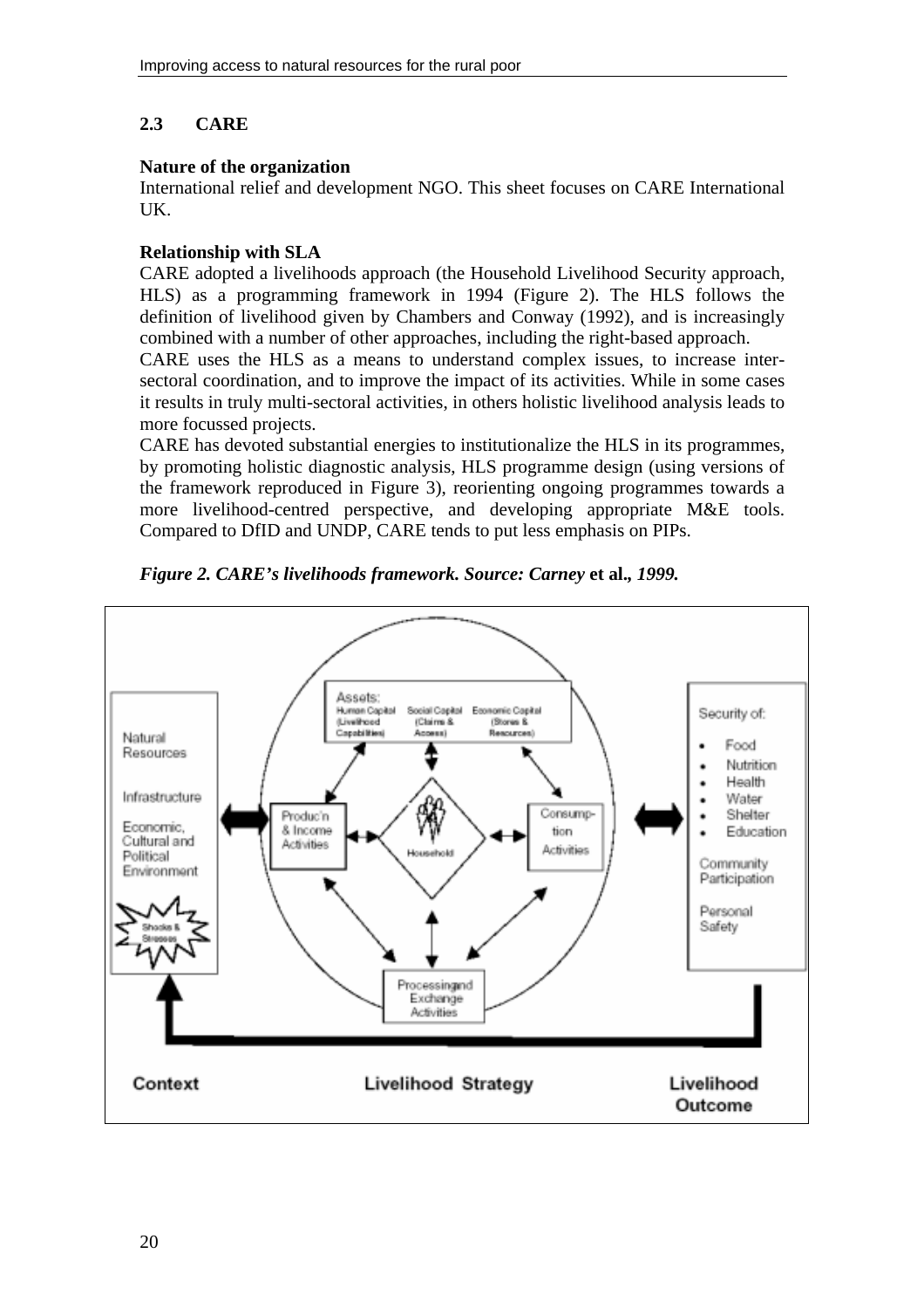

*Figure 3. CARE's programme design framework for livelihood projects. Source: Carney* **et al.***, 1999.* 

## **Examples of ANR activities**

Many projects that have been designed or reoriented in the light of the livelihood approach and that are most often referred to in the literature do not have an ANR focus. For instance, CARE has applied the livelihoods approach in urban contexts (PUSH, PUSH II and PROSPECT projects in Lusaka, Zambia).

As for rural areas, the Interfish/Go-Interfish projects provide integrated pest management extension and training (through the Farmer Field School model) and promote rice cultivation and aquaculture; started as sectoral technology-delivery projects, they have evolved towards a more holistic and participatory approach, considering broader livelihoods gains (e.g., through greater attention for human and social capital). The projects were discussed at the Siena forum; their strengths and weaknesses are therefore discussed in the documents produced by the forum (FAO/DfID, 2000 and 2000b). The livelihood impact of Go-Interfish has been measured through the CARE/DfID Livelihoods Monitoring Project, which brings the livelihoods approach into M&E by using both quantitative and qualitative tools.

Specifically on ANR, CARE has several projects. For instance, the Forestry Partnership Project in Nepal assists the Ministry of Forest and Soil Conservation of Nepal in transferring forest management to community forests groups in the Mid Hill and Terai area.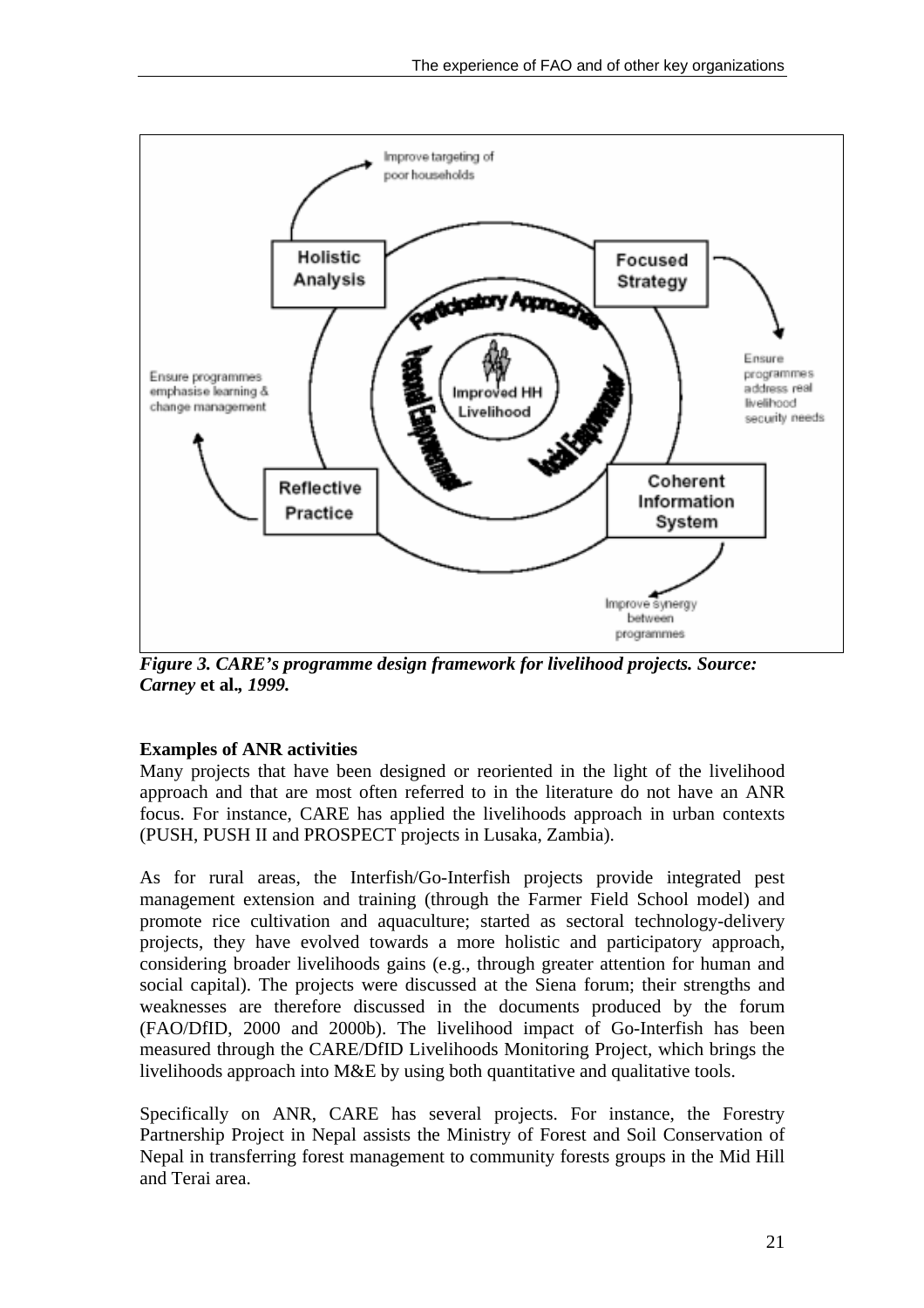#### **Links with other organizations**

The Interfish/Go-Interfish projects and the Forest Partnership Project are funded by DfID  $(\Rightarrow)$ .

#### **Sources**

CARE website; DfID website (www.dfid.gov.uk); Carney *et al.*, 1999; Frankenberger *et al.*, 2000.

## **Contact details**

10-13 Rushworth Street London SE1 0RB UK Tel. 020 7934 9334 Fax 020 7934 9335 Website: www.careinternational.org.uk

Michael Drinkwater (drinkwater@caresa.co.za); Tamara Rusinow (rusinow@uk.care.org).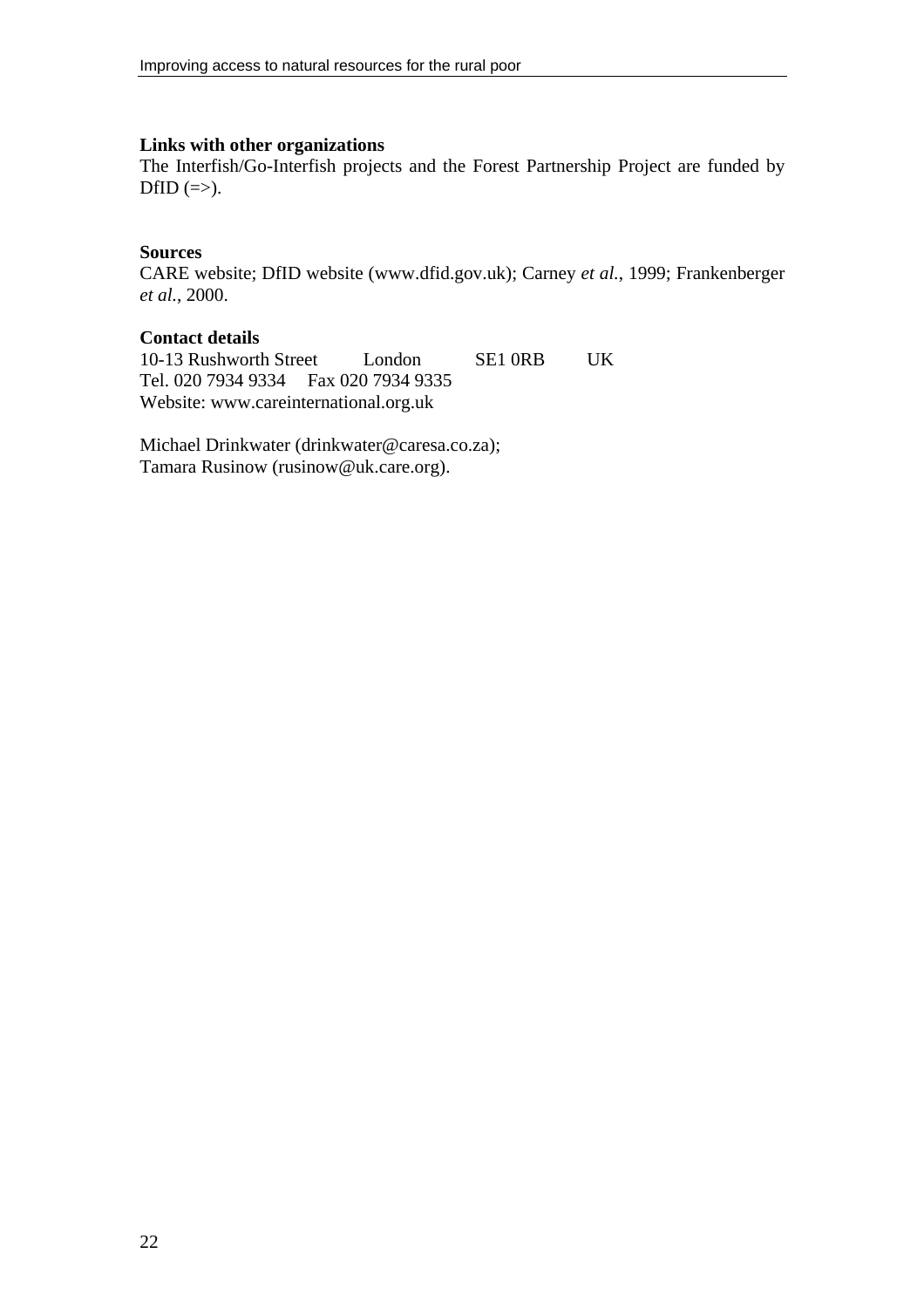## **2.4 Development Alternatives Group**

## **Nature of the organization**

Non-profit organization based in India.

## **Relationship with SLA**

Innovation and dissemination with a view to creating sustainable livelihoods are among the corporate objectives of the organization. Development Alternatives runs a joint module on "Sustainable Livelihoods", in partnership with ENDA (Senegal) and with support from IISD  $(=)$ . The approach followed by Development Alternatives is not uniform (varying across projects and across regions) nor static (evolving with the improved understanding of livelihoods strategies). Due to time constraints, it was not possible to ascertain the extent to which the use of SL language is reflected in SL analysis and projects.

## **Examples of ANR activities**

NR management is among the core activities of the organizations. In Madhya Pradesh (India), a longstanding project has improved access to water for women and the poor through infrastructure improvements (particularly the construction of a check-dam). From the information available on the website, it was not possible to establish to what extent the project made use of SL concepts and tools.

## **Links with other organizations**

Development Alternatives has worked with several international and national donors and with India government agencies at both federal and state level. It has also worked with NGOs using SLA, such as IISD. Its SL project is jointly run with the Senegalese organization ENDA.

#### **Sources**

Website of the organization: SD Gateway website: (http://sdgateway.net/livelihoods/default.htm); DAINET website (www.dainet.org/livelihoods/about.htm).

## **Contact details**

B-32 Tara Crescent Qutab International Area New Delhi 110 016, India Tel.: +91 11 69677938 Fax: +91 11 6866031 E-mail: tara@sdalt.ernet.in Website: www.devalt.org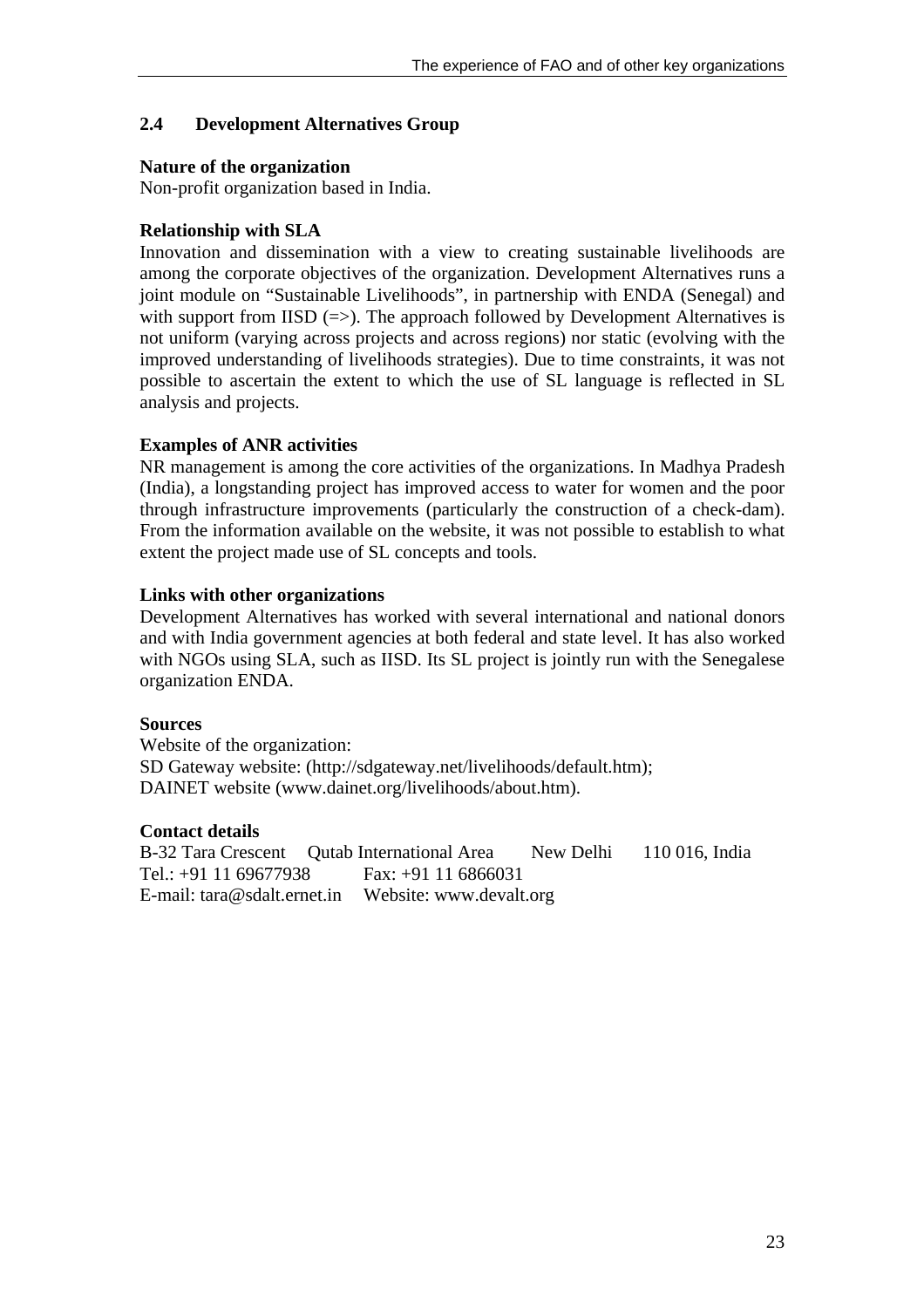## **2.5 DfID (Department for International Development)**

## **Nature of the organization**

International development agency of the UK government.

## **Relationship with SLA**

The White Paper on International Development of 1997 ("Eliminating World Poverty: A Challenge for the  $21<sup>st</sup>$  Century") institutionalized the adoption of an SLA as a means to eliminate poverty. The White Paper states: "We shall refocus our international development efforts on the elimination of poverty and encouragement of economic growth which benefits the poor. We will do this through support for international sustainable development targets and policies which create sustainable livelihoods for poor people, promote human development and conserve the environment" (page 8). "Policies and actions which promote sustainable livelihoods" explicitly include "access of poor people to land, resources and markets" (panel 3). Building on work by IDS  $(\Rightarrow)$  and Oxfam  $(\Rightarrow)$ , DfID has developed its own SL framework (Figure 4).

DfID has integrated SL thinking into planning, particularly in some Country Strategy Papers. In preparing the Cambodia Country Strategy Paper, a study using SL analysis was carried out (Turton, 2000a); the Country Strategy Paper subsequently developed makes use of SL analysis and concepts (DfID, 2000).

DfID supports SLA projects in a variety of developing countries (some examples of ANR projects are provided below).

In addition, DfID promotes the development of SL project methodologies. For instance, DfID supports a programme coordinated by the University of Bradford ("Goodbye to projects?", 2001-2003) which analyzes the challenges posed by SLA for project design and implementation, and a project by CARE to integrate SL into project evaluation (Livelihood Monitoring Project, 2001-2005).



*Figure 4. DfID's SL framework. Source: Carney* **et al.** *(1999).*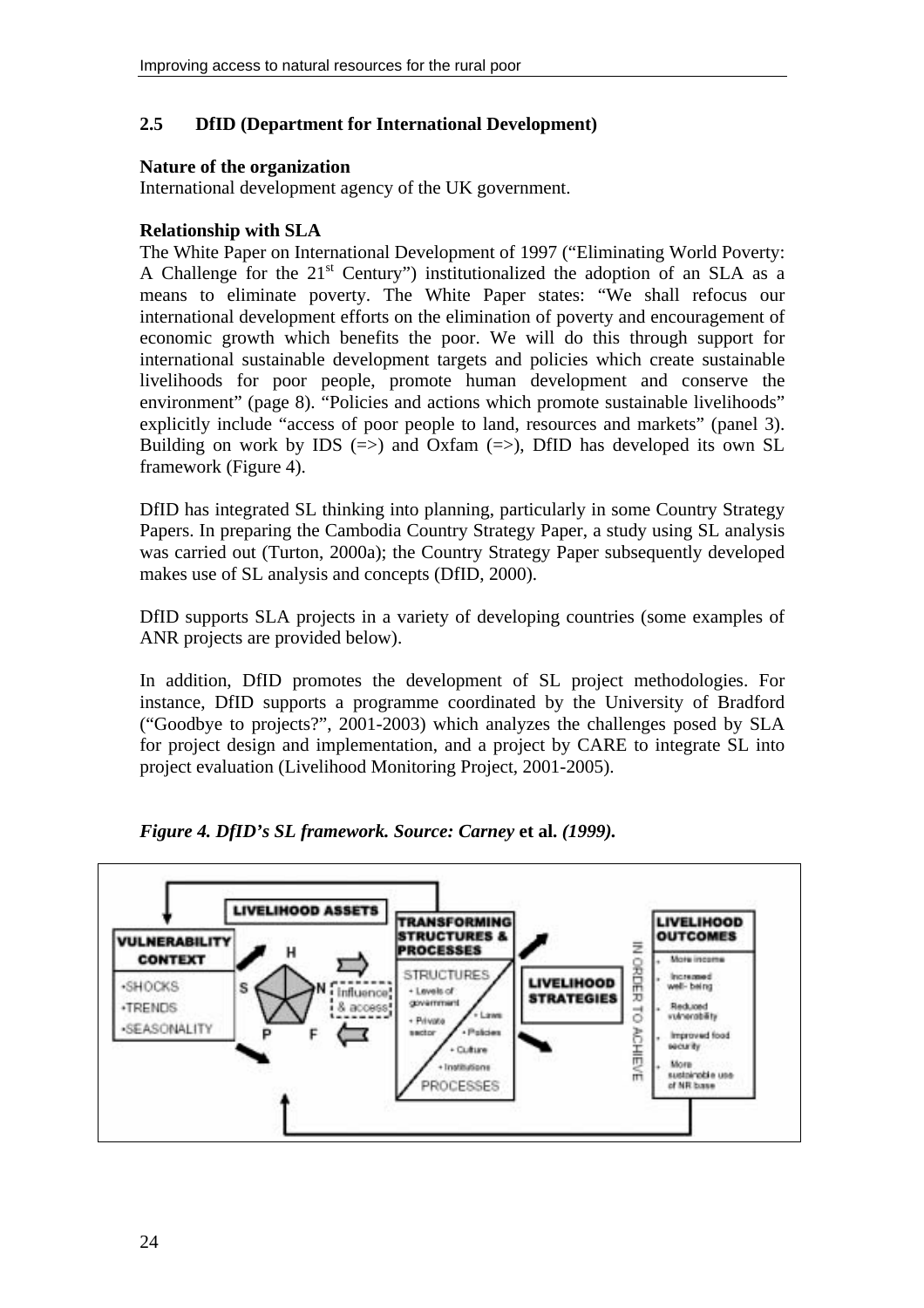## **Examples of ANR activities**

Within DfID, a major thrust for the adoption of the SLA came from the divisions responsible for natural resource management. SLA issues are currently dealt with by the Rural Livelihoods Department. The following are some examples of ANR-related activities that adopt, to a very diverse degree, SL concepts and tools. While in some cases SL analysis was present in the programme/project since the conceptualization phase, in most cases SL concepts and tools were used in the implementation phase.

The **Sustainable Fisheries Livelihoods Programme** was designed using the SL framework, complementing it with the Code of Conduct for Responsible Fisheries. The programme is implemented by FAO, and is described more in detail in Part I of this report.

The **Western Orissa Rural Livelihoods Project** (WORLP, implemented by the Indian Ministry of Rural Areas and Employment and by the Orissa State Government) and the **Andhra Pradesh Rural Livelihoods Project** (APRLP, implemented by the Indian Department for Rural Development and by the State Government of Andhra Pradesh) are both watershed projects. Although neither project was explicitly conceptualized with an SL framework, both projects present interesting features for SLA/ANR. In the WORLP (1999-2009), SL concepts and principles were incorporated at the end of the design process through a workshop and a series of team meetings; the asset pentagon provided useful insights on the nature of poverty in the project area. In the APRLP (1999-2006), SL analysis and framework were not explicitly adopted, although the project presents important SL-type tools and concepts.

Both projects are the result of the convergence between two parallel strands of thinking: SL on the one hand, and watershed development thinking on the other. Watershed development thinking emphasizes that a narrow technical approach to NR degradation cannot succeed, and that social, financial and institutional aspects must also be taken into account; it formed the basis for the adoption by the government of India of guidelines for watershed programmes.

The projects go beyond the traditional scope of watershed projects to address the needs of marginalized groups (landless, etc.), by providing irrigation, water and sanitation, credit, etc. They are flexible, so as to enable local communities to prioritise interventions according to their own development needs, including in non-land-based activities. In the light of these features, they have been termed "watershed-plus" projects.

The **WILD** (Wildlife Integration for Livelihood Diversification, 1999-2002) project in Namibia helps communities to exploit the possibilities to access and use wildlife resources opened by the Nature Conservation Amendment Act 1996 (devolution of wildlife use rights to community bodies). It does so by analyzing and documenting the livelihood impact of wildlife access and use, as well as micro- and macro- level factors influencing wildlife access and use and their livelihood impact; and by assessing and promoting appropriate methodologies to develop policies and community-level land uses to integrate wildlife into livelihood strategies.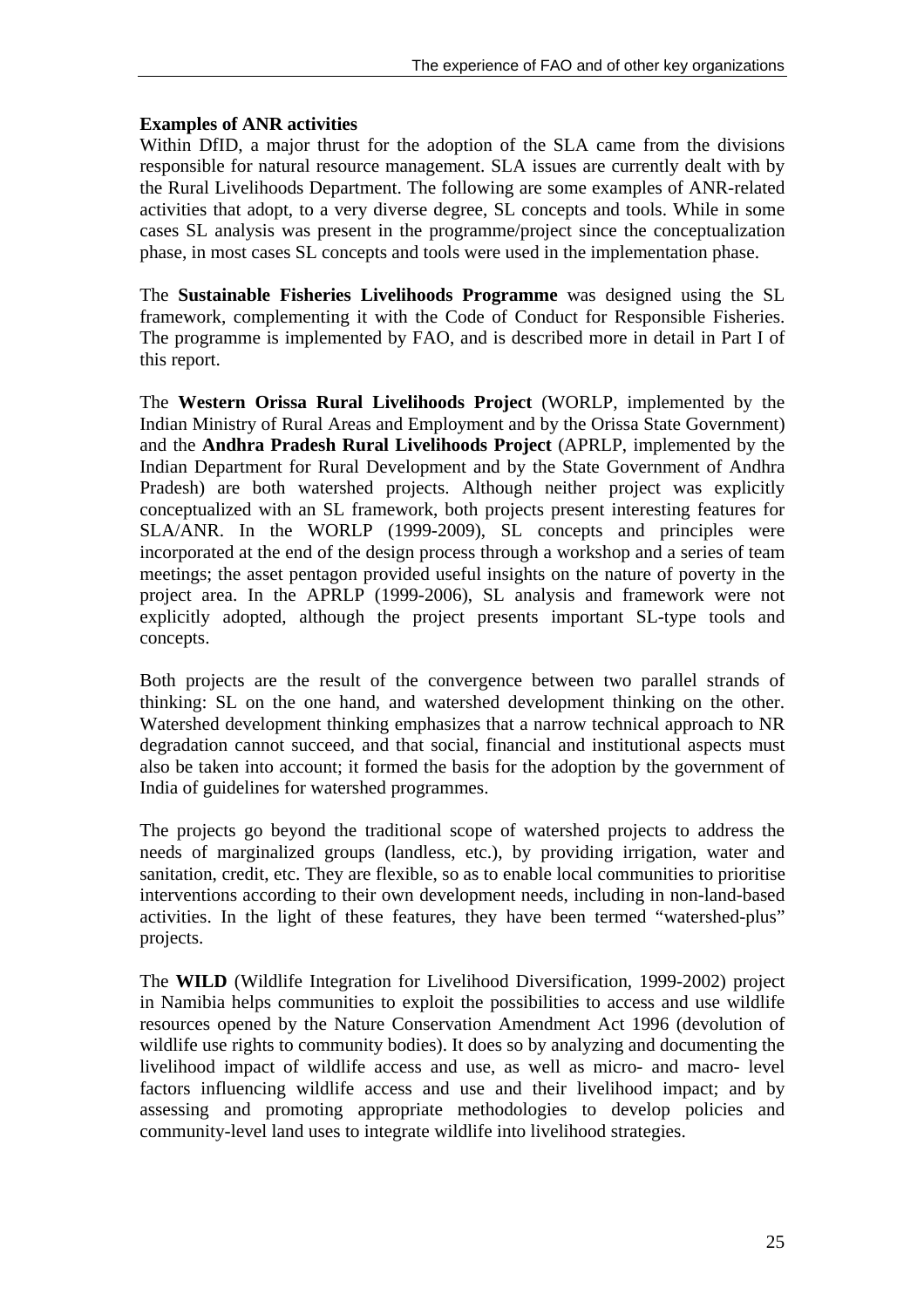The **Nepal UK Community Forestry Project** (1993-2001) was not designed as an SLA project (it predates DfID's adoption of the SL framework), although livelihood analysis has been incorporated in the project after 1998, mainly by using the SL framework to assess the project impact on livelihood assets, including NR, and to refocus the project on poverty. On the basis of this analysis, a follow-up programme (the **Nepal Livelihoods and Forestry Programme**) was designed. The new programme aims at reducing vulnerability and improving livelihoods for poor rural people.

In South Africa, DfID supported the Oxfam GB **Sustainable Livelihoods Programme** in Nkandla District, KZN (1999-2001). The programme identified policy and practice changes which would enable poor people to have improved and more sustainable livelihoods based upon local NR. Moreover, DfID's **Sustainable Coastal Livelihoods Programme** supports the South African Department of Environmental Affairs and Tourism in implementing the Plan of Action contained in the South African White Paper for Sustainable Coast Development. The programme uses SL concepts and tools and aims at establishing an equitable and sustainable coastal development process that promotes sustainable livelihoods, particularly for poor coastal communities.

In Nigeria, DfID has a project (**Jigawa Enhancement of Wetlands Livelihoods**, JEWEL, 2002-2005) to demonstrate successful approaches to more equitable and sustainable management of common property resources in Jigawa, neighbouring states and at a federal level, using SL concepts and tools.

The **Botswana Sustainable Livelihoods Programme** (2001-2003) is to develop and implement policies, programmes and projects which support the sustainable improvement of rural livelihoods whilst conserving the environment. While previous UK aid to Botswana was channelled through a great number of small projects, the programme sets up a fund to support SL projects, including ANR projects.

In Bangladesh, DfID supports the local NGO **Samata** (Samata Samaj Kalyan Samity), which helps the landless to gain access to government land ("*khas*") through leases. This activity meets strong resistance on the part of local elites illegally occupying government land, and involves campaigns and mobilization, training, support in filing applications for land assignments, support in participation in local decision-making institutions, etc. The DfID-funded project (2001-2008) goes beyond ANR to involve also micro-finance and technical support and broader micro-macro linkages (greater representation of the landless in local government; advocacy at local, regional and national level).

In the Caribbean, a project implemented by **CANARI**  $(\Rightarrow)$  is testing and documenting strategies for the management of coral reef resources so as to improve participation, the livelihoods of local communities and resource use sustainability.

Finally, DfID supports periodic **Sustainable Livelihoods Seminar Series** to share experiences on the operationalization of SLA, including on SL and water, SL and the environment, and SL and NR. In November 2001, a seminar of this series was held in Edinburgh on "Rural Poverty and Natural Resources".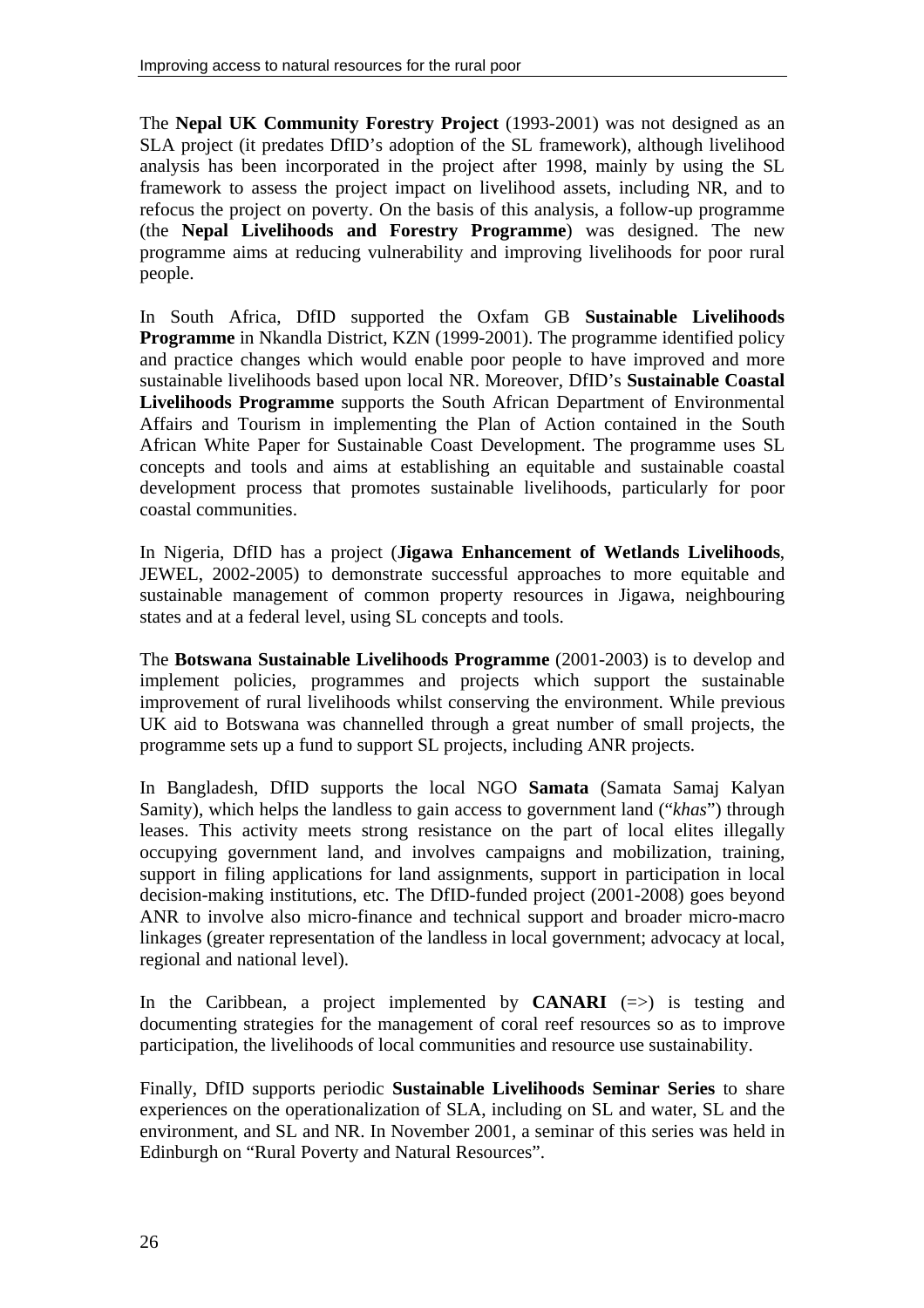DfID has projects supporting land reform programmes in a variety of countries (e.g., Russia and other CIS countries, Kenya, etc.) and projects supporting community forest arrangements (e.g., Cameroon, India, etc.).

#### **Links with other organizations**

DfID supports SLA projects undertaken by a variety of actors, including NGOs (e.g., CARE, Oxfam;  $\Rightarrow$ ), research institutes (ODI, IDS;  $\Rightarrow$ ), and international organizations (FAO). Early SLA thinking within DfID built on conceptual work developed by institutions like IDS  $(\Rightarrow)$  and Oxfam  $(\Rightarrow)$ . DfID also supports programmes that address ANR without explicitly adopting an SL framework (e.g.,  $IIED, =>$ ).

DfID has established a Sustainable Livelihoods Resource Group (SLRG), grouping institutions working on SL mainly in the Anglophone world (members include IDL, IDS, Khanya, NRI and ODI;  $\Rightarrow$ ). The core objectives of the Group are to exchange information on SL, provide expertise on SL, constitute a team for the effective implementation of the SL framework, and help influence other donors.

In developing and implementing its SLA projects, DfID has also established partnerships with national and local governments in developing countries (e.g., as for the APRLP, the government of Andhra Pradesh).

In July 2002, DfID agreed to finance the setting up of a fund – the Poverty Reduction Cooperation Fund – managed by the Asian Development Bank, which will presumably fund SLA projects.

#### **Sources**

DfID website; Livelihoods Connect website (www.livelihoods.org); website of the Andhra Pradesh Rural Livelihoods Project (www.aplivelihoods.org/introduction.html); DfID (1997); DfID (2000); DfID (2001); Carney *et al.* (1999); Carney (2002); Turton (2000a and 2000b).

## **Contact details**

1 Palace Street London SW1E 5HE UK Tel.: +44 (0)20 70230643 Fax: +44 (0)20 70230016 Website: www.dfid.gov.uk.

- Sam Bickersteth, Nepal UK Community Forestry Project, NR Adviser (S-Bickersteth@dfid.gov.uk);
- Jane Clark, coordination of the SL Resource Group (j-clark@dfid.gov.uk);

Simon Croxton, APRLP, (s-croxton@dfid.gov.uk);

Chris Henderson, WILD project, (C-Henderson@dfid.gov.uk);

- Neil MacPherson, Senior Fisheries and Aquatic Resources Advisor, Sustainable Fisheries Livelihoods Programme (N-MacPherson@dfid.gov.uk);
- Peter Reid, DfID, Senior Livelihoods Adviser, UK Permanent Representation to the UN (Rome) (p-reid@dfid.gov.uk; tel.: 06 68400914).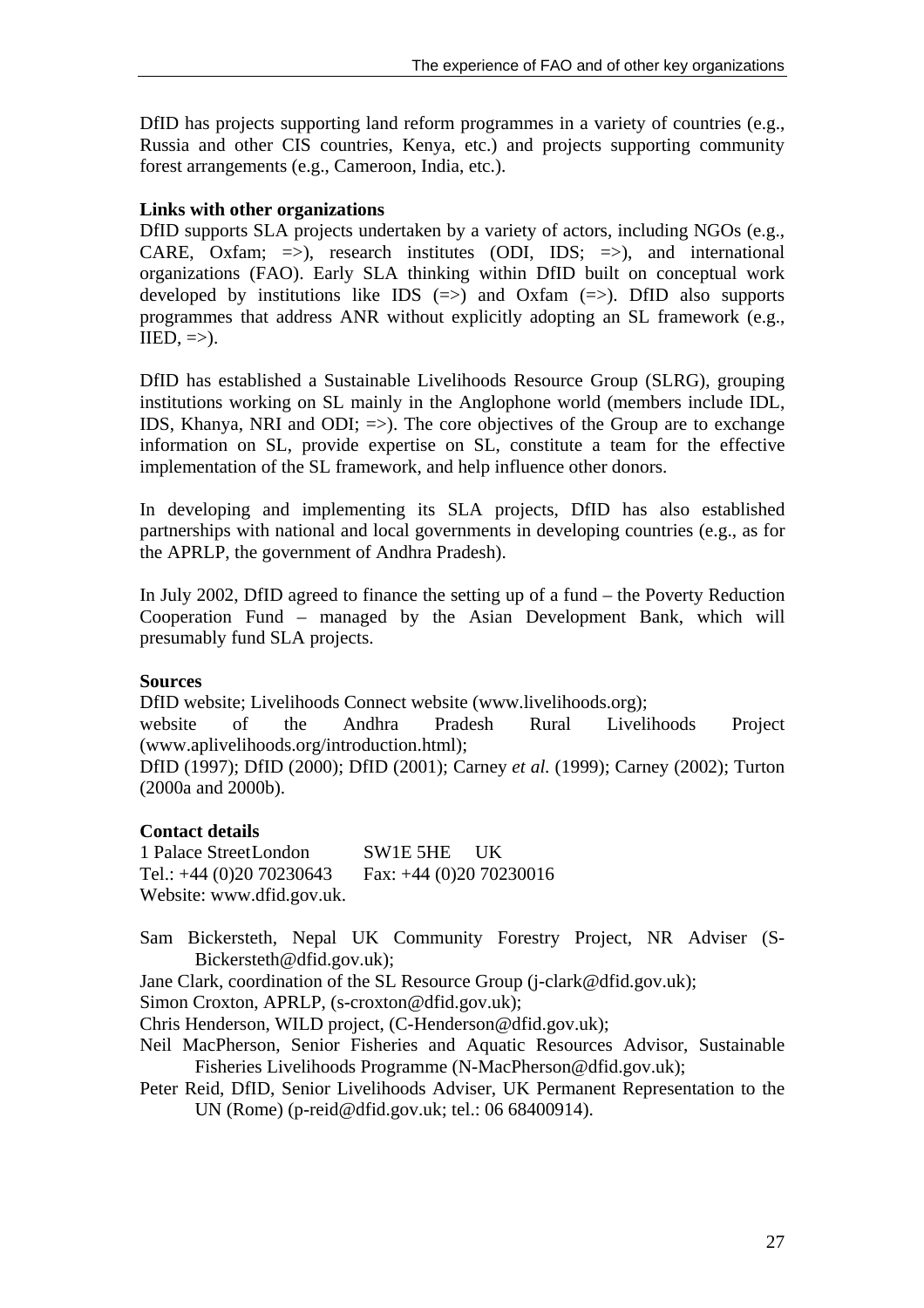#### **2.6 GADEC (Groupe d'Action pour le Développement Communautaire)**

#### **Nature of the organization**

Senegalese NGO operating in Senegal.

#### **Relationship with SLA**

GADEC does not make use of SLA. However, building on the *Gestion des Terroirs* experience, it has developed a methodology that presents several commonalities with SLA. The *Gestion et Réhabilitation des Terroirs Villageois* (GRTV) is a comprehensive framework for the programmes of the organization. While *Gestion des Terroirs* was centred on NR management, the GRTV broadens its scope, by focusing on ten thematic areas which include, beyond NR management, support and strengthening for farmer associations and local authorities, education and training, income diversification, infrastructure, research, etc. NR management is centred on the adoption and implementation of *plans de gestion des terroirs* and on other activities. Commonalities with SLA include:

- $\epsilon$  The holistic and cross-sectoral approach, considering the economic, social, cultural and political factors affecting the livelihoods of the poor;
- $\epsilon$  The explicit consideration of existing resources (both natural and human), and the building on their potential while considering their constraints;
- $\epsilon$  The participatory approach (through various forms of participatory diagnostic);
- $\neq$  The emphasis on the (environmental) sustainability of development;
- $\neq$  The stress on interactions between resources, activities and actors;
- $\neq$  The consideration of relevant factors at all levels (micro and macro).

#### **Examples of ANR activities**

The GRTV approach has been applied in a project in Sinthiourou village (Kolda region, Senegal). The project included a NR component, centred on the definition and implementation of a *plan de gestion des terroirs*, aimed at promoting peaceful and concerted management of sylvo-pastoral resources shared by four villages, easing preexisting tensions.

#### **Links with other organizations**

GADEC has worked with the Belgian Cooperation, with the Belgian Survival Fund, and with international NGOs (including Oxfam US).

**Sources** GADEC (2002).

**Contact details**  B.P. 123 Tambacounda Sénégal Tel. +221 981 12 20 Fax + 221 981 17 20 E-mail gadectba@sentoo.sn

Alassane Guisse, Executive Secretary.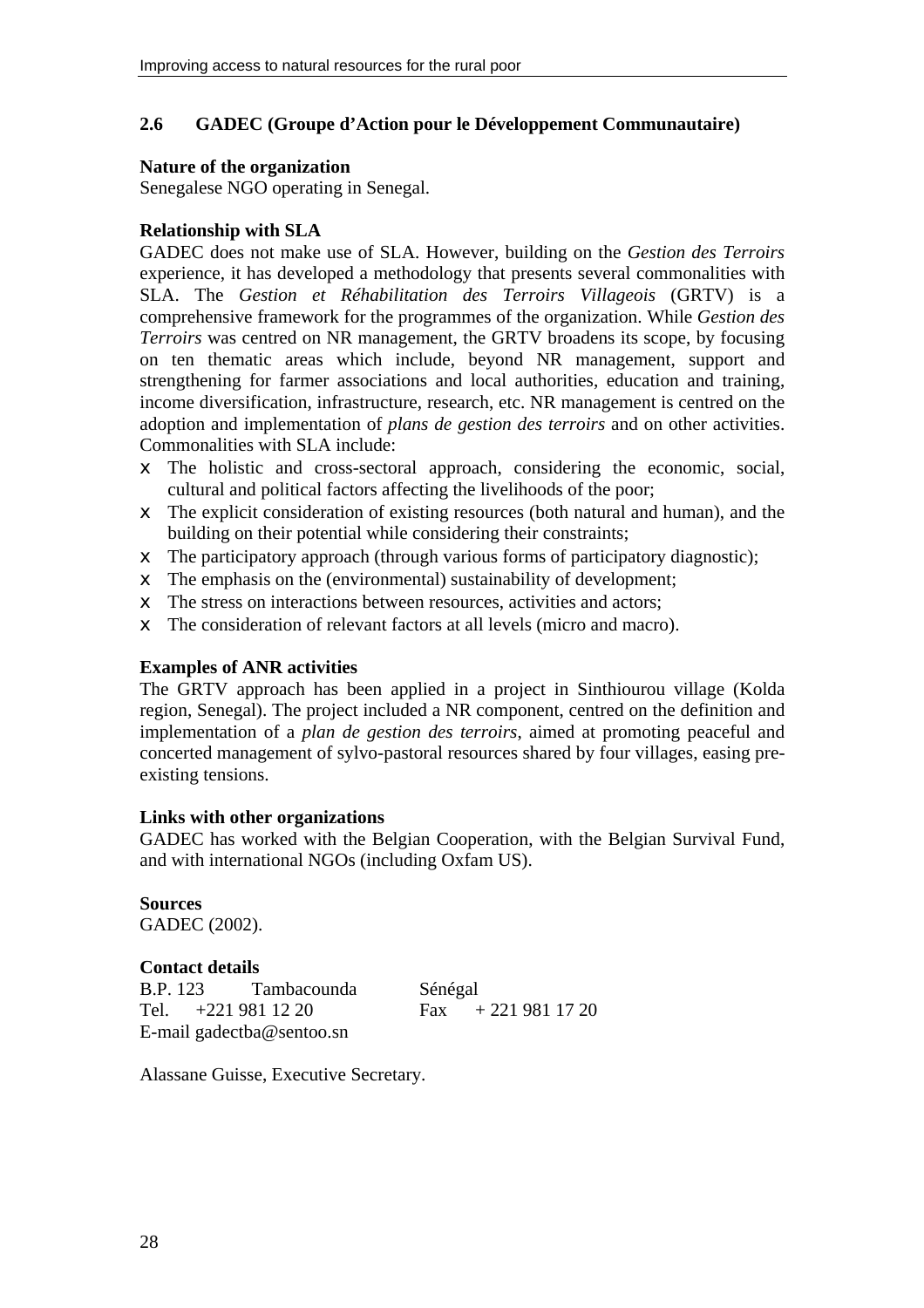## **2.7 IDL (In Development Ltd.)**

#### **Nature of the organization**

UK-based firm providing consultancy and research services.

## **Relationship with SLA**

SL is a major focus of the activities of IDL, which include consultancies on policy and institutional reform (to ensure that policies and institutions respond to livelihood realities) and project cycle management (employing SLA in project identification, design, monitoring, review and evaluation; e.g., Turton, 2001). In its SL analysis, IDL pays particular attention to transaction costs affecting the efficiency of using, substituting, trading and creating assets, and to action at all levels (international, national, local) to reduce those costs.

## **Examples of ANR activities**

IDL uses livelihood-based approaches to the reform of agricultural policies and institutions. It reviewed the project design of two DfID  $(=)$  watershed management projects in India (Orissa and Andhra Pradesh) (Turton, 2000b).

## **Links with other organizations**

IDL has worked with DfID  $(\Rightarrow)$  (e.g., Cate Turton carried out a study for the preparation of the DfID Cambodia Country Strategy Paper, and reviewed the project design in the Indian watershed management projects). IDL is member of the DfID Sustainable Livelihoods Resource Group.

#### **Sources**

Livelihood Connect website (www.livelihoods.org); Carney (2002); Turton (2000b).

#### **Contact details**

P.O. Box 20 Crewkerne Somerset TA18 7YW UK Tel.  $+44(0)1460$  279900 Fax  $+44(0)1460$  279911 Website (under construction): www.theidlgroup.com

Steve Ashley (livelihoods@theidlgroup.com).

Other core team members: Peter Bazeley, Sarah Holden, Dil Peeling, Cate Turton, Catherine Arnold, Karen Iles.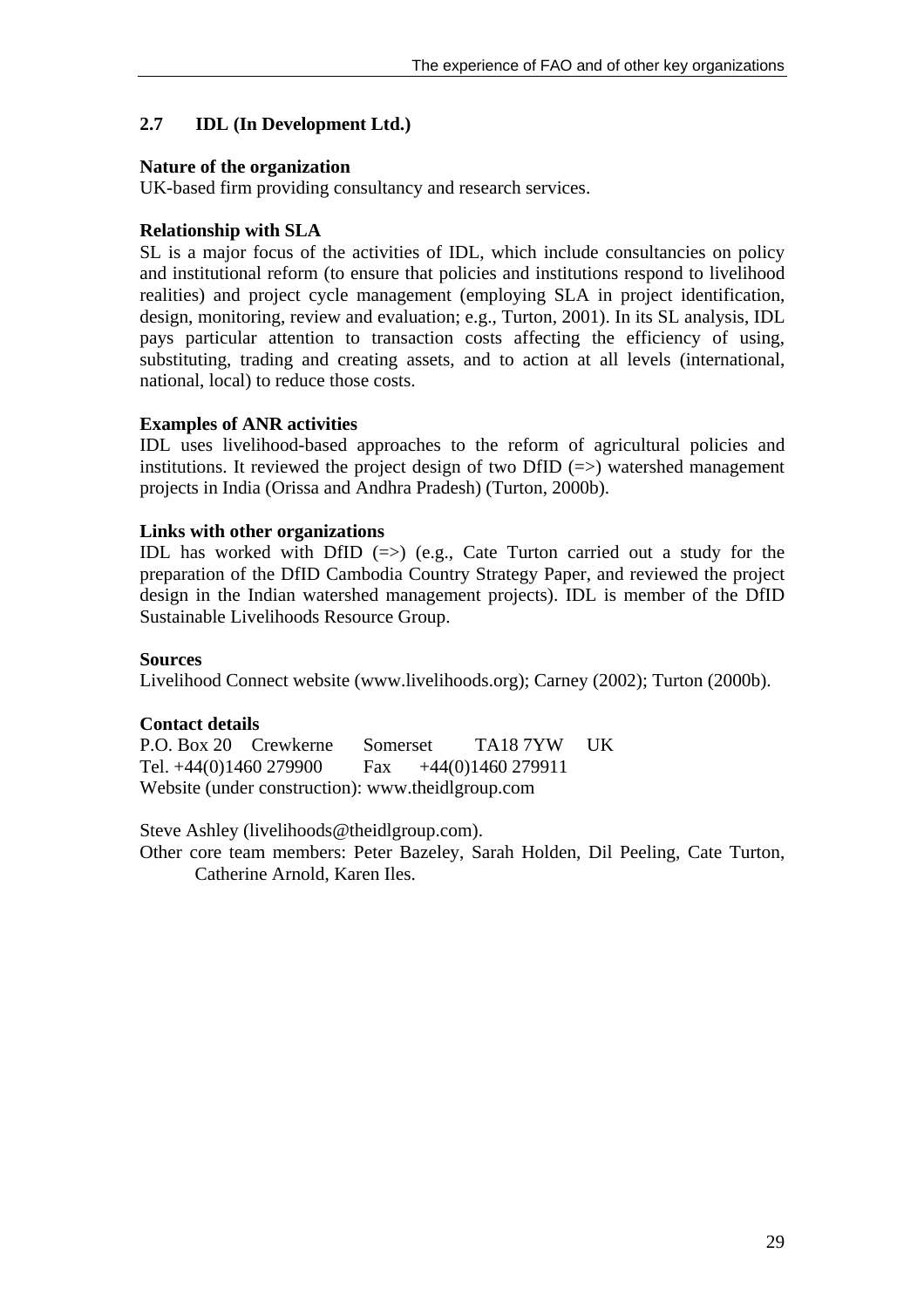#### **2.8 IDS (Institute of Development Studies)**

#### **Nature of the organization**

Research institute, part of the University of Sussex (UK), carrying out developmentoriented research, training and consultancies.

#### **Relationship with SLA**

IDS has been one of the major contributors to the very concept of SL. The definition of livelihood most often referred to was developed at IDS by Chambers and Conway (1992). Over the years, IDS has gained considerable expertise on SL issues.

Within SLA, IDS focuses on the role played by institutions, policies and organizations. For instance, the DfID-funded Sustainable Livelihoods Research programme (1997-1999) analyzed what institutions (formal and informal) enable poor people to achieve SL and what policies may support the SL efforts of the poor. The programme focused on four case studies: Bangladesh, Ethiopia, Mali and Zimbabwe. It involved the elaboration of a graphic representation of the SL framework (Figure 5).

IDS is also a major centre of information (studies published are available online), and runs ELDIS (gateway for development-related information) and the DfID-funded Livelihoods Connect website (gateway for SL information). IDS is involved in a DfID-funded programme to foster SL lesson learning and sharing within DfID  $(=$  >), particularly the Sustainable Livelihoods Support Office.

#### **Examples of ANR activities**

Several research programmes have a specific ANR focus. For instance, a major research programme is "Sustainable Livelihoods in Southern Africa (SLSA): Natural Resources, Governance and Policy Processes". Started in 2000 for a three-year period, this programme examines issues concerning land, water and wildlife in Southern Africa, focusing on livelihoods, institutions and policy processes. It has resulted in the publication of country papers and of thematic papers on the link between natural resources and livelihoods in South Africa, Mozambique, and Zimbabwe, as well as of research briefs and other papers.

Moreover, in partnership with CANARI  $(\Rightarrow)$ , IDS has been working on the "People" and Sea: Coastal Livelihoods in Laborie, St. Lucia" programme.

IDS also carries out DfID-supported research on the interaction between legal institutions and access to land in Ghana and Cote d'Ivoire.

#### **Links with other organizations**

IDS's conceptual work influenced early SL thinking in DfID and in the UK in general. IDS is member of the DfID  $(\Rightarrow)$  Sustainable Livelihoods Resource Group. Several IDS research programmes (including the SLSA) are funded by DfID. IDS has developed strong links with local partners *inter alia* in Ethiopia, Mali, Zimbabwe and Bangladesh. The SLSA programme is carried out in collaboration with other actors both in the UK (including ODI,  $\Rightarrow$ ) and in the covered countries (e.g., in South Africa, the Programme for Land and Agrarian Studies – PLAAS – of the University of Western Cape).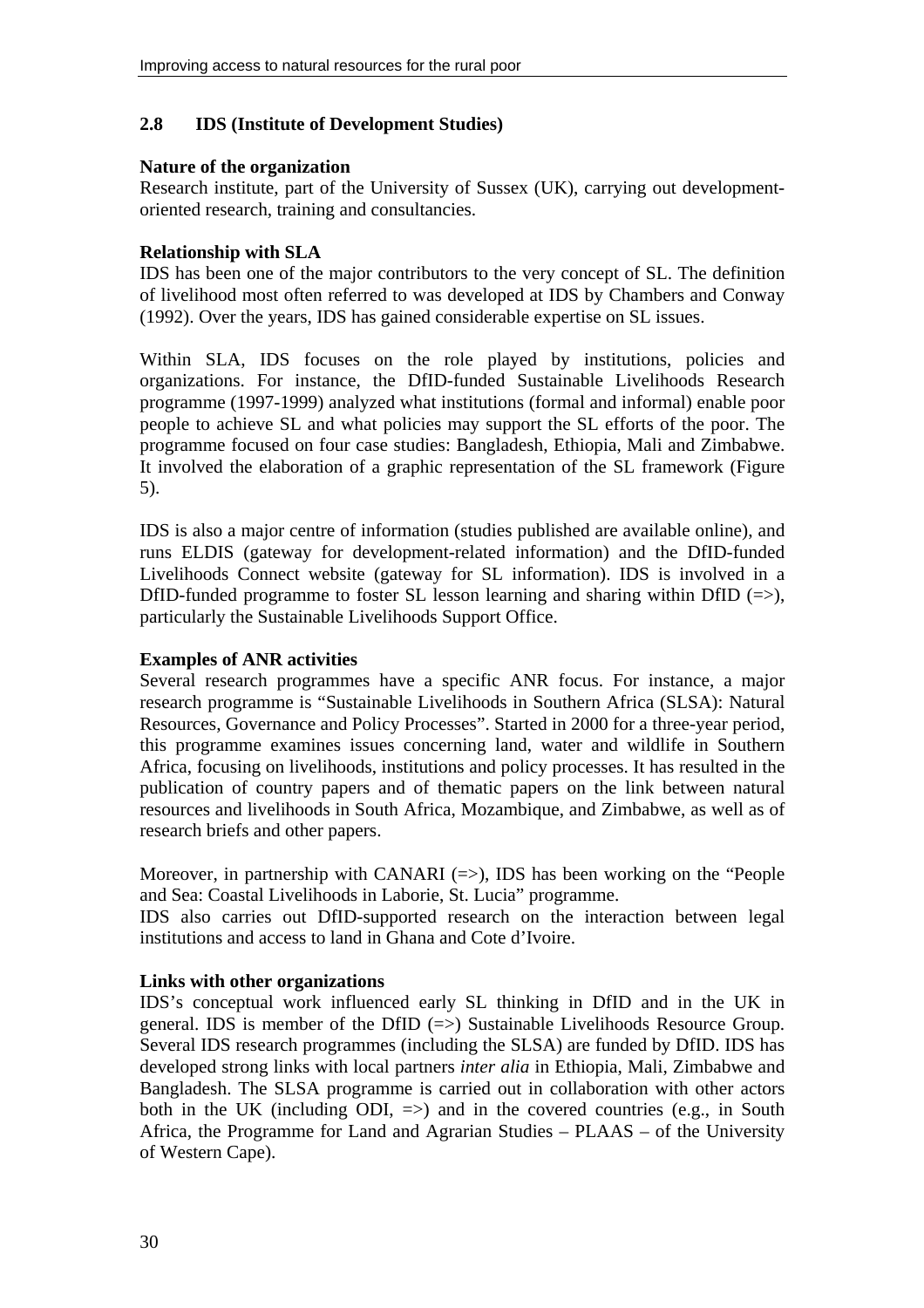

*Figure 5. The SL framework developed by IDS. Source: Scoones (1998).*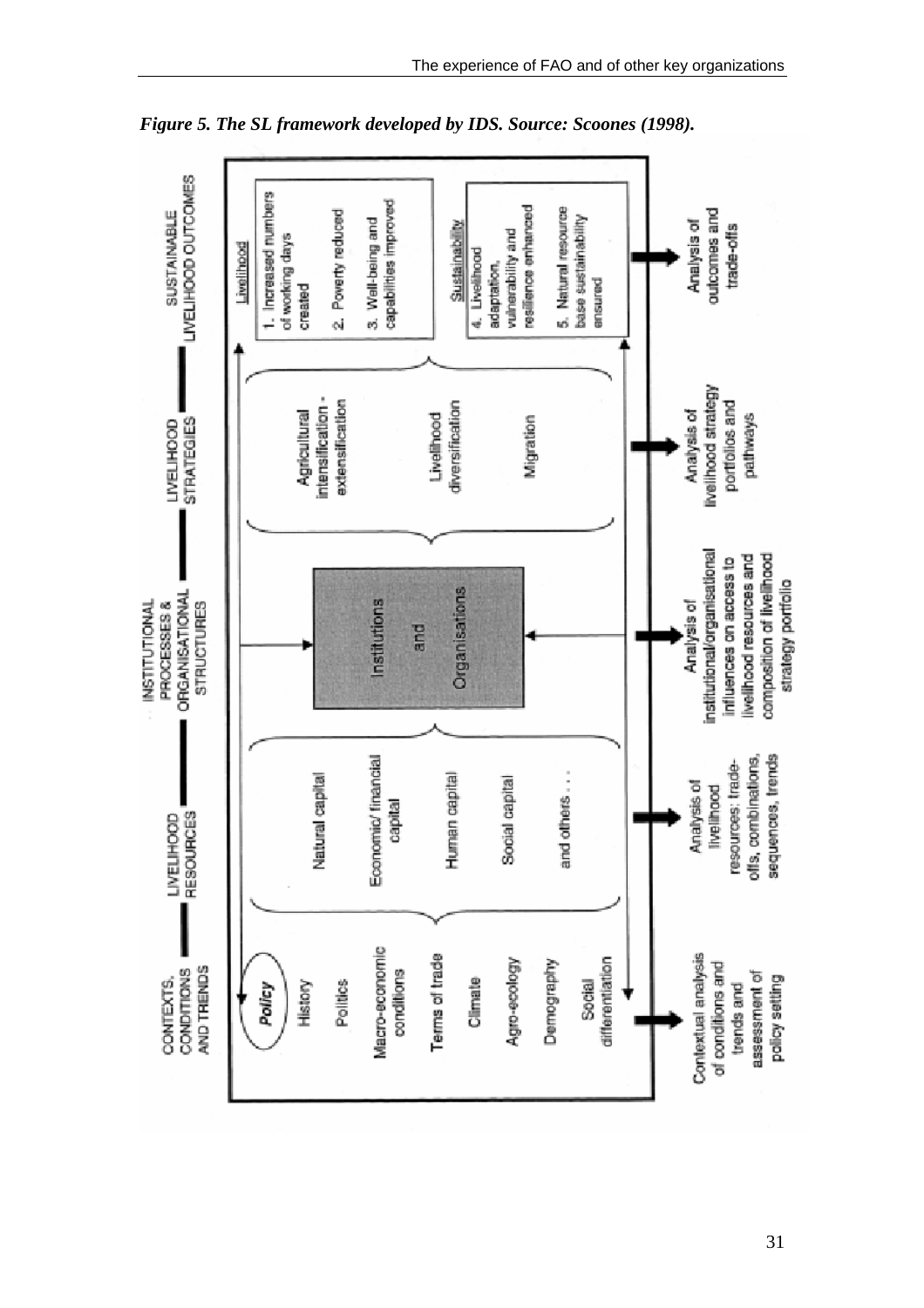### **Sources**

IDS web site; Brock (1999); Scoones (1998).

#### **Contact details**

Brighton BN1 9RE UK Tel. +44(0)1273606261 Fax: +44(0)1273621202/691647 Website: http://www.ids.ac.uk/ids/

Ian Scoones (contact for research activities) (i.scoones@ids.ac.uk); Carl Jackson (contact for information) (c.jackson@ids.ac.uk); Kate Hawkins (contact for information) (k.hawkins@ids.ac.uk);

Other core team members: Jutta Blauert, Stephen Devereux, Martin Greely, Lyla Mehta, Jeremy Swift (who was involved in the FAO Pastoral Risk Management Strategy in Mongolia, see Part I), Kath Pasteur, James Keeley, Geoff Barnard.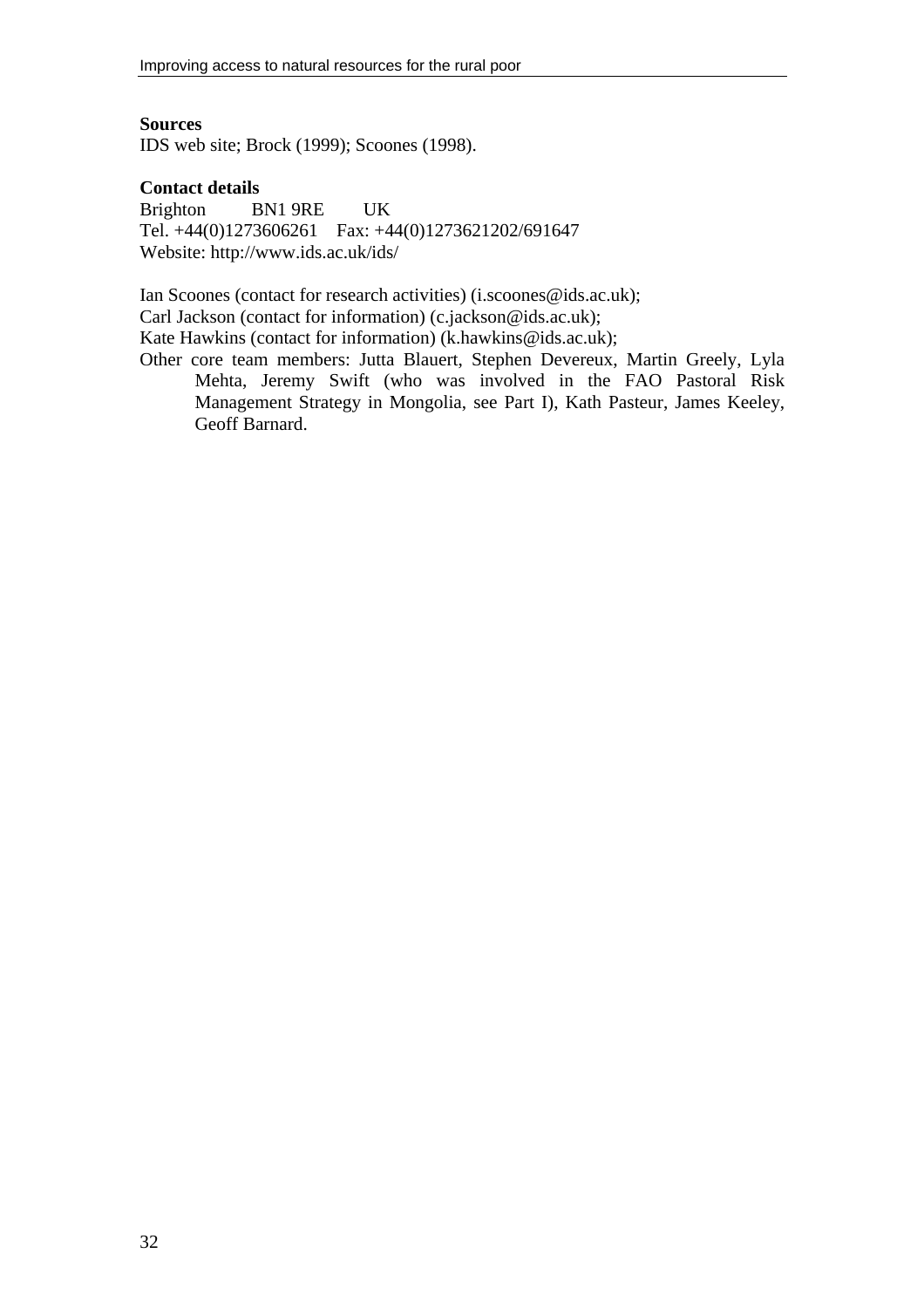# **2.9 IFAD (International Fund for Agricultural Development)**

### **Nature of the organization**

International financial institution mobilizing resources to alleviate rural poverty and improve nutrition.

## **Relationship with the SLA**

Although IFAD has not formally adopted an SL framework, it makes use of SL concepts and tools. IFAD's Rural Poverty Report 2001 states that increasing access to assets is crucial for poverty reduction, including human assets (education and health), social assets (organizations), natural assets (land, water and forests), technological assets (processing and marketing methods), infrastructural assets (roads, communications, health and education facilities, housing) and financial assets (crop sales, off-farm revenue, credit). The Strategic Framework for IFAD 2002-2006 contains three strategic objectives, including "Improving Equitable Access to Productive Natural Resources and Technology". Without explicitly referring to SLA, these strategic objectives present commonalities with the SLA capital asset pentagon (Figure 6). A DfID-funded SL adviser was appointed for the period 2001-2003.



*Figure 6. IFAD's strategic objectives. Source: IFAD website.*

## **Examples of ANR activities**

IFAD has supported a variety of projects containing innovative ANR components. In Nepal, IFAD runs the Hills Leasehold Forestry and Forage Development Project (1993 on), for which FAO implemented a technical assistance component (the project is described in greater detail in part I of this report).

In Bangladesh, the Oxbow Lakes Small-Scale Fisheries Project (1991-1998) had a major ANR component (alongside components on training, infrastructure, credit and extension). The entry point was the New Fisheries Management Policy adopted by the Government of Bangladesh in 1985, envisaging granting of fishing rights to fishers as individuals or groups. The project had specified criteria for beneficiaries (e.g., the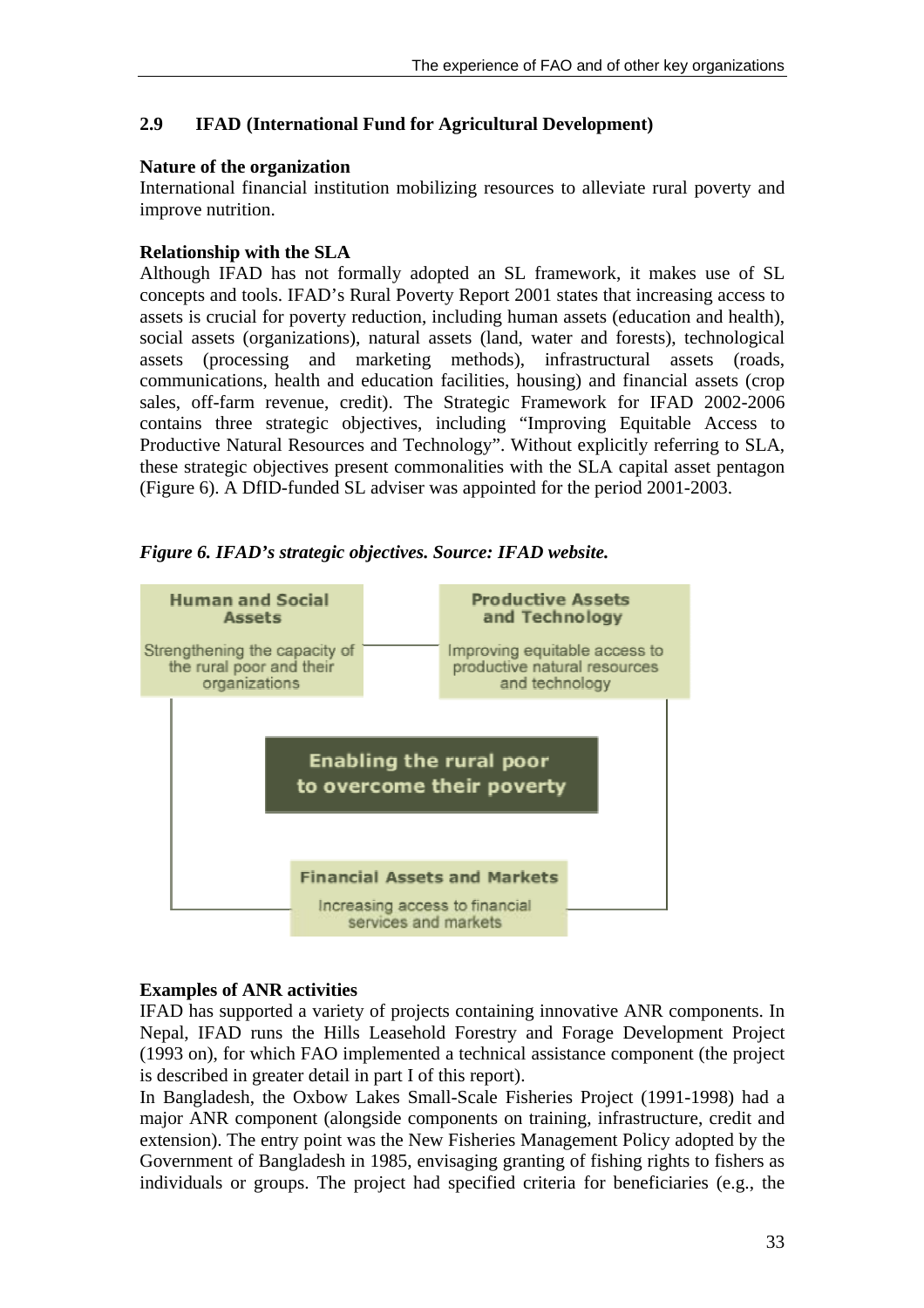landless and those owning less than 2.5 acres of land, etc.). It promoted the acquisition of access and management rights over common property resources (lakes) by fishers through:

- $\epsilon$  Lease agreements (50 years overall, 10 years at a time) between the Ministry of Land and the Ministry of Fisheries, handing over the management of specified lakes from the former to the latter;
- $\epsilon$  The setting up of community-based Lake Management Groups (LMG), carrying out day-to-day fisheries management and holding user rights under the lease agreements; an annual lease fee is paid by the LMG to the Ministry of Land (through the Ministry of Fisheries);
- $\epsilon$  The issuance of fishing licences by fisheries officers to each approved fisher.

### **Links with other organizations**

### **Sources**

IFAD website; DfID website (www.dfid.gov.uk); Brett (pers.comm); IFAD (1998).

**Contact details**  Via del Serafico, 107 00142 Roma Italy Website: www.ifad.org

Vanda Altarelli, contact for SLA (v.altarelli@ifad.org);

Nigel Brett, contact for Oxbow Lakes and Leasehold Forestry projects (n.brett@ifad.org).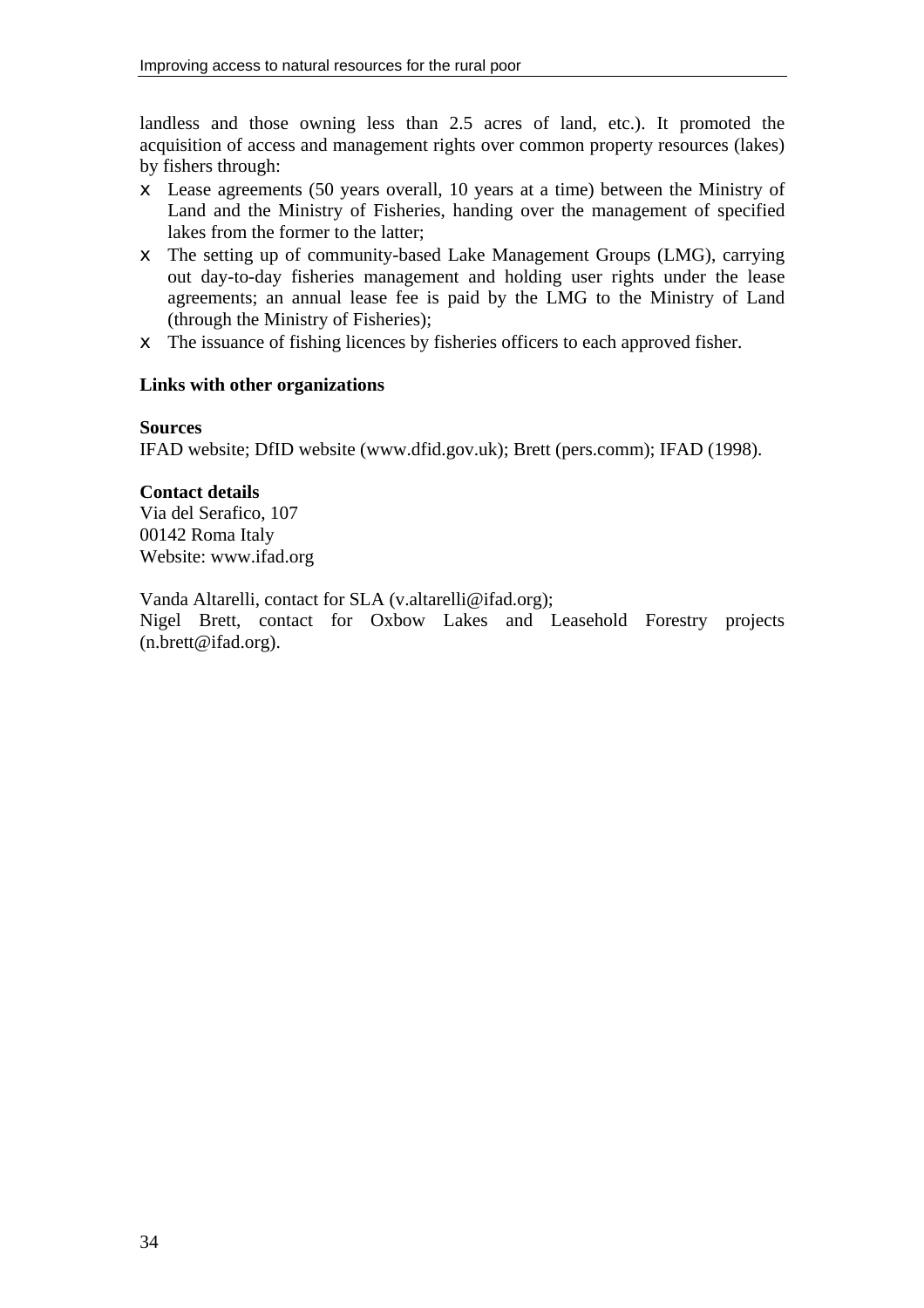## **2.10 IIED (International Institute for Environment and Development)**

#### **Nature of the organization**

UK-based independent research institute, with decentralised offices *inter alia* in Senegal.

### **Relationship with SLA**

Without following a specific SL framework, IIED has long used livelihood analysis, concepts and tools and emphasised participatory approaches, particularly with regard to research on the interaction between NR and livelihoods. SL principles have been incorporated to different degrees in several IIED projects, in most cases using SLA as a checklist to identify issues and priorities.

The Biodiversity and Livelihoods Group (BLG) has carried out research *inter alia* on the livelihood impact of wildlife trade regulations and on the multiple forms of biodiversity's livelihood contribution; as for the latter, a book published in 2001 includes papers explicitly using SL analysis, and a paper developing a biodiversityfocused SL framework (Cromwell *et al.*, 2001).

The Sustainable Agriculture and Livelihoods Programme (SARL) has used SL concepts and tools in a variety of research activities, and has contributed to the SL debate through publications e.g. emphasizing social and *cultural* capital (Bebbington, 1999) and proposing a broadening of the SL framework from local/national to global level.

The Drylands Programme uses SL concepts, with particular regard to participatory approaches, holistic approaches (encompassing social, economic, environmental and institutional issues), and micro-meso-macro links (e.g., analyzing the impact of laws and policies on ANR at local level).

## **Examples of ANR activities**

IIED works extensively on ANR-focused research; here are just some examples that may be particularly relevant for Sub-programme 3.1.

The Drylands Programme has carried out extensive research on access to natural resources (particularly land) in both Anglophone and Francophone West Africa, documenting the diverse institutional forms (both formal and informal/customary) through which people gain ANR. Drylands is involved in policy debates concerning land tenure issues in West Africa. It has also carried out research on pastoral land tenure issues in West and East Africa.

The SARL is working, among others, on the scaling up and institutionalization of participatory NR management approaches from the local to the national level, particularly by examining ways in which participation may be mainstreamed in government agencies and their policies, programmes and projects.

IIED is also part of a project "Improving Policy - Livelihood Relationships in South Asia", coordinated by the University of Leeds (School of Geography) and supported by DfID. The project uses the SL framework, and aims at developing and promoting policy options to support rural livelihoods through a range of research, development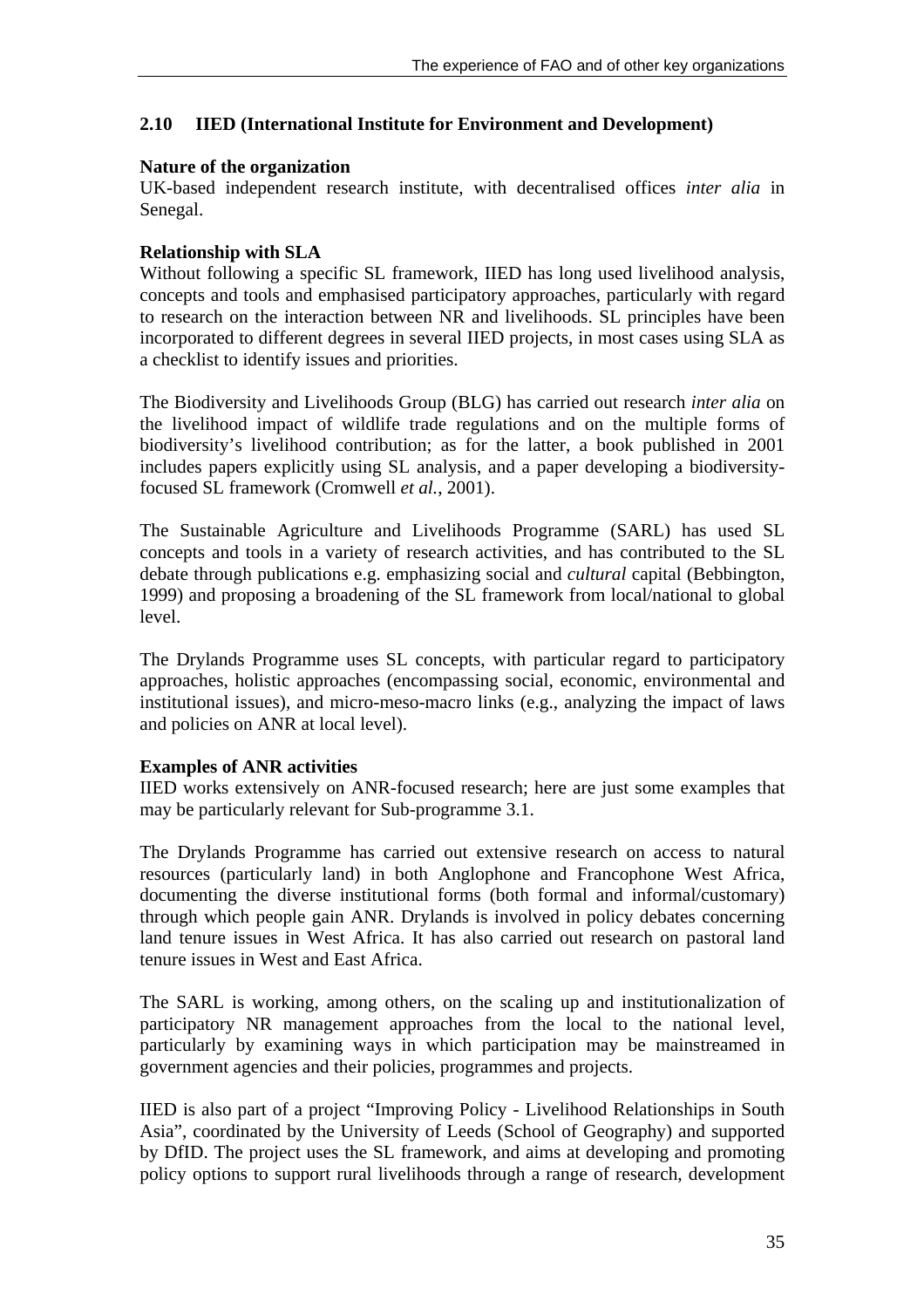and advocacy activities, focusing on participatory forestry, on water resources management, and on integrated coastal zone management policies.

### **Links with other organizations**

IIED has worked with DfID  $(=>)$ , and obtains funding from a variety of other donors. It has worked with a variety of UK-based institutions using SLA (e.g., IDS, ODI;  $\Rightarrow$ ). Moreover, IIED (particularly the Drylands Programme) was involved in the Franco-British Initiative, aimed at sharing approaches, experiences and lessons between Francophone and Anglophone West African countries, and has established strong links with Francophone organizations, both in France (e.g., GRET) and in West Africa. IIED is also supporting a network of African experts on land tenure and rights (LandNet Africa).

## **Sources**

IIED website; Bebbington (1999); Huq (pers.comm); Pimbert (pers.comm); Roe (pers.comm); Thompson (pers.comm); Toulmin (pers.comm).

## **Contact details**

(London Headquarters) 3 Endsleigh Street London WC1H 0DD UK Tel.: +44(0)2073882117 Fax: +44 (0)2073882826 Website: www.iied.org.

Camilla Toulmin, Drylands Programme (camilla.toulmin@iied.org);

John Thompson, Sustainable Agriculture and Rural Livelihoods Programme, Director (john.thompson@iied.org);

Dylis Roe, Biodiversity and Livelihoods Group, Research Associate (dilys.roe@iied.org);

Sameemul Huq, Climate Change Programme, Director (contact also for the South Asia Project with the University of Leeds) (saleemul.huq@iied.org).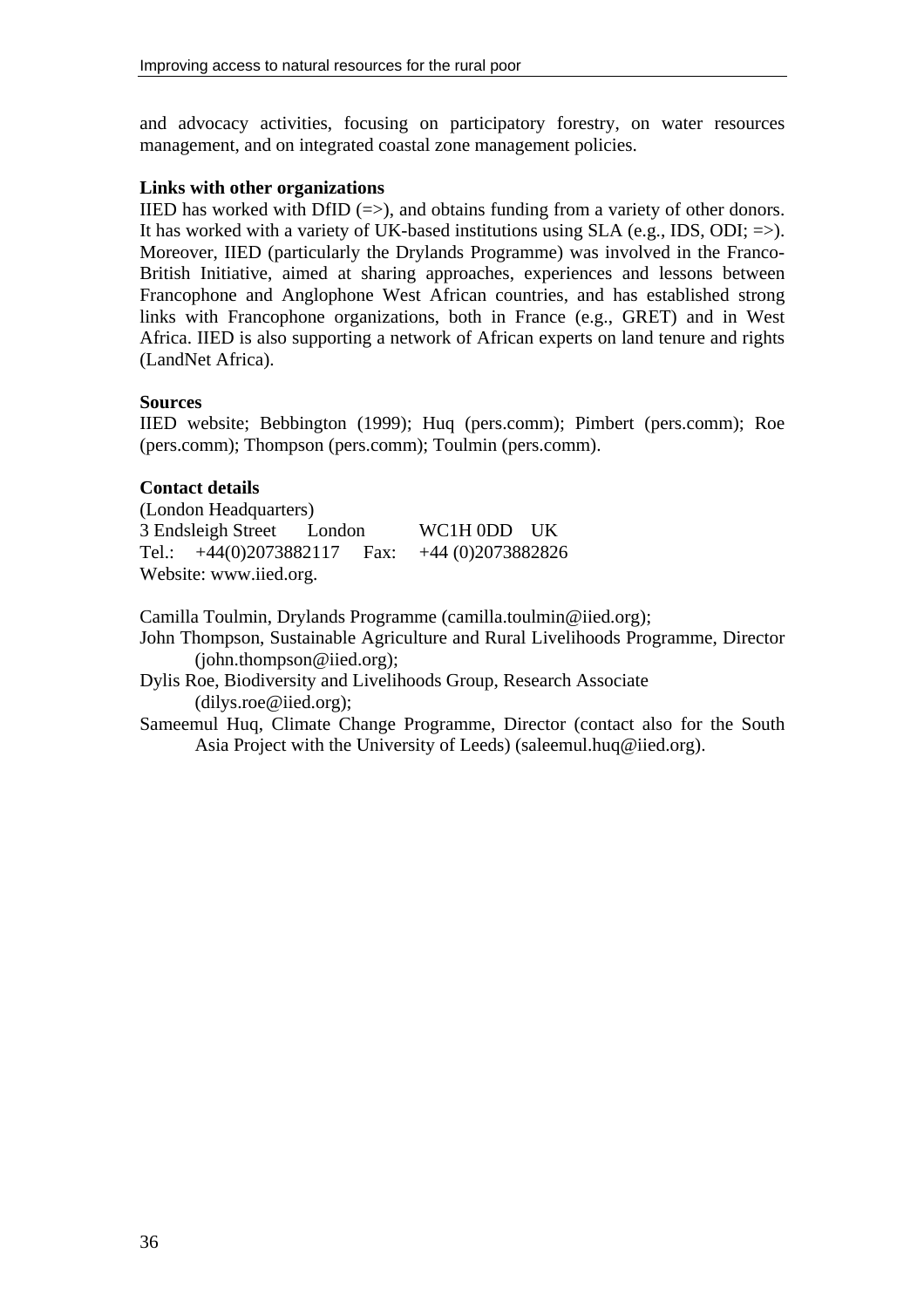## **2.11 IISD (International Institute for Sustainable Development)**

### **Nature of the organization**

Canadian research institute promoting sustainable development and advancing policy recommendations in several areas, including NR management.

## **Relationship with SLA**

IISD is a major promoter of SLA. Since 1991, IISD's Community Adaptation and Sustainable Livelihoods (CASL) programme has employed SL as a holistic means to understand complex livelihoods strategies in developing countries. While "livelihood" is defined along the lines of the Chambers and Conway (1992) definition, CASL has developed its own SL framework, which differs considerably from the framework used by DfID and by other UK-based institutions (Figure 7). Using SLA entails identifying assets, entitlements, activities and knowledge bases upon which beneficiaries based their livelihoods; carrying out a cross-sectoral, micro-macro linked analysis of policies and of their livelihood impact; assessing the contribution of key technology to livelihoods; and identifying opportunities and projects.

*Figure 7. IISD's SL framework. Source: Agobia (1999).* 



The programme has also developed and is testing a method called "appreciative inquiry", which focuses on strengths and achievements (particularly identifying and building on existing adaptive strategies) rather than problems, and promotes participation at grassroots level. Moreover, IISD's CASL has published a guidebook for SL participatory research (Rennie and Singh, 1996). IISD has undertaken research work on "Adaptive strategies and sustainable livelihoods" in Burkina Faso, Ethiopia, Kenya and South Africa.

## **Examples of ANR activities**

Although ANR is not explicitly included in IISD's SL framework, IISD carries out a great variety of NR-related activities. In Southern India (Andhra Pradesh and Karnataka), IISD has a two-year programme using "appreciative inquiry" to help rural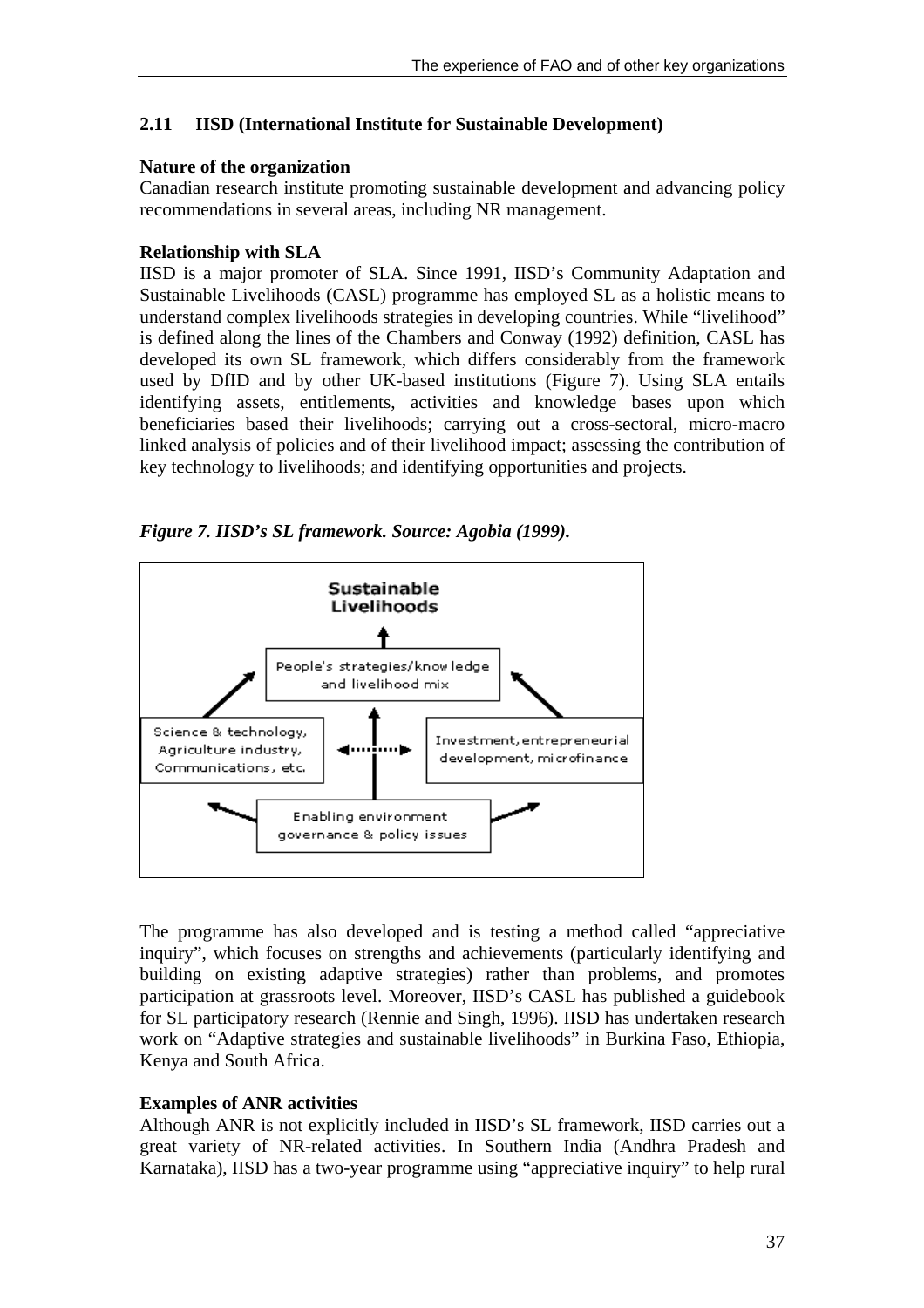people plan and implement community NR management projects that contribute to sustainable development and to secure livelihoods (MYRADA Appreciative Inquiry Project). In Manitoba (Canada), IISD is working on a pilot project to determine how local communities value the forest during each season of the year (through a holistic valuation of forest's livelihoods contribution) and to integrate Aboriginal values into land use and resource planning (Integrating Aboriginal Values into Land Use and Resource Management Project).

The project Enhancing Sustainable Livelihoods in Drought-Prone Areas: Building on Adaptive Strategies (in two rural districts of Zimbabwe), now completed, explicitly adopted an SLA and included among its objectives to "apply the sustainable livelihoods approach to land and biodiversity conservation in arid and semi-arid lands"; project activities included the establishment of community gardens and boreholes, both to provide communities with nutritious vegetables and to demonstrate appropriate technologies, and the provision of indigenous and improved seed varieties.

## **Links with other organizations**

The project in Southern India is funded by DfID  $(\Rightarrow)$  and implemented in partnership with local NGOs, principally Bangalore-based MYRADA. The project in Zimbabwe was funded by the CIDA Community Drought Mitigation Program.

## **Sources**

IISD website; Agobia (1999).

#### **Contact details**

(Head Office) 161, Portage Avenue East (6th Floor) Winnipeg Manitoba Canada R3B 0Y4 Tel.: +1 204 9587700 Fax: +1 204 9587710 Website: http://www.iisd.org. IISD also has offices in Ottawa, New York and Geneva.

Jo-Ellen Parry, India project and Canada project, Project Manager (j.parry@iisd.ca). Other staff in the NR management sector includes: Arthur J. Hanson (Interim Director); Jennifer Castleden (Project Officer, Community Development); Kyle Fargey (Project Officer); and Jennifer Bryant (Project Assistant).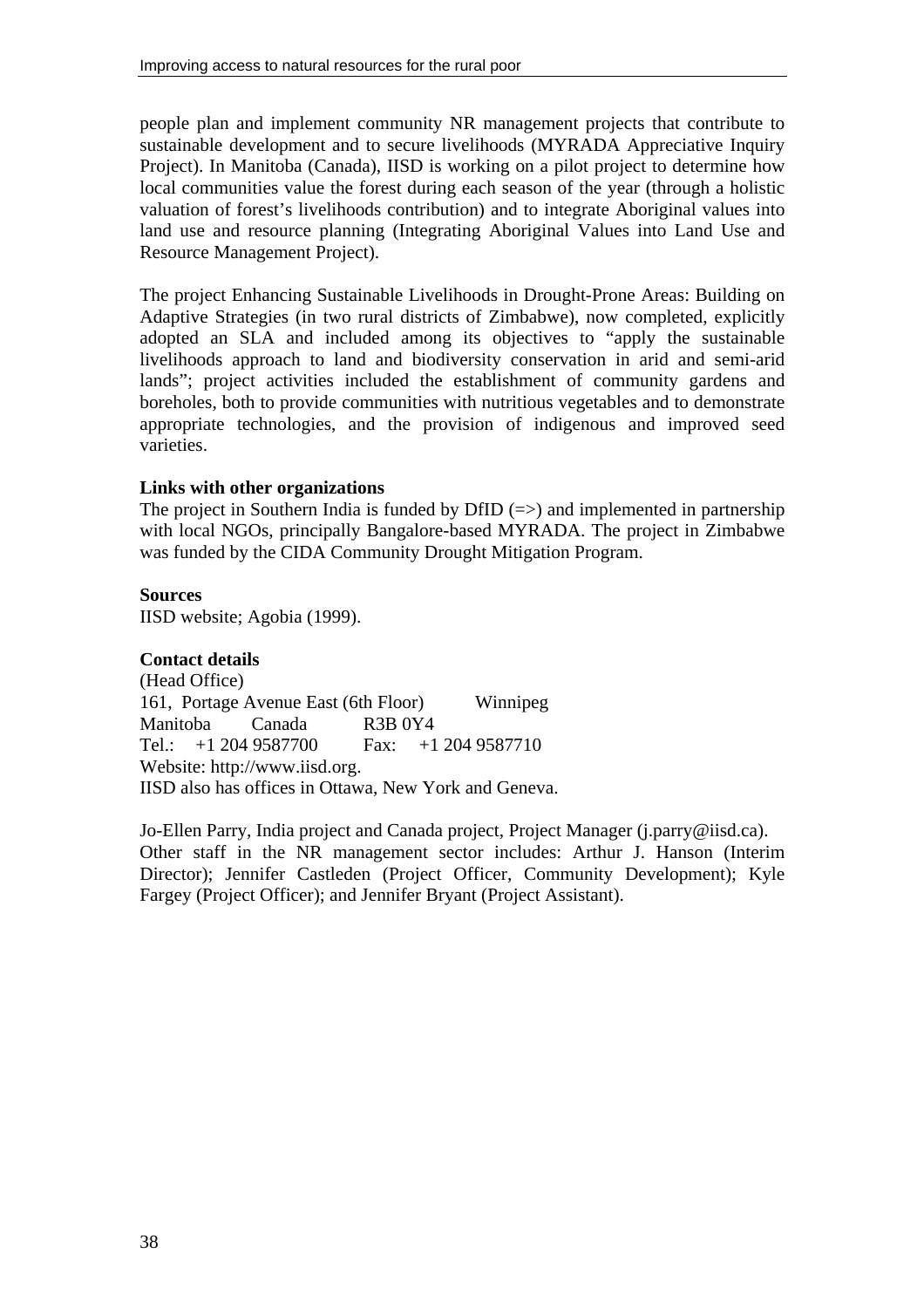# **2.12 Khanya – Managing Rural Change CC**

### **Nature of the organization**

South African company owned by its employees and addressing issues related to rural poverty. Its mission is "to promote sustainable livelihoods for the rural poor, providing advice, facilitation, research, and training, in partnership with government, business, and civil society". Khanya operates mainly in Africa (particularly the SADC region).

### **Relationship with SLA**

SL is one of Khanya's focus areas of work. Khanya has developed its own SL framework, which differs from DfID's framework (Figure 8), and has explicitly used an SLA in a vast number of activities, including: analysis for institutional and service delivery reform (e.g., a project on institutional support for SL in the Eastern Cape; analysis for community-based service delivery in Uganda); SL project design (e.g., design of an SL project for UNDP in Limpopo Province, South Africa); design of a fund for DfID to support livelihoods project in Botswana (where SL is used to conceptualise what projects are to be supported); project review (e.g., of CARE's TEAM project in Lesotho); SLA training (e.g., training of social foresters in Lesotho in PRA and SLA; training in SLA in Botswana for a resource management project); municipality-level development planning (design of the Integrated Development Plan for Mangaung Local Municipality); etc.

Khanya has explored links between micro (community) and meso (local government) levels, e.g. in a project on institutional support for SL in Southern Africa and in a project on community-based planning in South Africa, Uganda, Ghana and Zimbabwe (reviewing the status of community-based planning and developing improved community-based planning mechanisms).

Khanya is also part of a consortium working on the project "Goodbye to Projects? The Institutional Impact of a Livelihood Approach on Projects and Project Cycle Management", started in 2001 and coordinated by the University of Bradford.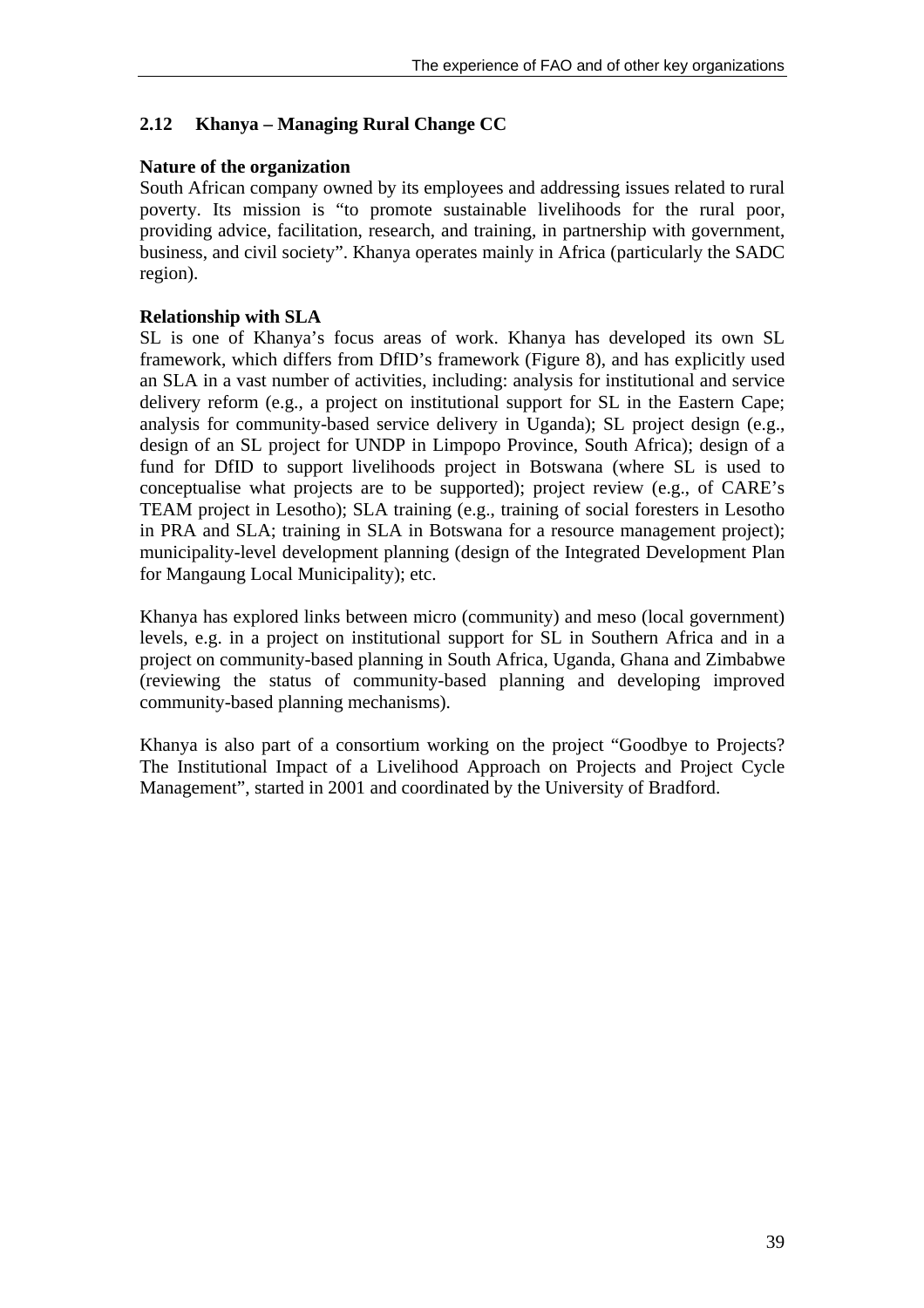

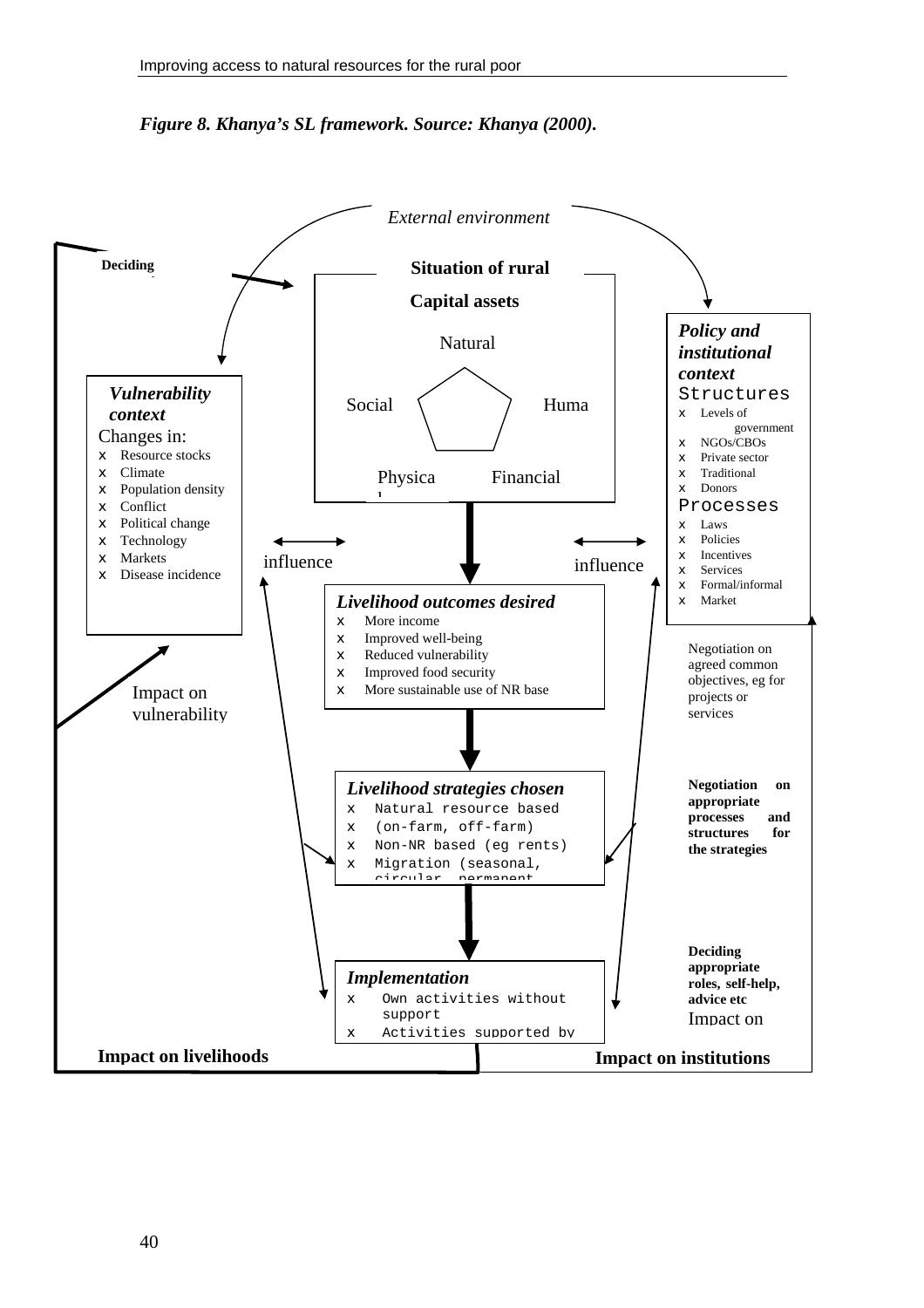### **Examples of ANR activities**

Khanya has explicitly used SLA is a variety of NR projects. Many of the projects mentioned in the previous paragraph had a NR component (e.g., the community-based planning project, the development plan for Mangaung municipality, etc.). Here are just some examples of Khanya's activities.

In Uganda, Khanya has developed a methodology for the Forestry Secretariat, aimed at undertaking livelihoods analysis in 10 districts. The analysis focused on the actual and potential livelihood contribution of forestry, and has led to a the development of a range of services to support forestry extension, which are currently being piloted.

Khanya worked for the DfID-supported Sustainable Coastal Livelihoods Programme in South Africa and Sustainable Livelihoods Programme in Botswana (briefly described under DfID, =>).

Khanya has also worked on ANR projects involving SLA only implicitly (Addo Elephant National Park project – support for a community neighbouring the park to use livelihood opportunities from the park, using a participatory and holistic approach) and ANR projects not involving SLA (review of the Lefika land reform project, Free State, and of the S'bongile land reform project, Free State – evaluations of land reform projects in South Africa).

### **Links with other organizations**

Khanya has worked in several projects supported by DfID  $(=)$ , and has worked with international organizations (UNDP,  $\Rightarrow$ ) and with several UK-based research institutes (ODI,  $\Rightarrow$ ) and NGOs (CARE,  $\Rightarrow$ ). It is member of the DfID Sustainable Livelihoods Resource Group. It has links with partners (including government agencies) in Africa.

#### **Sources**

Khanya web site; Livelihoods Connect website (www.livelihoods.com); Khanya (2000); Carnery (2002); Goldman (pers.comm).

#### **Contact details**

17, James Scott Street Brandwag Bloemfontein 9301 South Africa Tel: +27 (0)51 430 0712 Fax: +27 (0)51 430 8322 Website: www.khanya-mrc.co.za

Within Khanya

Ian Goldman, first contact (goldman@khanya-mrc.co.za);

Joe Marumo, contact for projects using SL explicitly (UNDP project in Limpopo, South Africa) or implicitly (Addo Elephant National Park project) (moscow@khanya-mrc.co.za);

Outside Khanya

Neil Malan, contact for further details on the Sustainable Coastal Livelihoods Programme (DMALAN@sfri.wcape.gov.za);

Jo Abbott, CARE, contact for the TEAM project (JoAbbott@care.org.ls);

Tom Barrett, DfID, contact for further details on the Botswana SL project (atbarrett@dfid.gov.uk).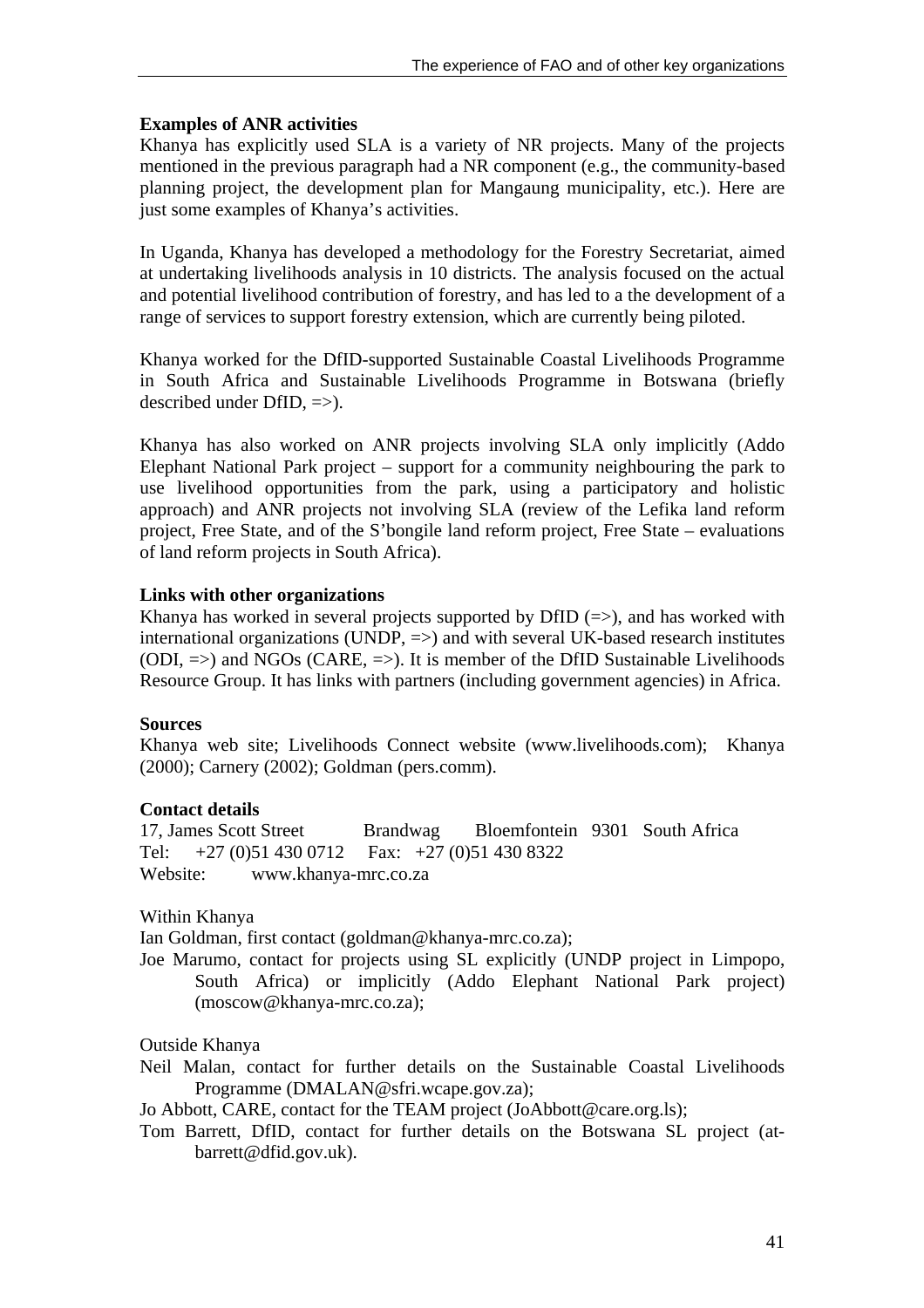#### **2.13 NRI (Natural Resources Institute)**

#### **Nature of the organization**

Research institute of the University of Greenwich (UK). Research is primarily focused on NR issues in developing and emerging economies.

#### **Relationship with SLA**

The Centre for Sustainable Development of the NRI integrates SLA in a variety of poverty-focused research, consultancy and training contexts, including: studies using the SL framework to assess the policy and institutional environment and coping strategies; assessments of the livelihood impact of ethical trade and of globalization; integration of SL approaches into teaching and training; and studies using the SL framework to assess the livelihood impact of road construction.

#### **Examples of ANR activities**

The "People, Natural Resources and Livelihoods" programme adopts a livelihoods perspective to achieve a holistic understanding of the role of NR use within livelihood strategies (exploring also issues relating to human, social and financial capitals), and to identify ways in which NR-related development can contribute to poverty reduction. SL is mainstreamed within NR research projects and programmes (e.g., in Tanzania and Uganda). Work focuses on sharing of information and experience, on capacity-building and on promoting innovative approaches, policies and practices. NRI also contributed to the incorporation of the SL framework into the M&E system of the FAO/DfID Sustainable Fisheries Livelihoods Programme (see part I), including through a livelihood assessment procedure for artisanal fisherfolk.

#### **Links with other organizations**

NRI has worked in close cooperation with DfID  $(=>)$ , and is a member of the DfID Sustainable Livelihoods Resource Group. Among DfID-funded projects, NRI has worked in the FAO SFLP.

#### **Sources**

NRI website; Livelihoods Connect website (www.livelihoods.org).

#### **Contact details**

Medway University Campus Central Avenue Chatham Maritime Kent ME4 4TB UK Tel. +44(0)1634 883055 Fax: +44(0)1634 883377 Website: www.nri.org.

Adrienne Martin, Head of the Livelihoods and Institutions Group (a.m.martin@gre.ac.uk).

- Ansen Ward, NRI consultant involved in the Sustainable Fisheries Livelihoods Programme (A.R.Ward@gre.ac.uk).
- Other core team members: Martin Hebblethwaite, Liz Kiff, John Morton, Daniel Ticehurst, Jeremy Stickings.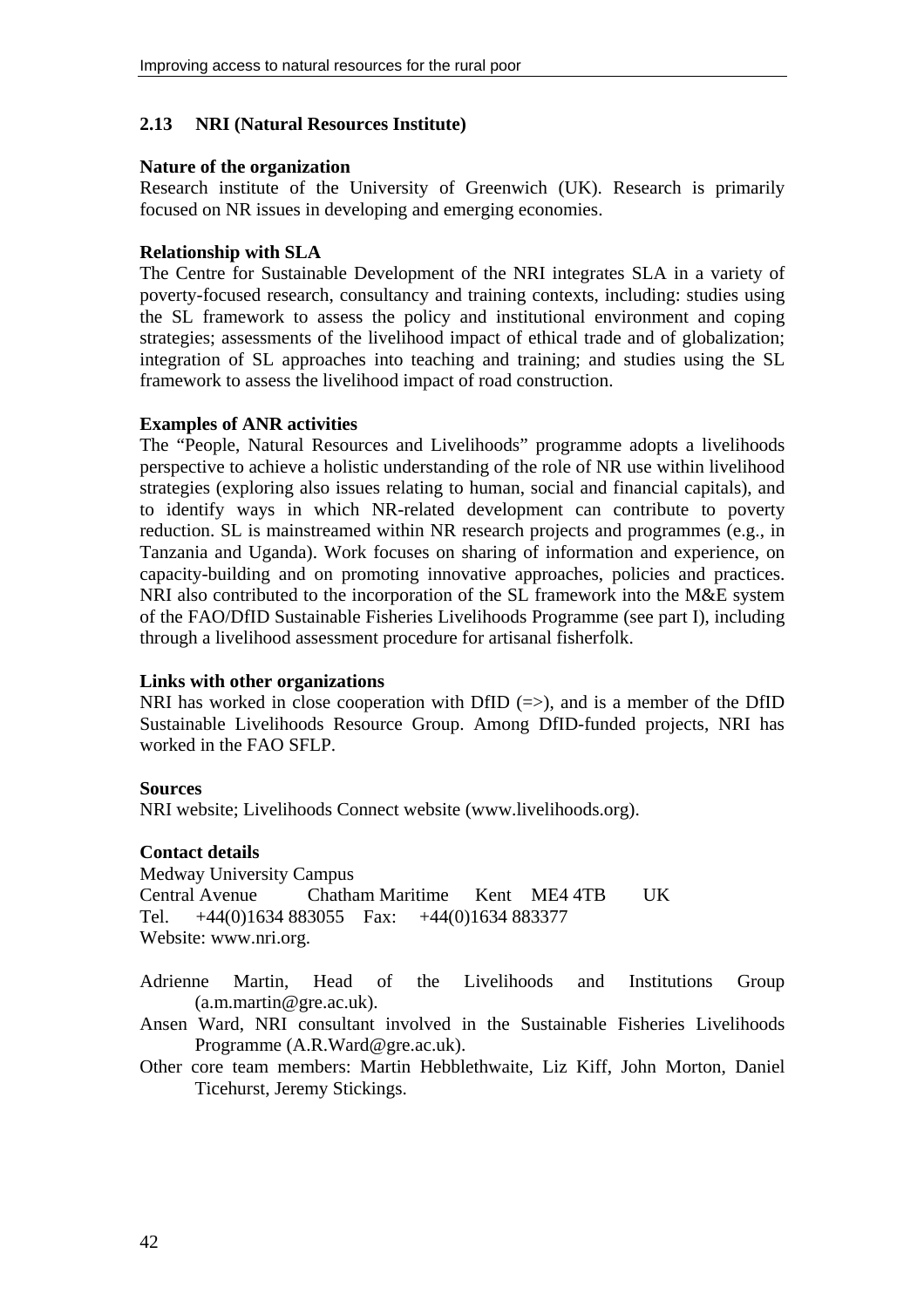### **2.14 ODI (Overseas Development Institute)**

#### **Nature of the organization**

UK-based independent research institute focusing on international development and humanitarian issues.

#### **Relationship with SLA**

ODI has worked extensively on SL. Although the Rural Policy and Environment Group is the main branch explicitly using SLA, other departments are also relevant. The Rural Policy and Environment Group (RPEG) promotes positive changes in livelihoods through policy research and through its networks for information dissemination and exchange. Its areas of work include SL, particularly by carrying out research on livelihoods strategies to guide donors and NGOs, by monitoring and evaluating existing projects, by examining the livelihood impact of policies and institutions, by reflecting on lessons learned and by working on the development of SL concepts and methodologies (project impact assessment, SLA and rights-based approach, SLA and PRSPs, politics and SLA, etc.).

The Forest Policy and Environment Group (FPEG) also incorporates SL in its work.

#### **Examples of ANR activities**

ODI's SL work has a strong NR focus. ODI produced a DfID-funded series of Working Papers on sustainable livelihoods, with studies mainly concerning access to and management of natural resources. The series includes papers developing impact assessment methodologies for project M&E (e.g., Ashley and Hussein, 2000). Substantial work has also been carried out on assessing early experiences in SL projects, particularly with regard to ANR projects. For instance, Ashley (2000) examines four DfID-supported NR projects in Namibia and Kenya, and draws useful lessons on the integration of SLA in projects. Details for some of the covered projects are available under DfID  $(\Rightarrow)$  (e.g., the WILD project in Namibia). ODI has also published papers on including the political dimension of ANR (Baumann, 2000; Baumann and Sinha, 2001).

A Working Paper (subsequently published in an IIED book, =>) developed a series of frameworks to analyse the link between agricultural biodiversity and sustainable livelihoods, identifying vulnerability context, structures and processes, various forms of biodiversity assets (plants, insects, soil biota, and animals), livelihood strategies based on those assets, and livelihood outcomes (Cromwell *et al.*, 2001).

The work of FPEG focuses on understanding the livelihood values of forests and on identifying opportunities for the rural poor to obtain greater benefits from the commercial use of forest products.

ODI disseminates SL lessons and experiences with ANR through publications (Natural Resource Perspectives, ODI Working Papers, Forestry Papers) and networks.

#### **Links with other organizations**

ODI has worked extensively with DfID  $(\Rightarrow)$  and is member of the DfID Sustainable Livelihoods Resource Group.

#### **Sources**

ODI website; Livelihoods Connect website (www.livelihoods.org);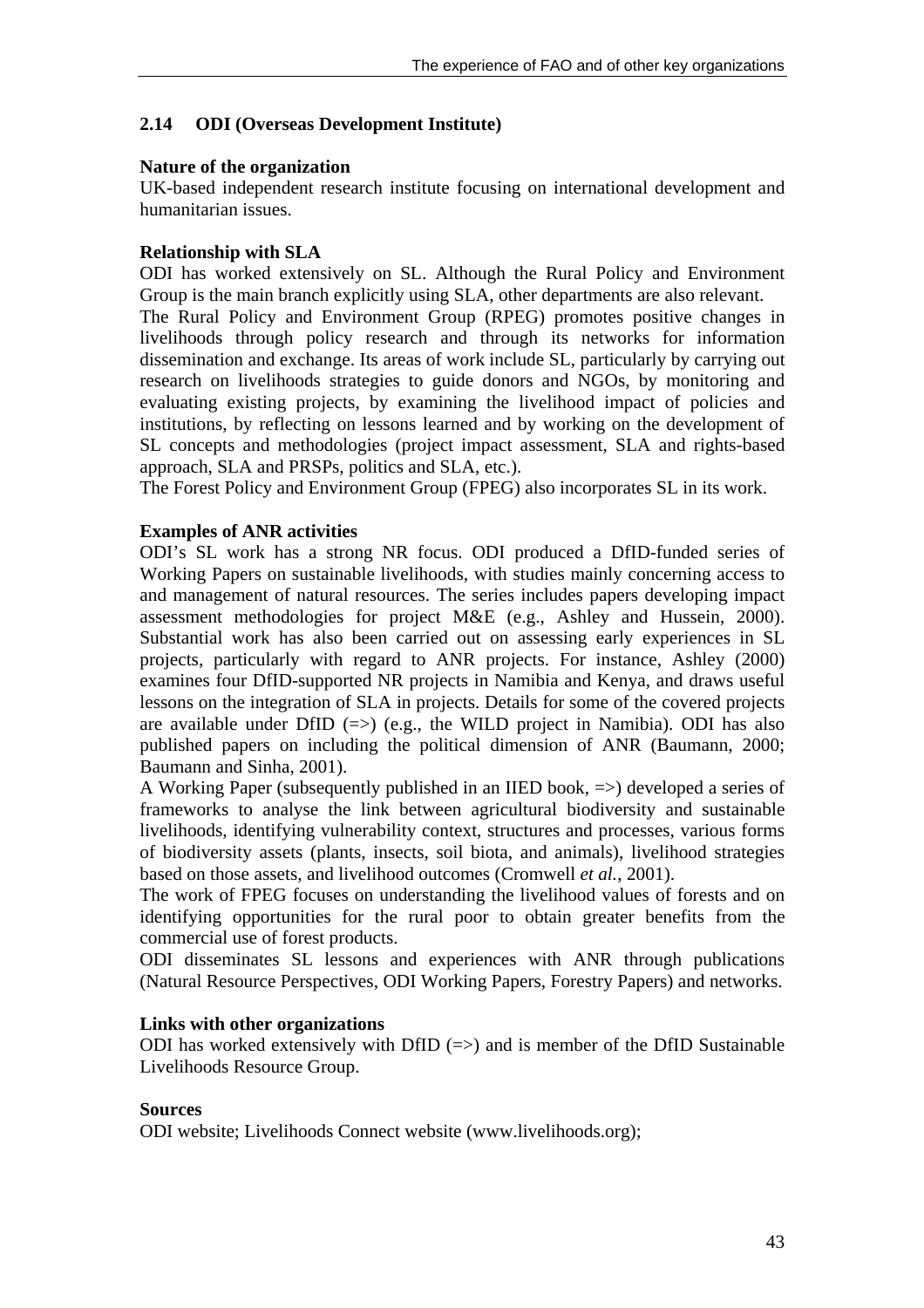### **Contact details**

111, Westminster Bridge Road London SE1 7JD UK<br>Tel.: +44(0)2079220300 Fax: +44(0)79220399 Tel.:  $+44(0)2079220300$  Fax: Web site: www.odi.org.uk.

Caroline Ashley, Research Fellow (c.ashley@odi.org.uk). Other core team members: John Farrington, David Brown.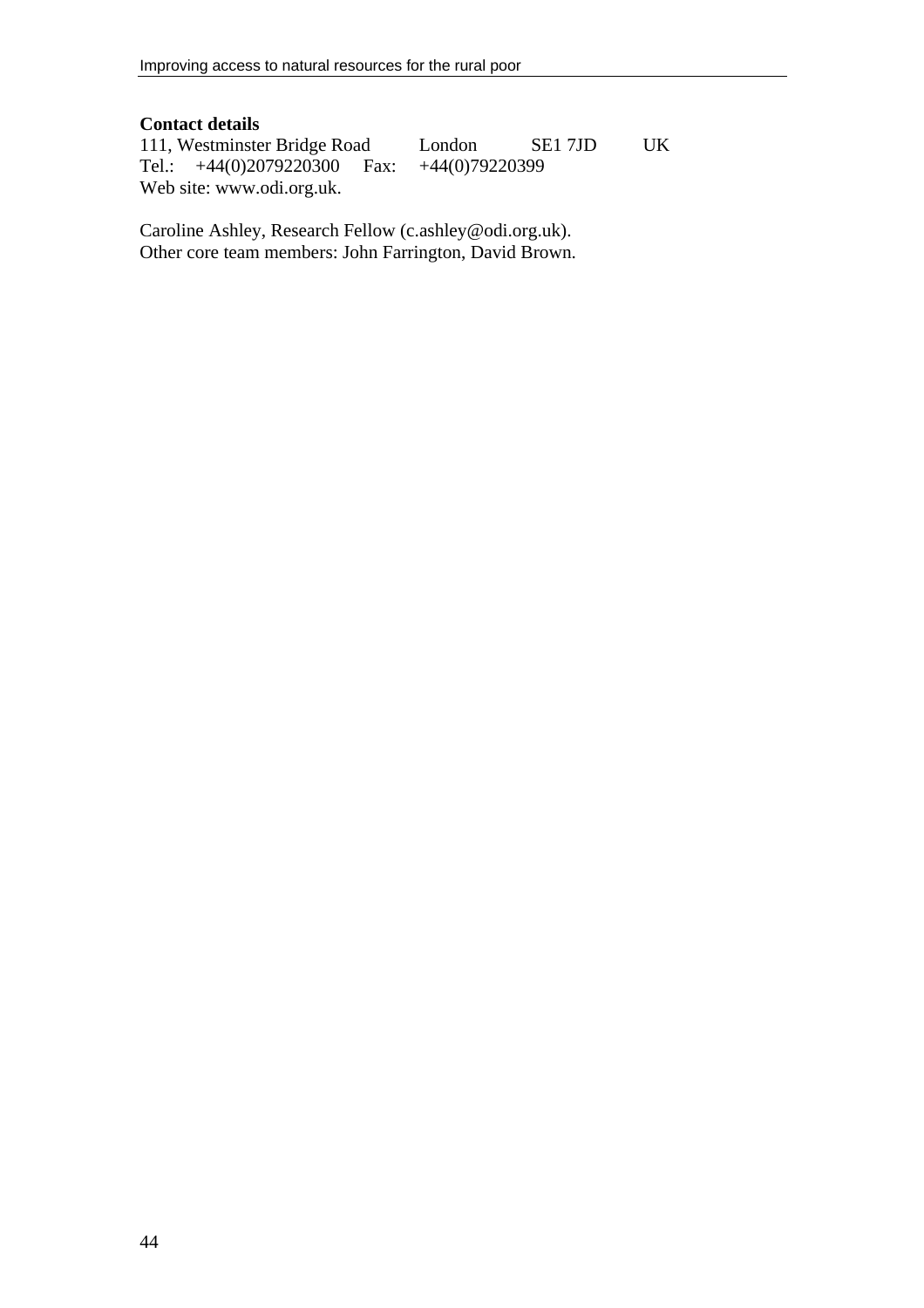# **2.15 Oxfam**

#### **Nature of the organization**

International non-governmental relief and development organization. This sheet focuses on Oxfam GB.

## **Relationship with SLA**

Oxfam uses SLA as a tool to bring together issues concerning environmental sustainability, globalizing markets, gender, inequality and participation. It adopted an SL approach in the early 1990s, and since 1994 it has integrated it with the rightsbased approach. Realizing the "right to a sustainable livelihood" is one of Oxfam's five aims included in the Strategic Plan to 2005. Oxfam follows the definition of livelihoods developed by Chambers and Conway (1992), and has developed its own SL framework (Figure 9). Since Oxfam has influenced DfID's early SL thinking, the SL approaches and frameworks of the two organizations present strong similarities.

Oxfam flexibly uses the SL framework as a point of departure, together with other approaches. SL concepts are used as a checklist in project appraisal, planning and review, focusing on five checklist elements: vulnerabilities/opportunities, assets, strategies, PIPs and outcomes.





#### **Examples of ANR activities**

Many of Oxfam's SL activities have ANR components. In the Philippines, for instance, Oxfam has a longstanding community-based coastal NR management programme, which supports the establishment of community-based organizations to exercise ownership and management rights over fishing waters and coastal land, and supports livelihood diversification. In the Philippines, Oxfam is also supporting indigenous peoples to claim land tenure rights over ancestral lands.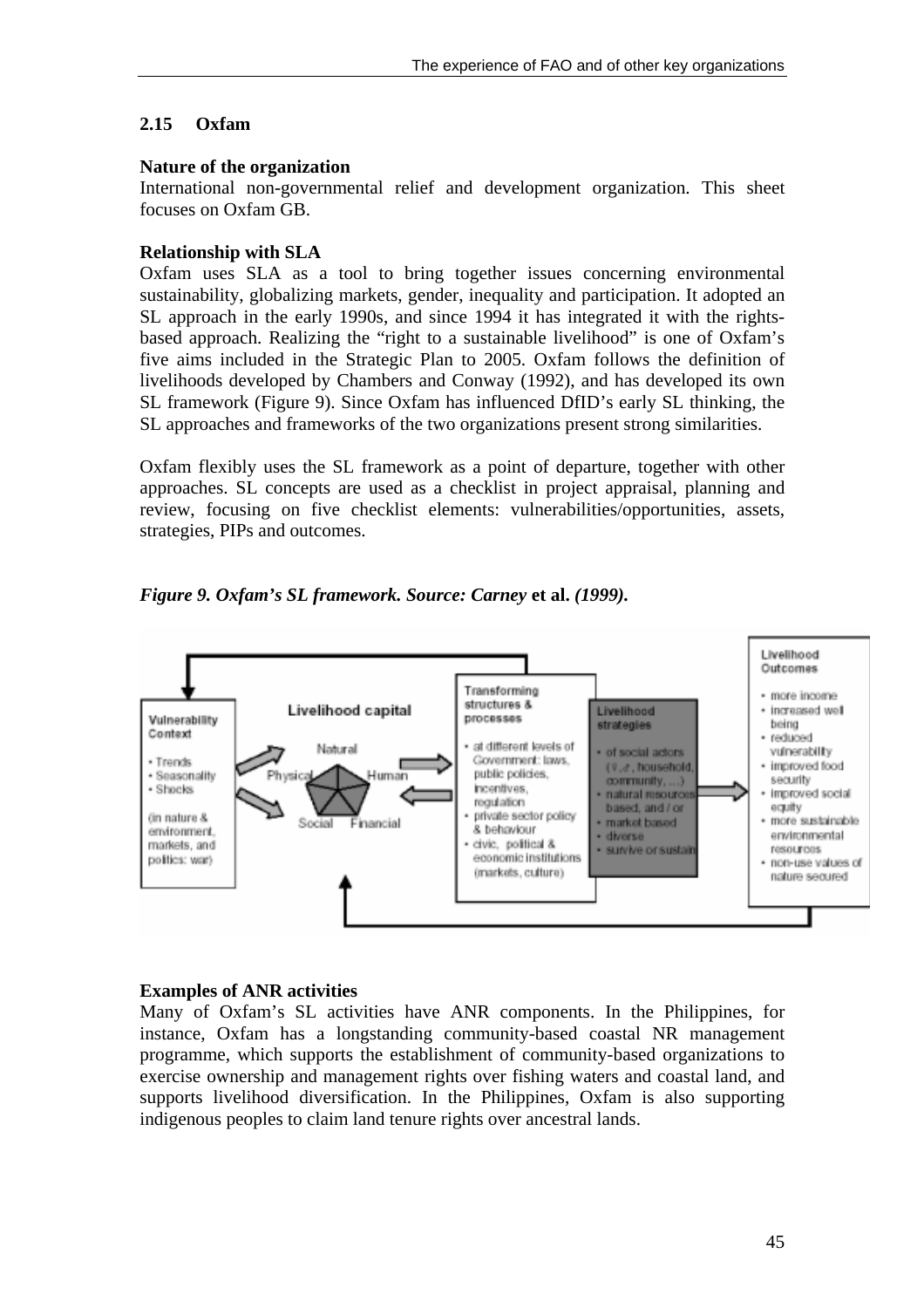In Cambodia, a programme aims at improving livelihoods through micro-credit and savings schemes, training, community-based NR management (including tree planting) and land-related advocacy.

In South Africa, the Sustainable Livelihoods Programme (Nkandla District, KwaZulu Natal) aims at identifying policy and practice changes which would enable poor people in Nkandla to have improved and more sustainable livelihoods, including by addressing land use issues.

Besides programmes making explicit use of SLA elements, Oxfam carries out a large variety of ANR activities, including an extensive campaign (and resource bank) on access to land in Africa.

### **Links with other organizations**

Several projects of Oxfam GB, including the SL programme in South Africa, are supported by DfID  $(=)$ . As for land rights, Oxfam supports LandNet Africa, a network of African experts and researchers on land rights.

### **Sources**

Oxfam website; Livelihoods Connect website (www.livelihoods.org); Carney *et al.* (1999); Carney (2002); Hill (pers.comm).

## **Contact details**

274, Banbury Road Oxford OX2 7DZ UK Website: www.oxfam.org.uk.

Antonio Hill, Policy Advisor – Environment, Markets and Sustainable Livelihoods (ahill@oxfam.org.uk; tel. +44 01865 312392);

Thalia Kidder, Policy Advisor – Gender and Sustainable Livelihoods (tkidder@oxfam.org.uk; tel. +44 01865 312401).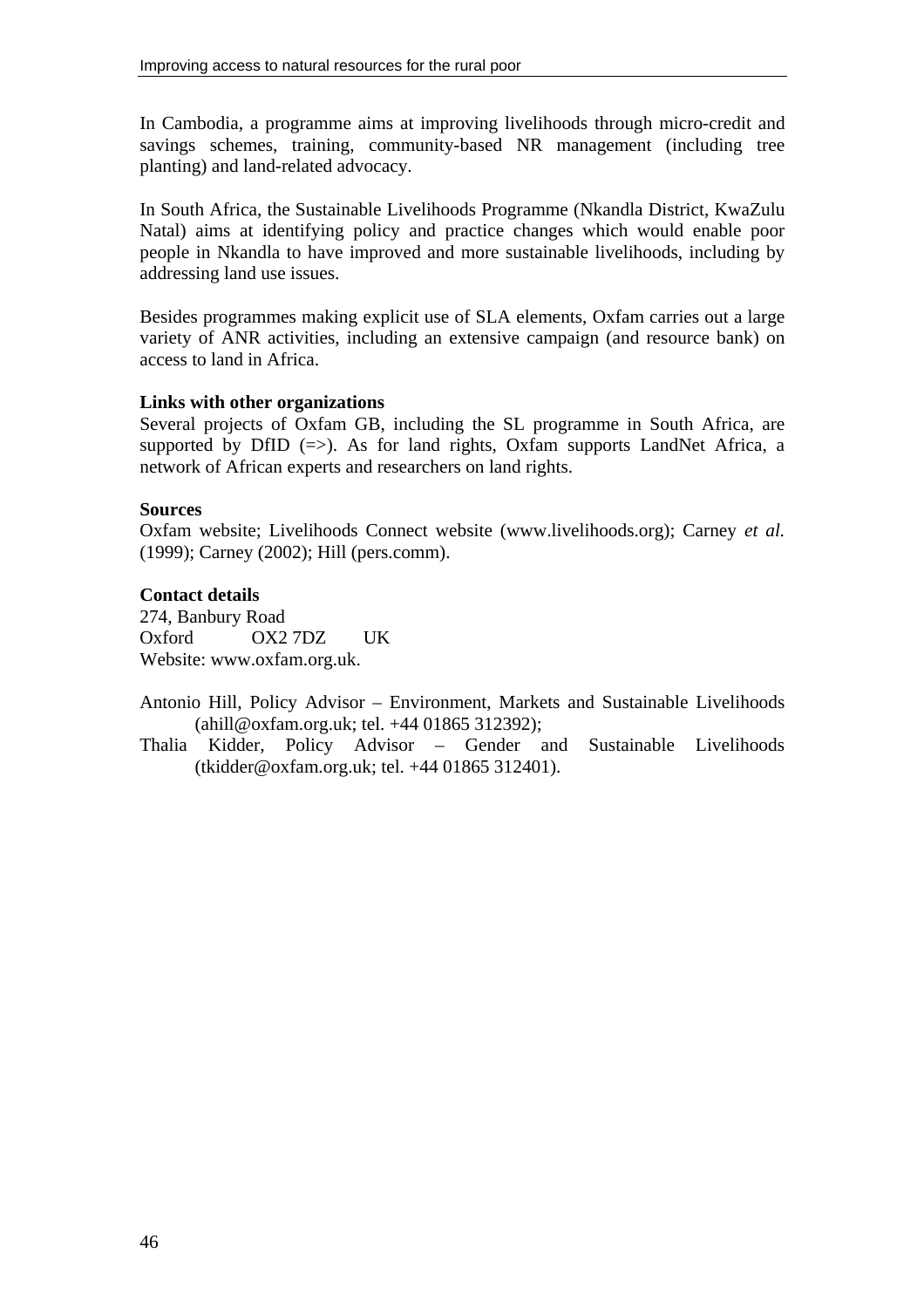## **2.16 UNDP (United Nations Development Programme)**

### **Nature of the organization**

Programme of the United Nations system.

### **Relationship with SLA**

Within its broader sustainable human development mandate, UNDP uses SL as a holistic approach to poverty reduction, bringing together issues of poverty, governance and environment. UNDP's SL agenda stems from the Copenhagen World Summit on Social Development. Commitment 3 of the Copenhagen Declaration states that "governments accept responsibility for promoting full employment, as well as the attainment of sustainable livelihoods for all through productive employment and work". While under this Commitment SL is strictly linked to employment, subsequent work by UNDP has broadened its scope, building on the work of IDS  $(=)$  and IISD  $(\Rightarrow)$ .

UNDP defines livelihoods as "the assets, activities and entitlements which people utilize in order to make a living". The capital assets slightly differ from the DfID framework, as they include "natural/biological" capital and "social and political" capital. Sustainable livelihoods are defined as "able to cope with and recover from shocks and stresses" (cf. the vulnerability context in DfID's framework), economic effective, ecologically sound, and socially equitable.

While UNDP does not have a specific SL framework, it has developed a five-stage process to apply SLA (Figure 10), articulated in: participatory assessment of risks, local adaptive strategies, assets and knowledge; analysis of policies affecting livelihoods; assessment of the potential contribution of technology to improve livelihoods; identification of social and economic investment mechanisms helping or hindering people's livelihoods; development of a monitoring and evaluation system, with accompanying indicators. The five components are not sequential, but are undertaken simultaneously and interactively. More than other organizations, UNDP places great emphasis on the importance of access to technology as a means of improving livelihoods.

UNDP makes use of SLA both in activities relating to policy formulation and in project design and implementation. In Kenya, the Country Cooperation Framework (CCF) focuses on poverty eradication and recognizes SLA as the major strategy; SLA programmes within the CCF include good governance, employment, NR management, women empowerment, etc.

UNDP has a Sustainable Livelihoods Unit, which is part of the Social Development and Poverty Elimination Division (SEPED).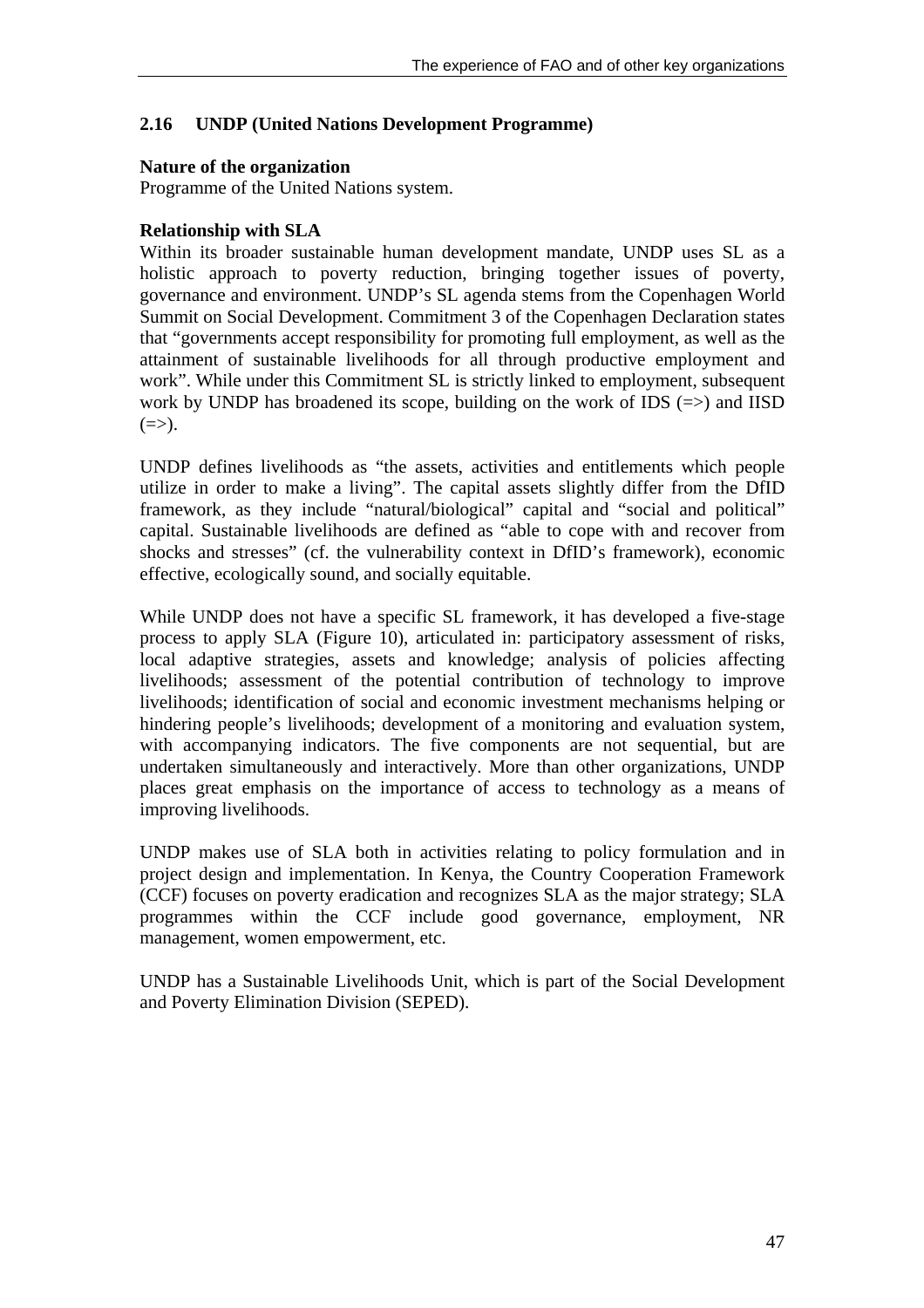

*Figure 10. UNDP's approach to promoting SL. Source: Carney* **et al.** *(1999).* 

#### **Examples of ANR activities**

UNDP has used SL concepts and tools within agriculture and natural resources activities. In this context, its entry point is existing adaptive/coping strategies, and its objective is to promote access to and sustainable use of natural assets.

The Sustainable Livelihoods Programme in Malawi was discussed at the Siena Forum (FAO/DfID, 2000 and 2000b). Building on the Country Cooperation Framework for 1998-2000, the programme used SL as an overarching framework to bring together three areas: household food security, sustainable NR management and enterprise development. FAO was given responsibility to review and analyze key policy, strategic and institutional activities to be considered in the food security component of the programme, as well as other responsibilities. The Environmental and Natural Resource Management component encompasses many diverse activities (e.g., restoration and maintenance of ecosystems and ecological processes, awareness promotion, promotion of NR-based income-generating activities, etc.), including the promotion of NR management committees and of co-management arrangements. To operationalize participation within the programme, a Participatory Assessment and Planning for Sustainable Livelihoods **(**PAPSL) was developed, building on pre-existing participatory tools and approaches (PRA, etc.).

### **Links with other organizations**

UNDP has worked on SLA with FAO in the Malawi SL Programme. It has also worked with other organizations making use of SLA, including Khanya  $(=>)$ , which evaluated UNDP's Global Sustainable Livelihoods Programme in Malawi, Egypt and South Africa (2000).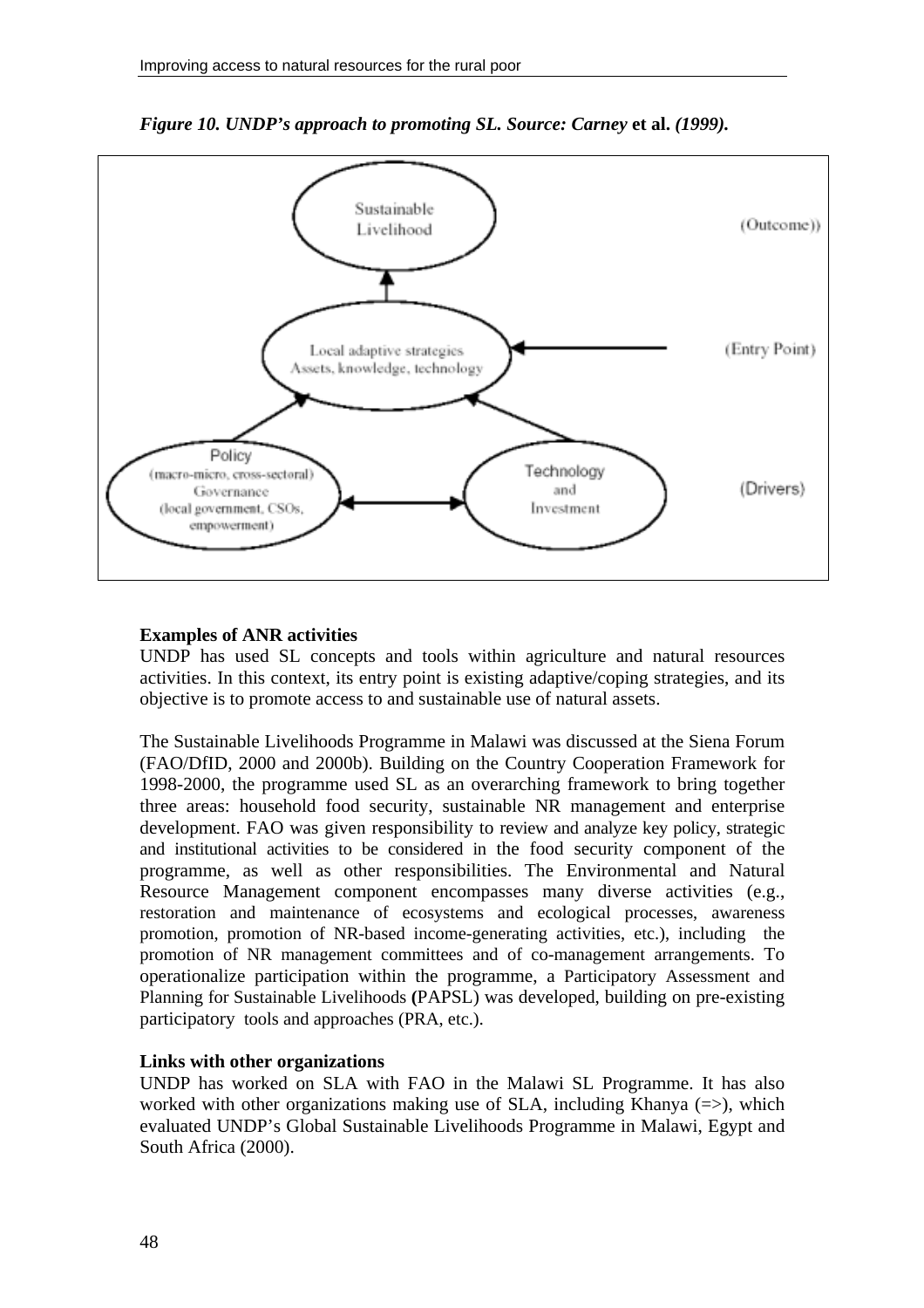#### **Sources**

UNDP website; Carney *et al.* (1999); Pauli and Bjerregaard (1999).

#### **Contact details**

Website: www.undp.org/sl

Naresh Singh (naresh.singh@undp.org); Samir Wanmali (samir.wanmali@undp.org).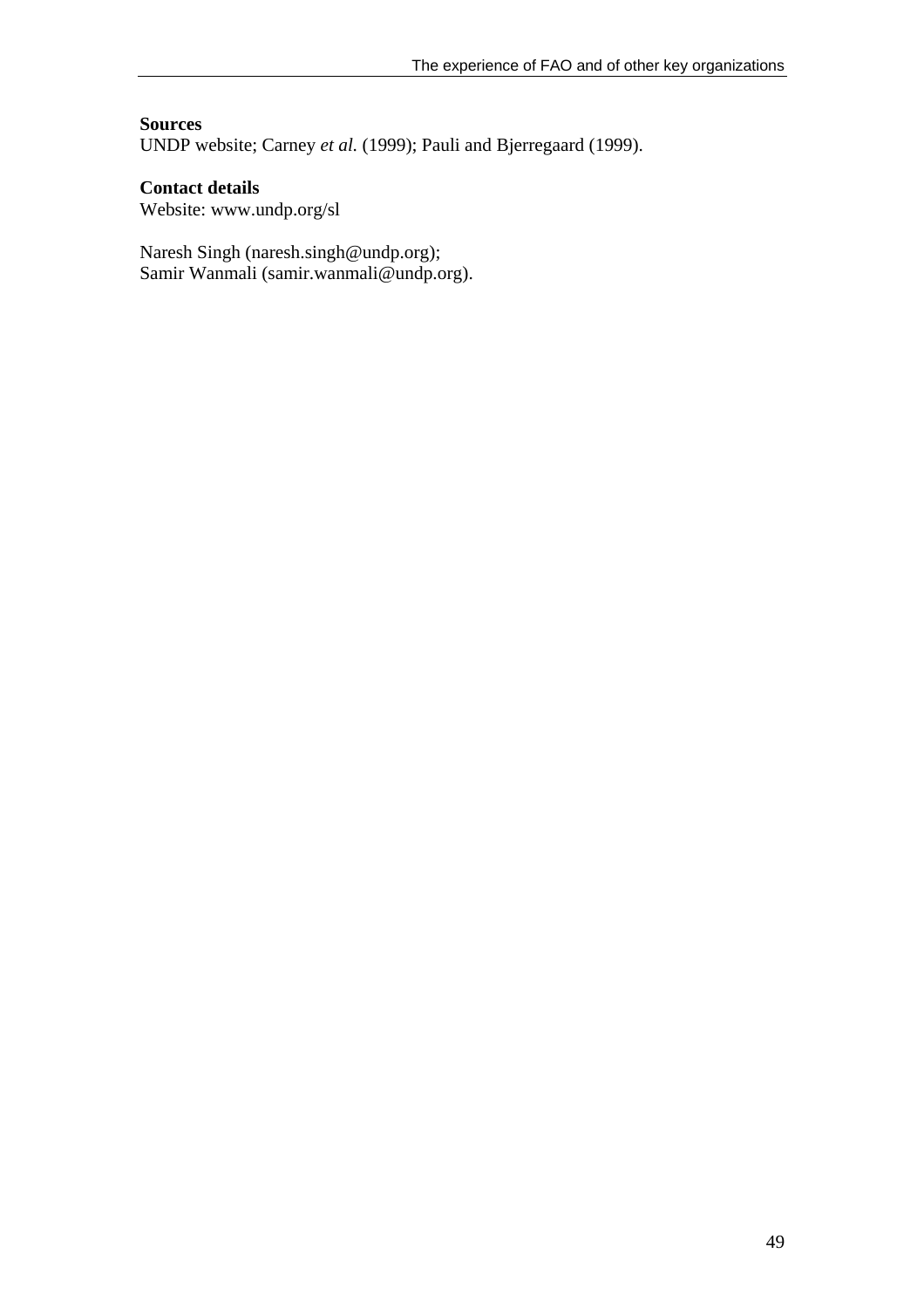### **2.17 WFP (World Food Programme)**

#### **Nature of the organization**

Programme of the UN system.

#### **Relationship with SLA**

WFP is very interested in SLA. Some WFP staff attended the Siena interagency SL Forum in 2000. Several key SLA principles are already included in the activities of the organizations (see e.g. below on NR activities).

#### **Examples of ANR activities**

WFP Policy Issue "Enabling Development" (1999) includes, within the focus of WFP programming, "make it possible for poor families to gain and preserve assets" (priority No. 3) and "enable households which depend on degraded natural resources for their food security to make a shift to more sustainable livelihoods" (priority No. 5). The implications of the latter objective are clarified in a WFP DfID-funded publication (2002), which addresses NR issues through an SL lens and develops an analytical framework.

A particularly interesting project is the Participatory Rural Land Rehabilitation project in Ethiopia, which was discussed at the Siena Forum (FAO/DfID, 2000 and 2000b). The project falls within priority No. 5, and builds on a longstanding WFP activity in Ethiopia (started in 1980). The long-term objective of the activity is to improve food security through the conservation and development of agricultural lands affected by severe land degradation. Rather than expanding the NR base of the beneficiaries, the activity mainly improves the quality of NR to which local communities have access and on which their livelihoods depend.

Over twenty years, the activity has evolved from a traditional soil and water conservation (technical) approach to a participatory and integrated/holistic approach (including greater attention to socio-economic problems). The Local Level Participatory Planning Approach developed by the programme supports local communities to define needs, rank them and draft action plans to address them. Food aid is used as compensation for labour provided and as incentive for the adoption of new techniques and practices. In beneficiary selection, priority is given to the poorest and most vulnerable, particularly those having insufficient land.

#### **Links with other organizations**

#### **Sources**

WFP website; FAO/DfID (2000 and 2000b); WFP (1998); WFP (1999); WFP (2002).

#### **Contact details**

Marloes Van der Sande, for the WFP/DfID publication (Marloes.VanderSande@wfp.org).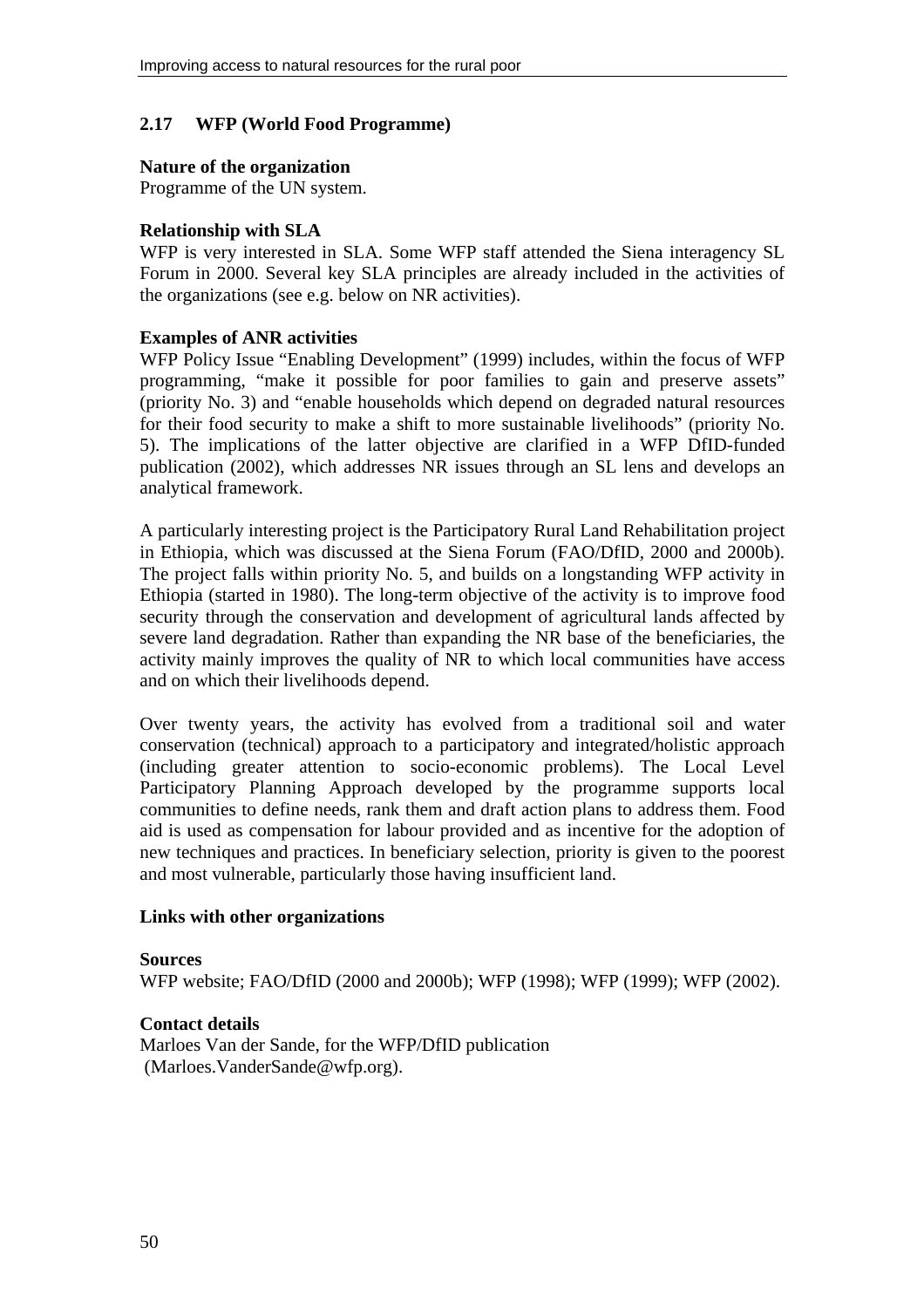### **2.18 World Bank**

#### **Nature of the organization**

International financial institution.

#### **Relationship with SLA**

Although the World Bank has not formally adopted an SL framework, SL concepts and tools have been employed in some of its activities, especially in the area of ANR (see below). Proposals to incorporate SL in Poverty Reduction Strategy Papers (which eligible countries have to prepare to access World Bank concessionary loans) have been put forward, although recent research on the extent to which this has actually been done in sub-Saharan Africa found little evidence of SL analysis (Thin *et al.*, 2001).

#### **Examples of ANR activities**

ANR is one of the key areas where SL concepts have been used. For instance, within the process of reviewing the Bank's forest policy, a paper explored forestry-related issues from a SL perspective and identified implications for the forest policy of the Bank (Stepherd *et al.*, 1999). The Bank's revised approach to forest issues is to be finalized soon. While not specifically adopting an SLA, the current draft (World Bank, 2002) goes beyond sustainable forest management to include livelihood aspects of forests (e.g., "harnessing the potential of forests to reduce poverty"), and to adopt a multi-sectoral approach.

The Sustainable Livelihoods Programme in Mongolia, approved in June 2002 and to be implemented over 12 years, has made explicit use of SLA since its conceptualization. Improving livelihood strategies based on the five capital assets is the very objective of the programme, while the potential of the programme to yield lessons on how to translate the SL concept into concrete programme activities is explicitly mentioned in the rationale for the involvement of the World Bank. FAO has been involved in the programme in a variety of ways. More details on the programme are available in part I of this report.

#### **Links with other organizations**

The World Bank has extensive contacts with member governments, with other international organizations, and with NGOs. Cooperation with FAO on SLA/ANR was developed through the Mongolian programme.

#### **Sources**

World Bank website; Thin *et al.* (2001); World Bank (2002a, b and c); Carloni (pers.comm).

#### **Contact details**

1818 H Street, NW Washington D.C. 20433 Tel. 202 458 4010 Fax 202 4772733 Robin Mearns, Team Leader, Rmearns@worldbank.org.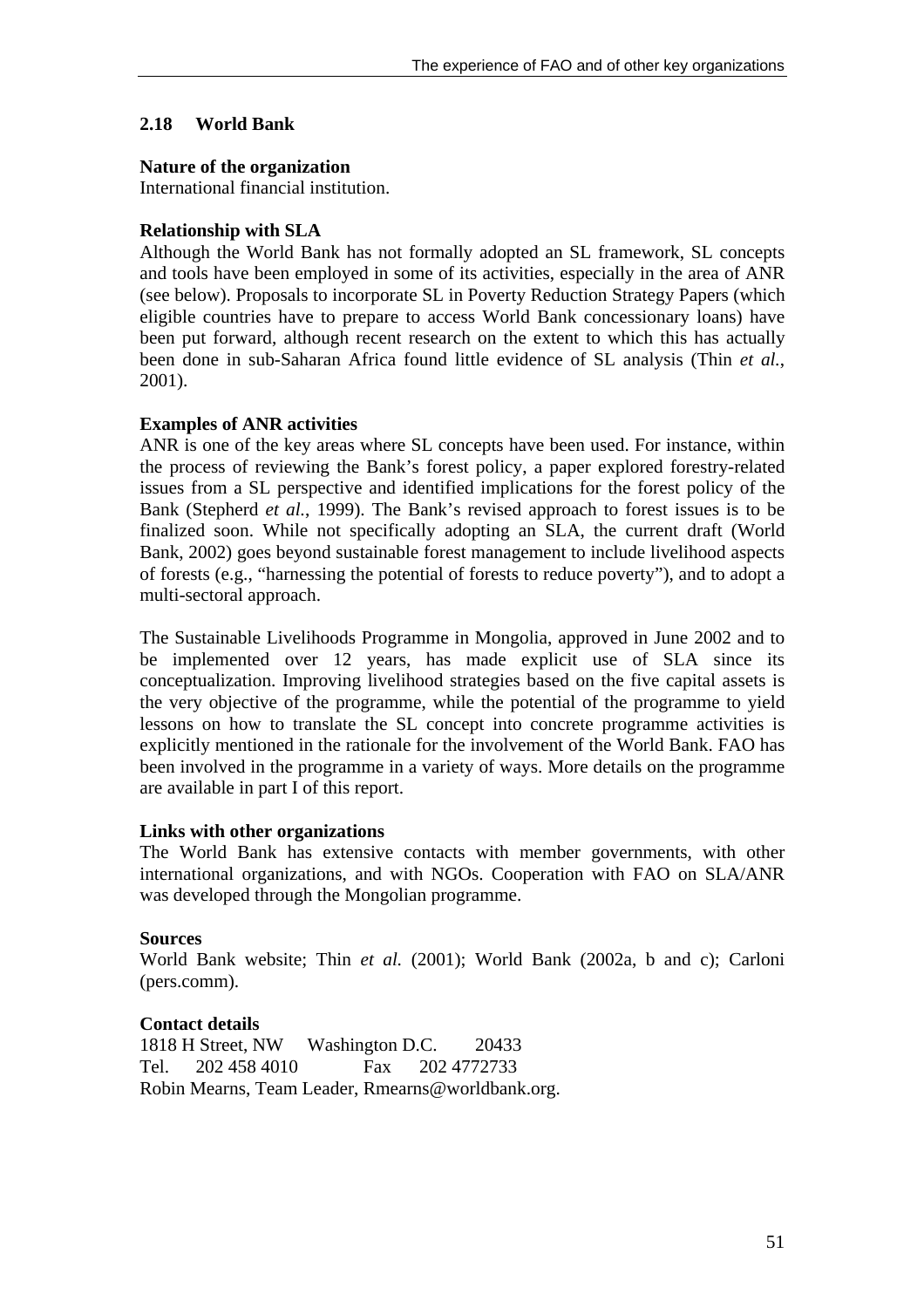# **2.19 Other relevant organizations**

This section lists some organizations which may be relevant for the activities of Subprogramme 3.1 but for which it was not possible to gather sufficient information allowing to draw up a separate sheet. This section includes organizations from non-Anglophone countries. Indeed, while SL frameworks and concepts have mainly been developed and used by organizations based in the UK (and, in some cases, in other Anglophone countries), SLA build on and systematize pre-existing tools and concepts that are used in both Anglophone and non-Anglophone countries. The relevance of the organizations may be explored within future activities of Sub-programme 3.1, and many more relevant organizations may be identified.

# *BIDS (Bangladesh Institute of Development Studies)*

Research institute based in Bangladesh, carrying out development research, with a focus on Bangladesh. The institute was the local partner of IDS  $(=>)$  for the Bangladesh component of the Sustainable Livelihoods Research programme. In Bangladesh, emphasis within the programme was given to understanding the institutional processes related to migration and access to common property resources. The Institute has also produced papers e.g. on the complementarity between SLA and the right-based approach.

E-17, Agargaon, Sher-E-Bangla Nagar, Dhaka 1207, Bangladesh Website: http://www.bids-bd.org/ Kazi Ali Toufique, project director for the Bangladesh SL research programme (Email: lintu@sdnbd.org; Tel.: 880-2-8123654).

## *BSF (Belgian Survival Fund)*

The Belgian Survival Fund (established by the Parliament of Belgium) aims to improve household food security in countries experiencing chronic food deficits. The policy directives for the BSF are contained in the 1999 BSF Act. The BSF is organised around five programmes, including a Joint Programme with IFAD and a Partnership Programme with FAO.

Since the 1990s, the BSF has followed a comprehensive, integrated, participatory and multi-sectoral approach, and has worked to develop a Comprehensive Participatory Planning and Evaluation. The strategic approach of the BSF-FAO Partnership Programme emphasizes participation, empowerment, community-centred action planning, project design based on a comprehensive livelihood analysis, etc., presenting interesting commonalities with SLA.

# *CEPAL (UN Economic Commission for Latin American and the Caribbean)*

Institution of the UN System. The website of the organization reveals that SLA/ANR work is being done. For instance, the 1998 Implementation Strategy for Poverty Eradication in Belize (elaborated in collaboration with the Caribbean Development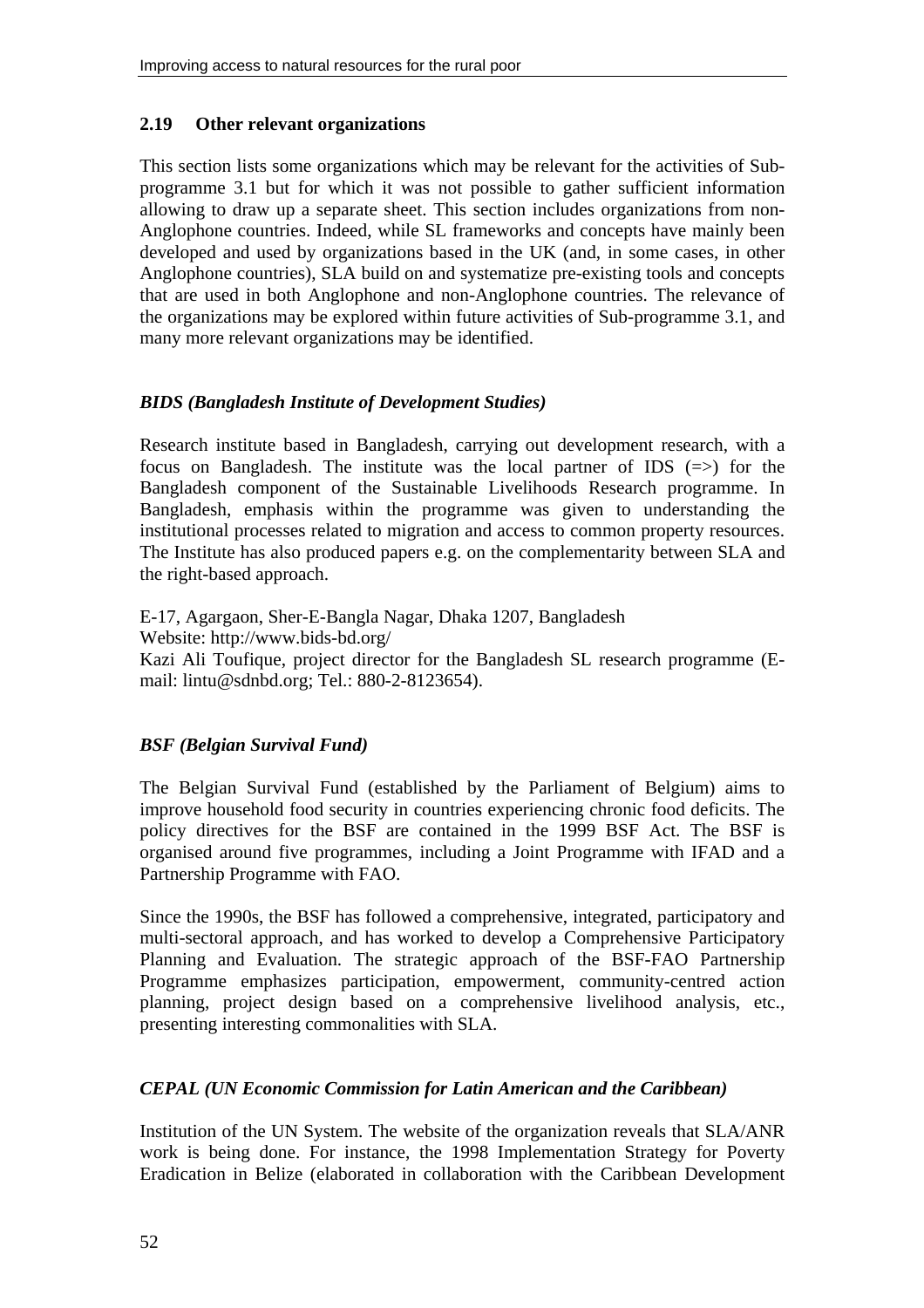Bank) envisages activities on SL for small farmers, ranging from extension to microcredit and to ANR. As for the latter component, activities envisaged include the development of a national land reform policy and community participation in NR management.

Av. Dag Hammarskjöld s/n Vitacura, Santiago de Chile, Chile Tel.:  $+56-2471-2000 - 210-2000 - 2085051$ Website: www.eclac.cl

#### *CICAFOC (Coordinadora Indígena Campesina de Agroforestería Comunitaria)*

Network of organizations of indigenous peoples and of farmers in Central America. It has no explicit link with SLA. Its strategic objectives include: promoting the voice of rural organizations within policy and institutional processes; promoting local initiatives for NR access, use and management; promoting access to training and credit; and promoting environmental sustainability. CICAFOC has carried out work on community forestry.

Barrio Gonzalez Lahmann San José, Costa Rica Tel.: (506)221-10-21 / (506)221-04-02 Website: http://www.acicafoc.org/02/02.html Alberto Chinchilla Cascante (oficinaregional@acicafoc.org).

#### *CLADES (Consorcio Latinoamericano sobre Ecologia y Desarrollo)*

Consortium of NGOs based in several Latin American countries. The Human and Sustainable Rural Development Strategy of the organization contains interesting elements, including: addressing improvements in diverse capital assets (natural, social, human and produced); and making institutions and policies responsive to the needs and demands of the poor. In any case, being a consortium of NGOs, Clades may constitute a valuable entry point for the purposes of involving Latin American organizations.

Europa 2008 Providencia Santiago de Chile Chile Executive secretary: Andrés Yurjevic, E-mail: clades@terra.cl Website : www.clades.org

#### *ENDA (Environnement et Développement du Tiers Monde)*

Non-profit organization based in Senegal. Together with the Development Alternatives Group in India (=>), it runs a joint module on SL ("*Modes de vie durables*"). SL in the Senegalese context (in both rural and urban areas) is defined as encompassing a broad range of issues, ranging from environment degradation and desertification to employment and to the establishment of partnerships. From the information available on the website, and due to lack of reply to the e-mail sent, it was not possible to include additional information on the SLA followed and on ANR projects.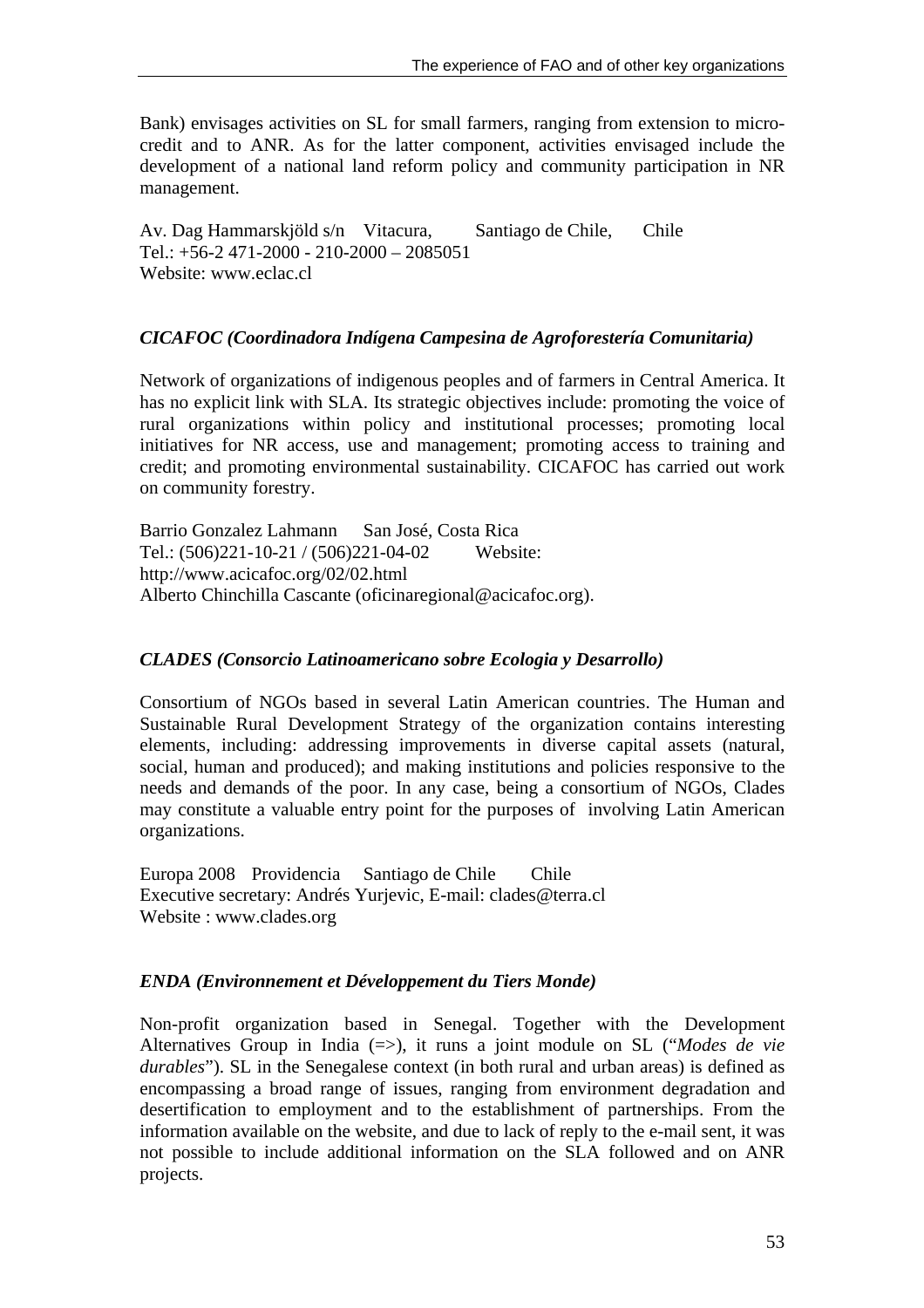73, rue Carnot,BP 3370, Dakar, Senegal Tel.: +221 8 217037 Fax: +221 8 235157 E-mail: syspro2@enda.sn Website : www.enda.sn

#### *GRET (Groupe de Recherche et d'Exchanges Technologiques)*

French NGO with a strong focus on policy- and project- oriented research. Its component Environnement et Développement Rural includes activities on access to and management of natural resources in Latin America, Africa and Asia. The Scientific Director of GRET (Philippe Lavigne Delville) is a major expert on ANR in West Africa. GRET has worked with UK-based organizations (IIED,  $\Rightarrow$ ) on programmes on ANR in West Africa, which included among their very objectives bridging divides between Anglophone and Francophone countries. Further research is needed to assess commonalities between GRET's approaches and SLA.

| 211-213, Rue La Fayette               | 75010 Paris                  |
|---------------------------------------|------------------------------|
| Tel.: $+33(0)140056161$               | Fax: $+33(0)140056110$       |
| E-Mail: $\text{gret}@\text{gret.org}$ | Website: http://www.gret.org |

### *Institute of Development Management (Mzumbe University, Tanzania)*

Academic institution based in Tanzania, working on teaching, training, researching and consultancy. The Institute trains development practitioners in a variety of development-related fields, including NR management. The Institute is involved in the DfID-funded  $(\Rightarrow)$  project "Goodbye to projects?", which analyzes the impact of SLA on project cycle management. It has carried out research to evaluate development interventions using SLA. It is also planning to incorporate SLA in undergraduate and graduate teaching.

PO Box 397, Morogoro, Tanzania

Tel.: +255 (0)23 4382

Faustin Kamuzora, national coordinator for "Goodbye to projects?" (frkamuzora@yahoo.co.uk).

#### *IRAM (Institut de Recherches et d'Applications des Méthodes de Développement)*

Action-research institute that has worked on *gestion des terroirs*, broadening it so as to encompass broader non-NR local development issues. Further research is needed to assess commonalities between IRAM's approaches and SLA.

49, rue de la Glacière - 75013 PARIS Tél : (33 1) 44 08 67 67 Fax. : (33 1) 43 31 66 31 Website : www.globnet.org/iram Marie-Jo Demante, NR management and local development (mj.demante@iramfr.org).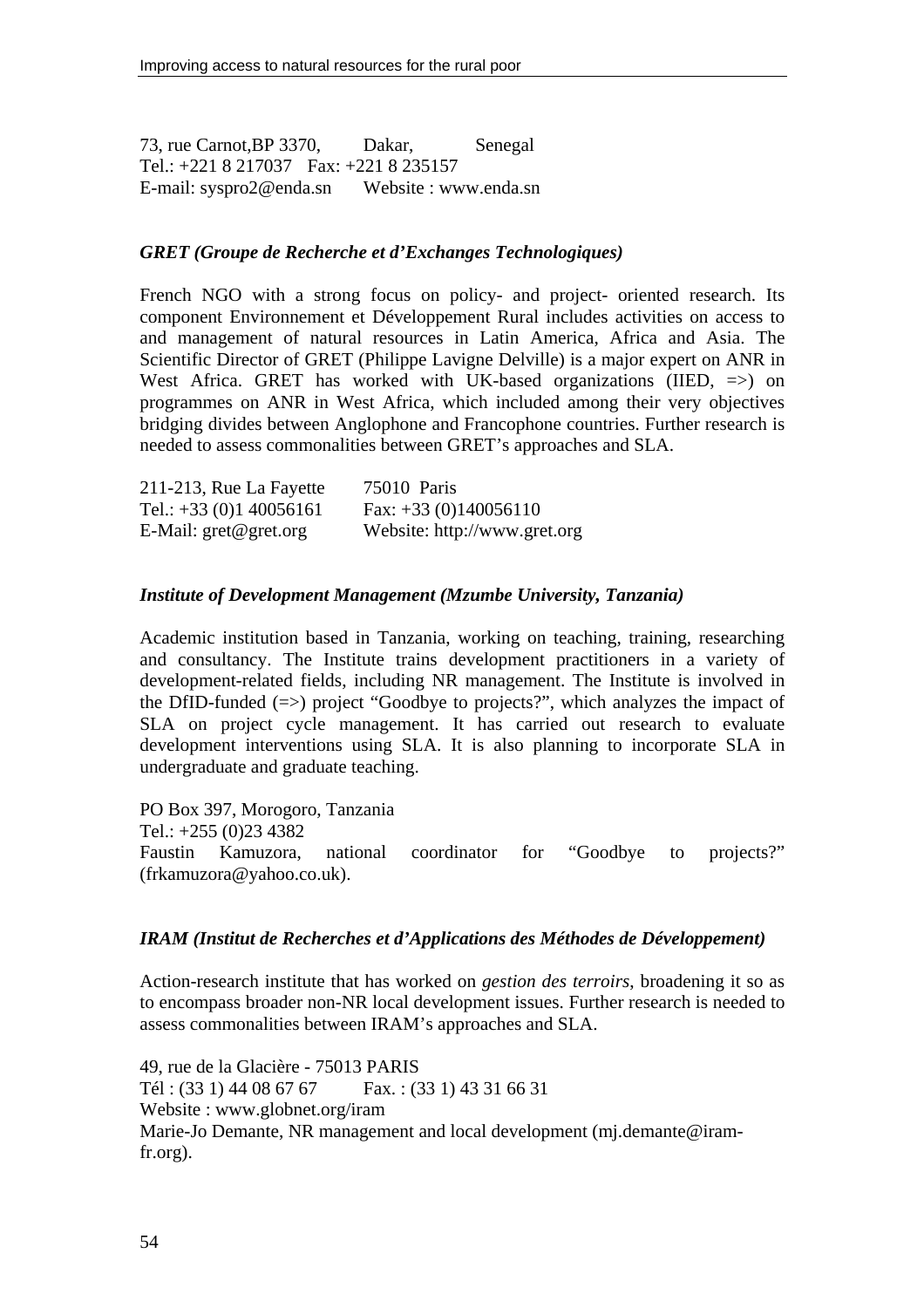# *IUCN (World Conservation Union)*

Within its Commission on Environmental, Economic and Social Policy (CEESP), IUCN has established a Working Group on Sustainable Livelihoods (WGSL). The Group promotes community-based, equitable and sustainable management of natural resources. Among others, the Group examines from an SL perspective issues concerning land tenure and common property resources (particularly with regard to the transformation of common property resources into state or private property or into open-access resources).

Website: www.iucn.org/themes/ceesp/wkg\_grp/SL/SL.htm Mariam Vafa, Coordinator of the WGSL (vafa@cenesta.org).

## *MAELA (Movimiento Agroecológico de América Latina)*

Network of 87 Latin American NGOs. Its areas of activity include NR management. It has worked with FAO (RLC) in a number of occasions. It may constitute a useful contact to involve Latin American organizations.

Jackson 900, Edif. Turquesa 2, depto. 41 Viña del Mar, Chile Tel.: 56-32-673064 Website (under construction): www.maela.org Coordinator: Mario Ahumada (maa@ctcreuna.cl).

## *NLC (National Land Committee, South Africa)*

South African NGOs comprising a national office and eight affiliated organizations, working on access to land in South Africa through lobbying and advocacy and through support to local communities. In 1998, the NLC organized training sessions for fieldworkers of its affiliates. The course was organized by PLAAS (Programme for Land and Agrarian Studies, University of the Western Cape) and by Developmental Service (South African independent consultancy specialized in training, including in SL training), and involved training on SL and land use, covering SL framework, concepts and tools. It was not possible to ascertain whether this resulted in shits in the approach followed by the Committee in its activities.

Ground Fl Everite House, 20 de Korte Street, Braamfontein, Johannesburg, South Africa Tel: 011-403-3803 Fax: 011-339-6315 Website: www.nlc.co.za Zakes Hlatshwayo, Director (zakes@nlc.co.za). On the training programme, see http://www.devserve.co.za/sustainable\_livelihoods.htm.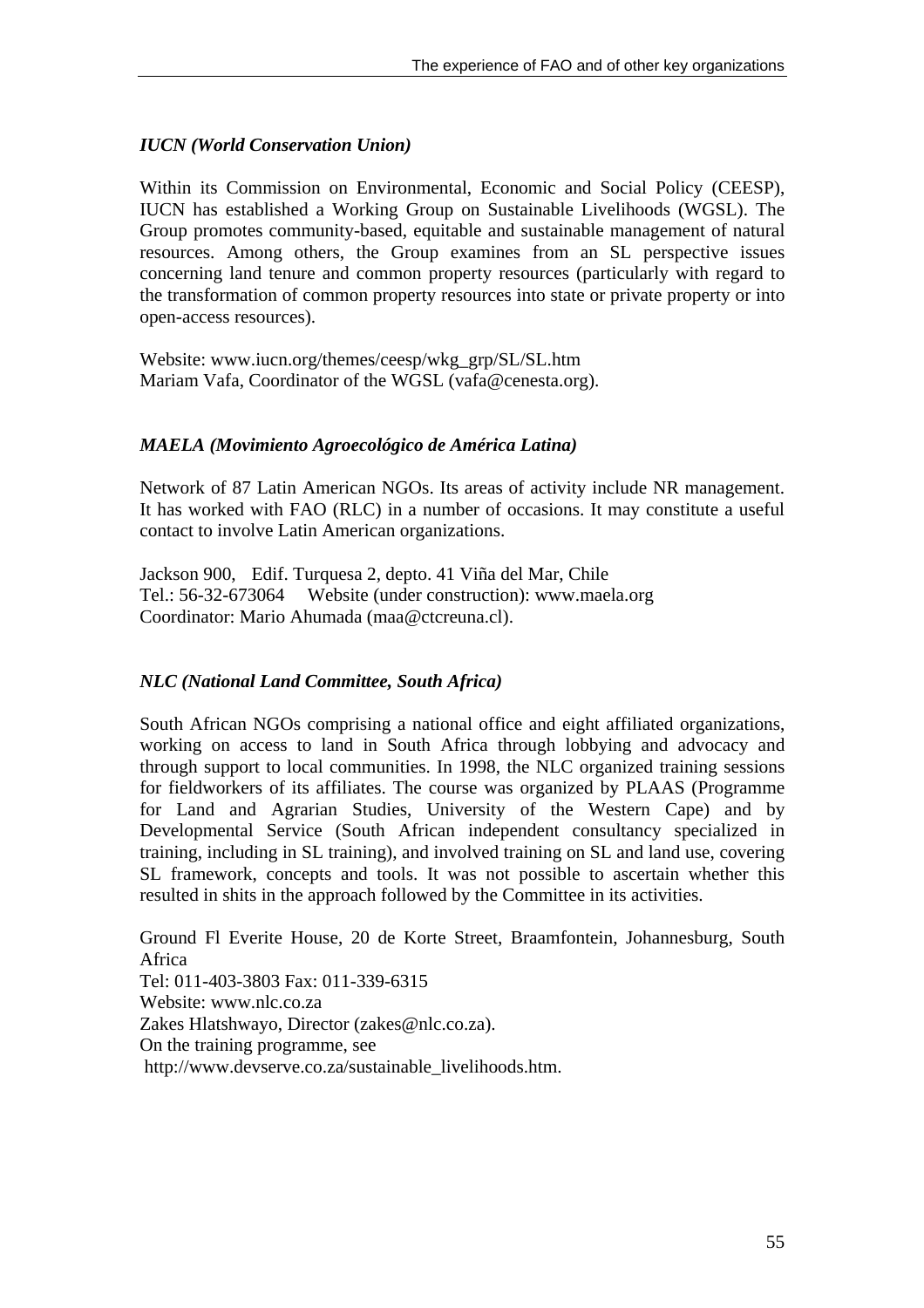# *ODG (Overseas Development Group, University of East Anglia)*

Research institute, part of the University of East Anglia. It has carried out work on SL, particularly with regard to livelihood diversification. ODG has worked with DfID  $(=>)$ , and is member of the DfID Sustainable Livelihoods Resource Group.

Norwich NR4 7TJ UK Tel.: +44 (0)1603 457880 Fax: +44 (0)1603 505262 Website: www.uea.ac.uk/dev/ODG/ Frank Ellis (f.ellis@uea.ac.uk).

### *Samata (Samata Samaj Kalyan Samity)*

NGO helping the landless to gain access to government land ("*khas*") through leases. This activity meets strong resistance on the part of local elites illegally occupying government land, and involves campaigns and mobilization, advocacy at national and local level, training, support in filing applications for land assignments, support in participation in local decision-making institutions, etc. Donors supporting Samata's efforts include DfID  $(\Rightarrow)$ . Due to time constraints, it was not possible to ascertain whether and to what extent this entails the use of SL concepts and tools.

Vill: Bishnupur, PO: Dulai, Pabna, Bangladesh Tel.: 017521135

## *Via Campesina*

International movement coordinating peasant organizations from Africa, America, Asia and Europe. While it seems to have no links with SLA, it carries out ANR activities (particularly proposals and lobbying for land reform policies). Since it brings together a large number of organizations working on access to land, it may constitute a useful entry point for involving non-Anglophone organizations, especially from Latin America.

Tegucigalpa, MDC - Honduras, C.A. Apdo. Postal 3628 Tel.:  $+ 504-239 4679$  Fax:  $+ 504-235 9915$ E-mail: viacam@gbm.hn Website: http://ns.rds.org.hn/via/ International Operative Secretary: Rafael Alegria.

## *Local partners in SLA/ANR programmes: governments and NGOs*

As organizations based in donor countries usually work with local partners, relevant governmental and non-governmental organizations from developing countries may be reached through the organizations listed in part II of the report.

Within SL programmes, some governments have explicitly used SL concepts and tools. For instance, the government of Mongolia has adopted a holistic approach to understanding poverty; in 2001, the Minister-level National Poverty Alleviation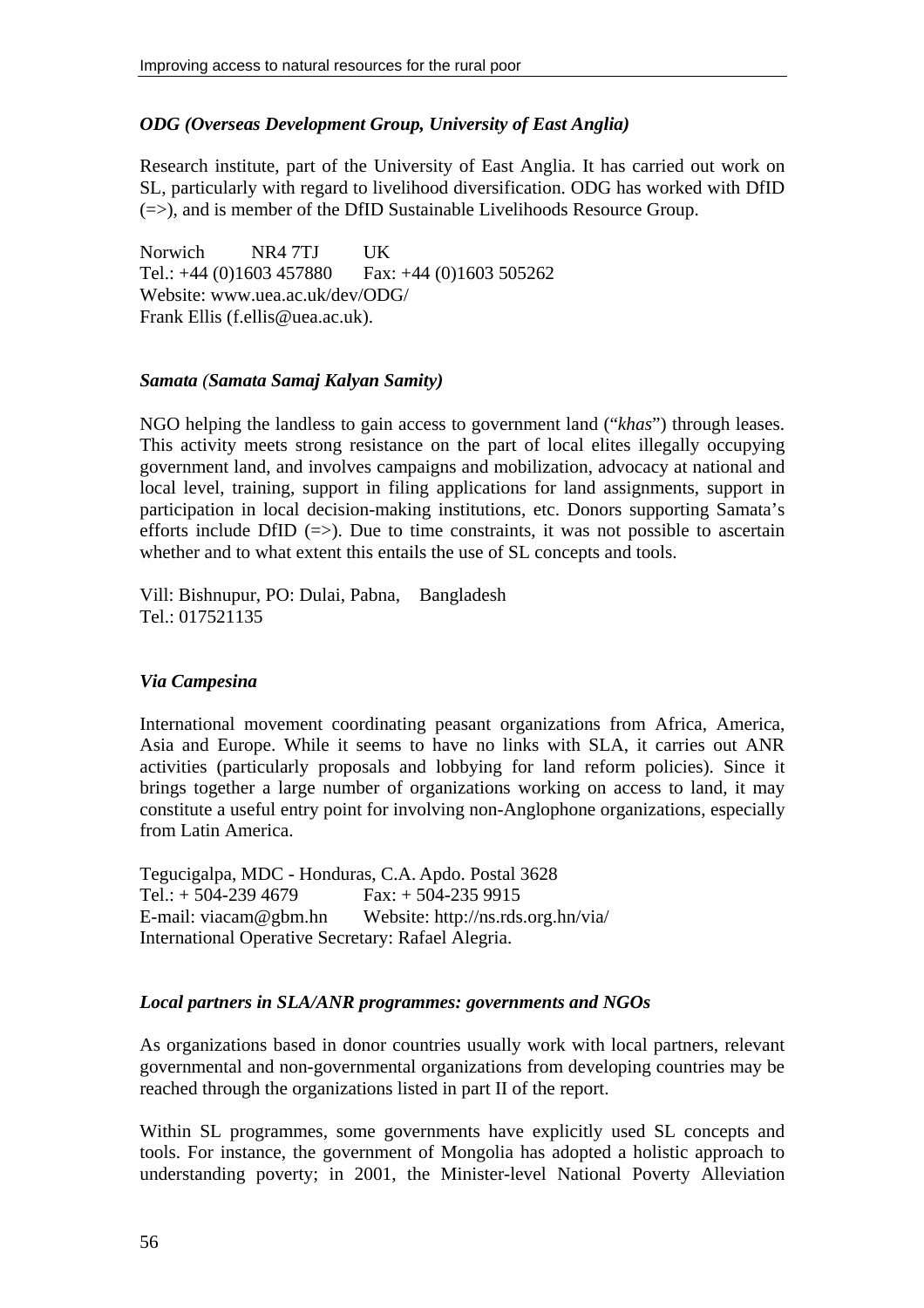Committee was renamed National Committee on Household Livelihood Capacity Support (see the World Bank Sustainable Livelihoods Programme, =>). In India, the central government and some state-level governments (e.g., Andhra Pradesh) have sought innovative solutions to watershed development to address the needs of marginalized groups, and are implementing "watershed-plus" projects in partnership with DfID  $(\Rightarrow)$ .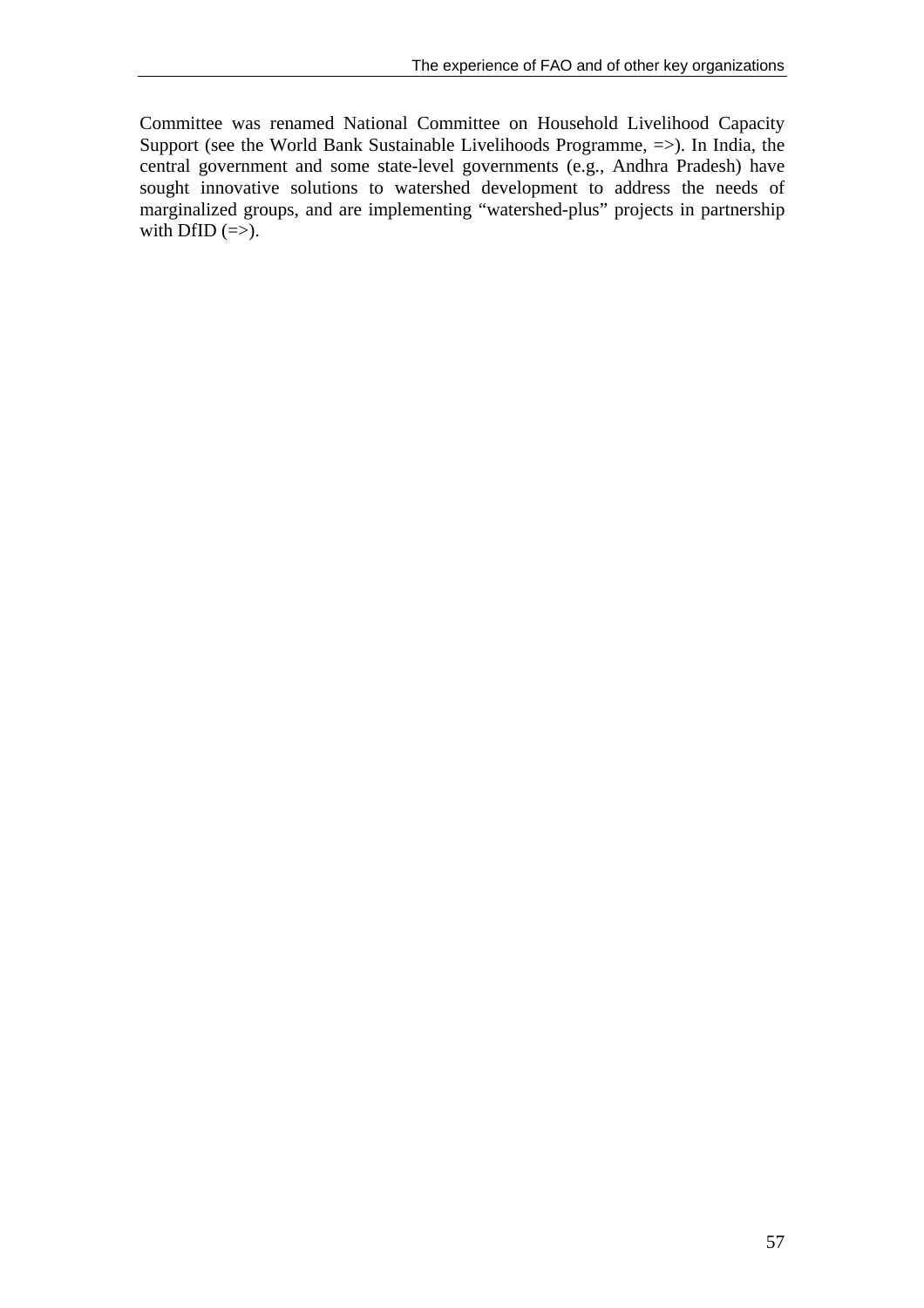# **3. SUMMARY OF MAIN FINDINGS**

FAO has considerable expertise on ANR to build on, with regard to different NR (from land to water, from fisheries to water, etc.) and to different geographical environments. Several fundamental SLA principles are already implicitly used in FAO's ANR activities. Moreover, numerous organizations have employed, explicitly or implicitly, SL analysis, concepts and tools in projects involving ANR, and partnerships with them may be explored. While organizations explicitly using SLA are mainly concentrated in the UK (with important exceptions, mainly for international organizations and for organizations based in other Anglo-phone countries), several organizations in French and Spanish speaking countries use approaches that present important commonalities with SLA.

This chapter seeks to identify strengths that Sub-programme 3.1 can build on and gaps that need to be filled. It also makes recommendations for the development of strategic partnerships within FAO and between FAO and external stakeholders. In so doing, it makes reference to the findings of Output 1.1 of Sub-programme 3.1 (Baumann, 2002). In many cases, the recommendations made in this chapter build on the discussion of the Siena Forum (FAO/DfID, 2000 and 2000b).

# **3.1 Integrating SLA in FAO's ANR activities**

This report shows that SL is not a single approach but a bundle of approaches presenting strong similarities but also differences (in emphasis, in the framework, etc.), depending among others on the nature of the organization concerned. Therefore, in incorporating SLA in ANR activities, some reflection is needed on what aspects SLA (if any) are to be given particular emphasis.

Integration of SLA does not necessarily mean that a specific SL framework needs to be adopted, as many of the organizations included in this report have not developed any; nor that a special category of (SLA-labelled) projects needs to be created. Many other institutions flexibly use SL analysis, concepts and tools in policy-related activities and in various stages of the project cycle. FAO may therefore flexibly integrate the six core principles of SLA (people-centred, responsive and participatory, multi-level, conducted in partnership, sustainable and dynamic) into its activities, and if appropriate combine them with other approaches already used within the organizations (as the principles of the Code of Conduct of Responsible Fisheries in the SFLP).

In so doing, FAO may build on substantial work that has already been done by its departments, divisions and services, with or without specific reference to SLA. This work includes participatory forestry and institutionalizing participatory approaches in forest government agencies; holistic approaches within the context of agrarian reform programmes (e.g., the farming system development approach); inter-sectoral integration of ANR into projects not focusing on NR; vulnerability analysis (cf. FIVIMs); explicit use of SLA into ANR projects (e.g., the Sustainable Fisheries Livelihoods Programme); etc.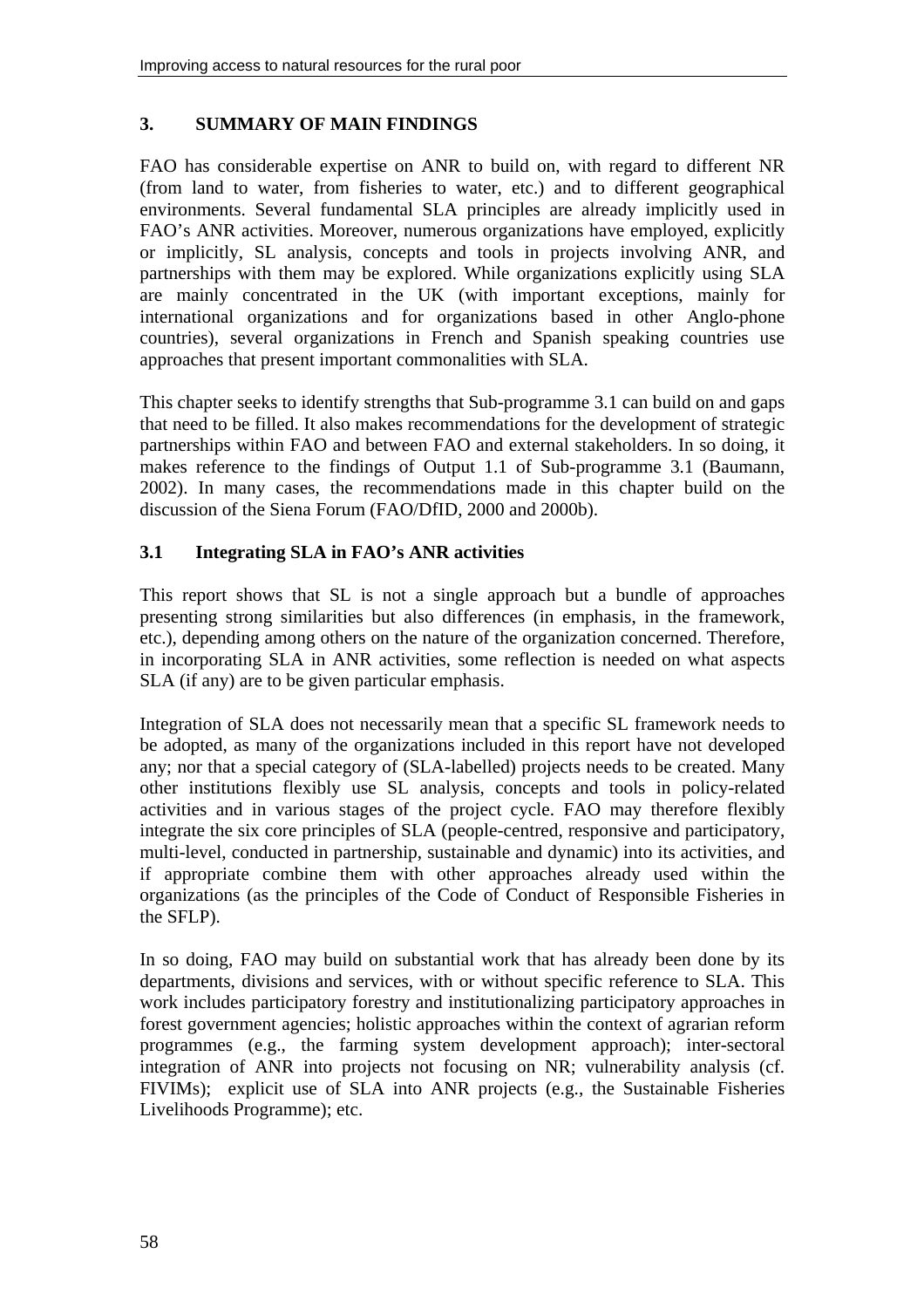# **3.2 SLA and ANR entry points**

The tension between the holistic SL approach and ANR activities was highlighted among the conceptual difficulties met during this work. In the light of the literature reviewed (e.g., Ashley and Carney, 1999) and of the SL projects analyzed in this report (most of which have sectoral entry points), it is possible to say that while requiring a holistic approach, SLA are compatible with "sectoral anchors". These are often made necessary by practical factors (limited resources, organizational specialization, etc.).

SLA does not entail that a single project is to address all livelihood issues at all levels. However, within SLA, entry points acquire a new meaning:

- $\epsilon$  Entry points are carefully chosen in the light of a holistic livelihood analysis enabling to identify the priority areas where to focus interventions.
- $\neq$  Where ANR is identified as a priority area, the holistic analysis enables to identify all factors affecting ANR and livelihoods at all levels, and to understand how ANR is to be accompanied by access to credit and training, by infrastructure, institutional support, etc.
- $\epsilon$  Holistic SL analysis may also entail different ways of working on ANR (e.g., ANR activities may be structured differently in communities with NR-based livelihoods and in communities with greater income diversification; NR management decisions may be based on the real livelihood contribution of NR rather than on – usually underestimated – monetarized values).
- $\epsilon$  SLA also entail a more holistic approach *within* ANR, by considering different but interrelated NR and by considering competing uses of the same NR.
- $\epsilon$  ANR may constitute a component of projects that have a non-NR entry point (e.g., nutrition, etc.) but that involve NR issues, and/or of projects that while having a NR management entry point do not necessarily target the poorest of the poor.
- $\epsilon$  Interventions of sectorally anchored projects may be broadened to address issues that may emerge through the iterative diagnosis and reorientation process characterizing SLA (Figure 11; FAO/DfID, 2000).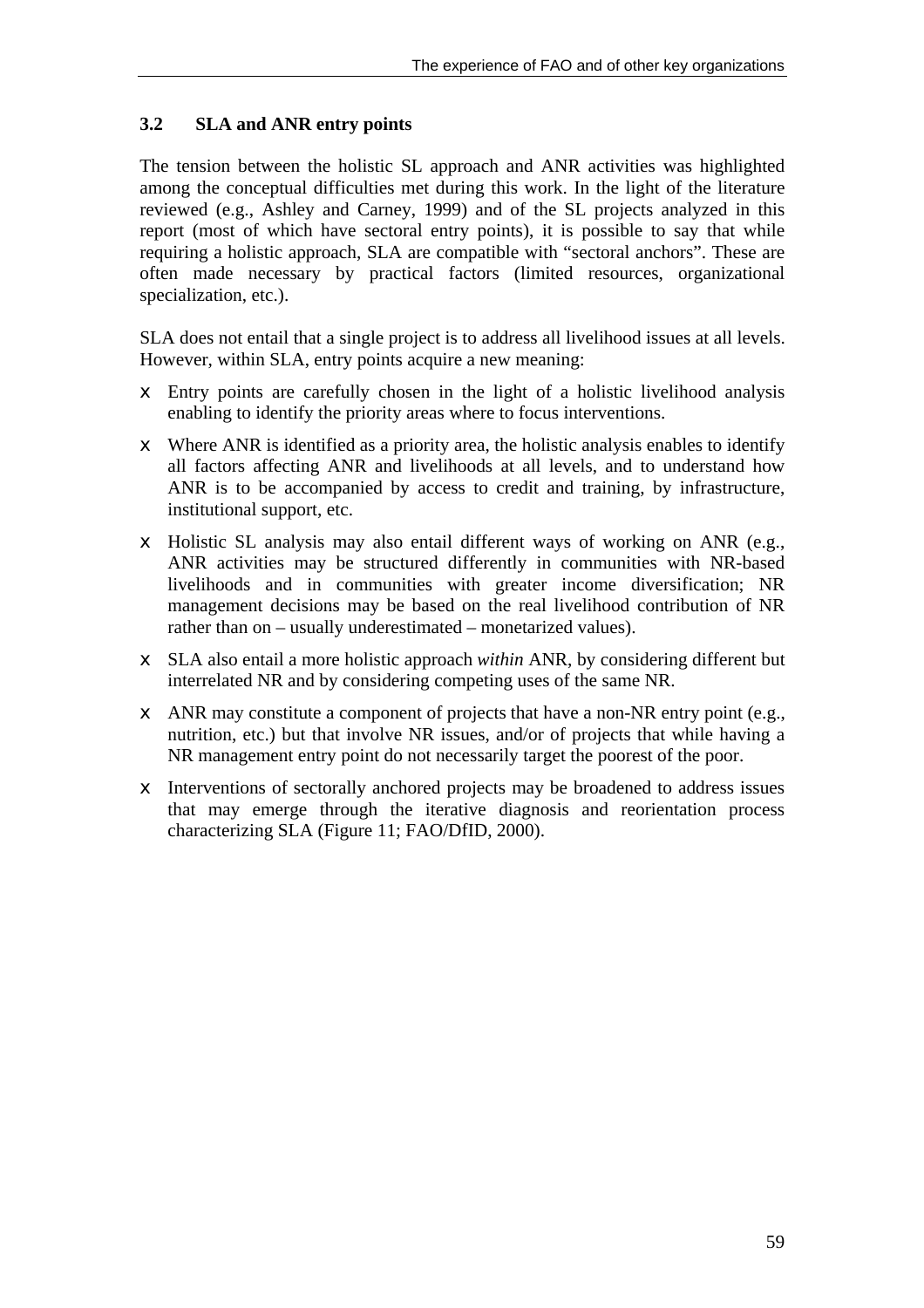

*Figure 11. Sectoral entry points and SL projects. Source: FAO/DfID (2000).* 

## **3.3 SLA and ANR project design, implementation and M&E**

Reflection is needed on how to integrate SLA into ANR field programmes. Indeed, using SLA poses important challenges for several aspects of the project cycle, requiring:

- $\epsilon$  A participatory and holistic diagnosis of vulnerability context, capital assets, PIPs, livelihood strategies and livelihood outcomes, going well beyond the NR sector;
- $\epsilon$  ANR projects developed on the basis of this diagnosis (rather than of standardized approaches), and possibly including non-NR components (conversely, non-ANR projects may include an ANR component);
- $\epsilon$  Flexible projects enabling to respond to demands from beneficiaries and to refocus interventions on the basis of changes in livelihood strategies;
- $\epsilon$  Cross-sectoral choice of local partners, possibly involving not only the ministries/government agencies most directly concerned (e.g., the Ministry of Land), but also other relevant government agencies (e.g., environment, decentralization, etc.), thereby promoting inter-departmental cooperation within the government.
- $\epsilon$  New methodologies to assess the impact of ANR projects (within M&E), moving towards more holistic indicators enabling to assess broader livelihood outcomes; towards more participatory approaches; and towards a dynamic "learning" process enabling, if necessary, project reorientation.
- $\epsilon$  Appropriate exit strategies, e.g. to scale up project interventions by promoting the integration of their approach in national institutions and policies (cf. the micromacro linkage aspect of SLA).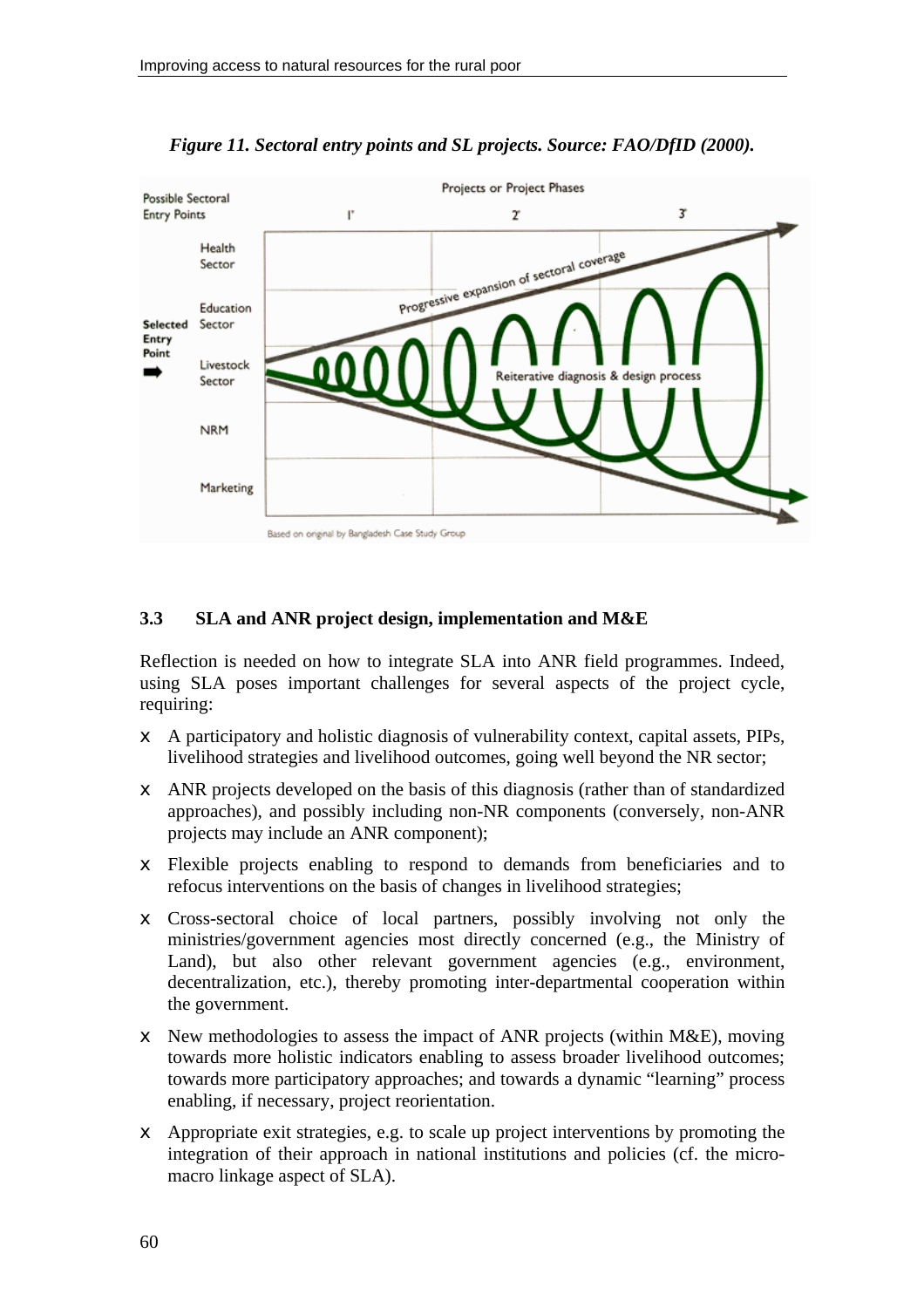These elements (as they relate to ANR projects) are gaps to be addressed by Subprogramme 3.1, building on the substantial work already done on this both within FAO (e.g., integration of SL into M&E in the Sustainable Fisheries Livelihoods Programme) and by external stakeholders (e.g., CARE, DfID, ODI, etc.).

For instance, an issue to be addressed is how to incorporate in practice participation in project design as well as in M&E (how to ensure that the poorest of the poor are effectively involved in participatory processes? How to reconcile conflicting needs and priorities emerging from participatory processes? Etc.). The experience of the organizations identified by this report shows that well-established participatory methods (PRA, etc.) are used within an SLA context, either as such or after adaptation to the SL context (e.g., PAPSL by UNDP). This issue deserves further reflection within the activities of Sub-programme 3.1.

Other challenges include for instance identifying appropriate indicators for livelihood impact assessments, and reconciling the need for greater project flexibility with accounting and reporting requirements by donors. More generally, a holistic and participatory approach may entail that the project cycle becomes more costly and time-consuming.

# **3.4 ANR and the assetless**

This report has found that while there are a large number of (SLAish) projects focusing on, or having components on, ANR or NR management (which also entails issues of access), much fewer projects have a ANR component explicitly targeting the assetless (landless, etc.). It was noted at the Siena Forum that SLA projects may not reach the poorest and most vulnerable groups, and that NR management programmes may leave out those without ANR (FAO/DfID, 2000).

Important examples of targeted ANR projects nonetheless exist, and lessons learned from them should be taken into account. Among the interesting ANR strategies that were identified in this report are:

- $\notin$  the use of lease arrangements to enable ANR for the poor (e.g., IFAD/FAO leasehold forestry project in Nepal);
- $\neq$  the allocation of use and management rights to fisheries communities (e.g., the IFAD Oxbow Lakes project in Bangladesh);
- $\neq$  the granting of land titles to communities (e.g., FAO's involvement in the Mozambican land law reform programme);
- $\neq$  the development and consolidation of community fisheries and community forestry (e.g., FAO project in Cambodia);
- $\neq$  the promotion of participatory NR co-management and the involvement of local communities in monitoring compliance with reserved zones established for them by legislation (e.g., the FAO/DfID SFLP);
- $\epsilon$  the strengthening of communities benefiting from land reform programmes, so as to enable them to address needs complementary to ANR (e.g., the SARC/TSARRD project in the Philippines).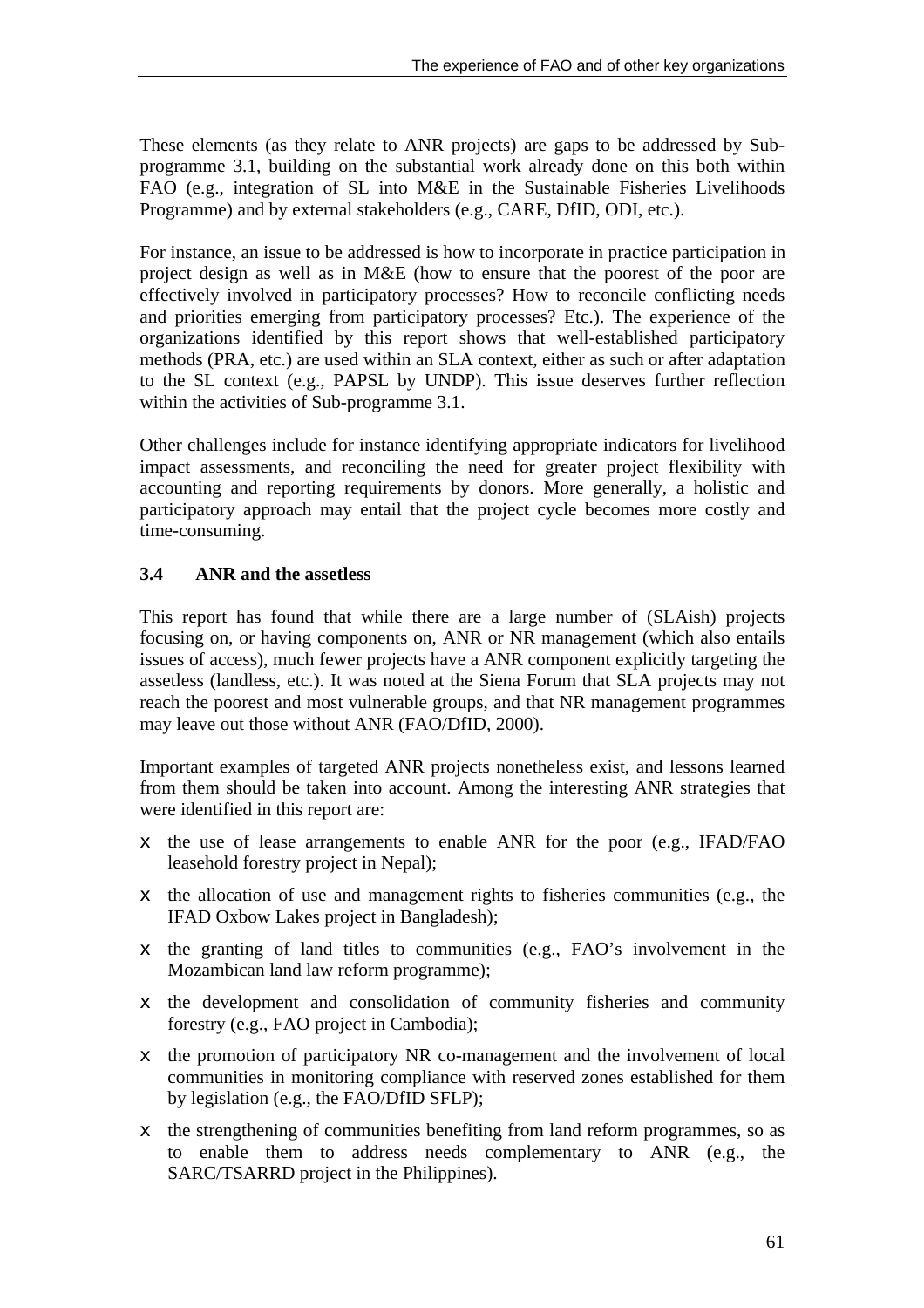ANR for the rural poor is the very core of Sub-Programme 3.1's mandate. Further work on this is needed, particularly analyzing the ability of different ANR strategies to include the assetless and the poorest of the poor. Consistently with the Work Plan of the Sub-programme, the projects identified in this report may be explored more in depth within Output 3 (the analysis of SLA/ANR typologies and strategies).

In the longer term, possible activities within Sub-programme 3.1 may include using particularly relevant field programmes as "laboratories" to analyze their effectiveness in supporting ANR for the poorest of the poor and ways to improve them (where an ANR component is present); to analyze ways in which an ANR component may be (or might have been) included, so as to improve livelihood impacts (in programmes where no specific ANR component is present); to assess whether the adoption of SLA improves (or would improve) the capacity of the programme to positively affect the livelihoods of poorest groups (through their greater ANR); etc. This activity may entail field studies by sub-programme members and the writing of assessments using the SL framework. Clear understandings with personnel working on the studied programmes and appropriate institutional arrangements need to be devised to ensure the maximum frankness in the assessment reports.

# **3.5 ANR in specific contexts**

A gap that emerged, and that deserves attention by Sub-programme 3.1, is addressing the issue of ANR in specific contexts, e.g.:

- $\epsilon$  In natural or man-made disasters. This requires addressing ANR in the context of conflict, displacement and/or resettlement, etc.
- $\epsilon$  In urban contexts, in the light e.g. of the importance of garden farming for household food security in many urban areas.

For both cases, this report has identified work on which it is possible to draw (e.g., with regard to ANR in emergencies, cf. FAO's work in Sudan).

## **3.6 Development of SLA in relation to ANR: Socio-economic differentiation**

An issue that was raised in Siena was to revise/integrate the SL framework so as to enable greater understanding of intra-community differentiation. This is linked to the issue of targeting the assetless in ANR activities. Indeed, it is well-known that, within communities, ANR is strongly differentiated along gender, age, status, class, caste, etc lines. This area deserves closer attention. This report identified FAO resources that Sub-Programme 3.1 may draw on (e.g., SEAGA).

## **3.7 Development of SLA in relation to ANR: Rights-based approach**

Baumann (2002) explored the relationships between SLA and rights-based approaches (RBA) at a conceptual level. This report has identified actors already combining the two approaches (e.g., CARE, Oxfam). Livelihood strategies depend among others on bundles of rights, and several such rights directly relate to ANR (e.g., the right to own land and other property; land rights of indigenous peoples; etc.). The potential of RBA to contribute in practice to ANR for the rural poor may be further analyzed. In this context, exchanges with organizations already combining the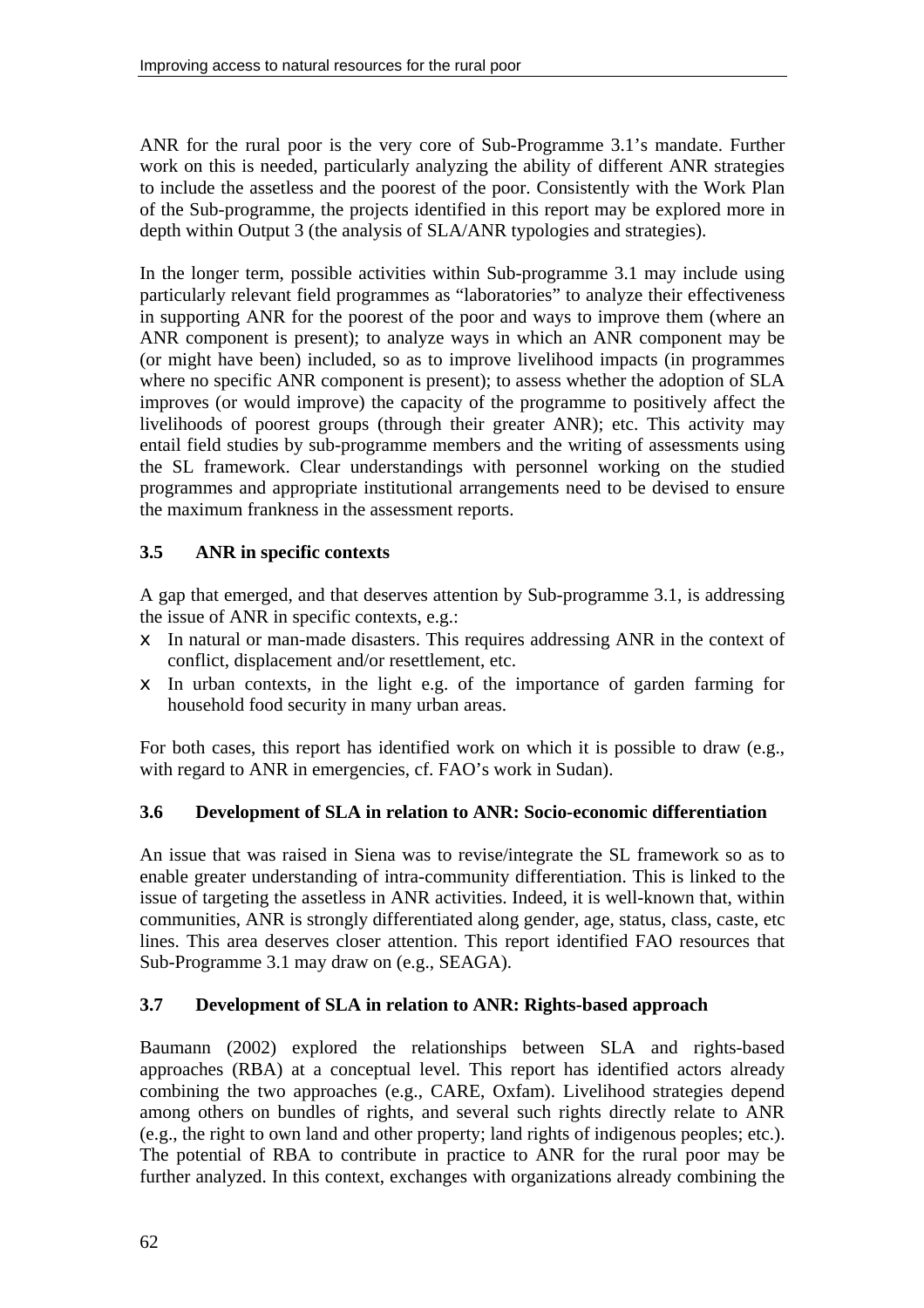two approaches may be considered. Moreover, the experience of organizations helping the poor to implement their NR rights (e.g., Samata in Bangladesh) may be considered.

# **3.8 Partnerships within FAO**

The main thrust of SLA is working in a holistic, interdisciplinary, and hence interdepartmental way. This entails strengthening cooperation between different departments, divisions and services e.g. by building on contacts already in place and by developing informal cross-departmental networks. This is fully in line with the directives embodied in the Strategic Framework and in the Medium Term Plan.

As for Sub-programme 3.1, the departments, divisions and services which should be approached, and the specific issues on which they should be approached, are identified in detail in part I of this report. Cooperation with them may involve first and foremost sharing of information, especially on uses of SLA, so as to enable lesson learning. It may involve also sharing of information on ongoing or pipeline projects where inter-sectoral needs arise. For projects having ANR as an entry point, the holistic approach may entail the inclusion of non-NR components. Conversely, non-NR projects may identify ANR problems and address them.

The LSP itself constitutes a very important tool to strengthen cross-departmental links, as it brings together SLA-minded staff from all departments. Cooperation with other sub-programmes should be deepened, so as to focus on ANR without losing the holistic picture and the linkages between the various sub-programmes. For instance, cooperation with sub-programme 3.4 (NR conflict management) may be particularly fruitful, as there may be some overlapping issues. Cooperation with 2.2 (SLA in different cultural contexts) may also be useful, particularly in relation to broadening the scope of the analysis to the non-Anglophone world (identifying relevant actors, etc.).

Lists of persons within FAO interested in SLA are already available to Subprogramme 3.1 through a variety of channels: the e-mail list for Sub-programme 3.1; members of other sub-programmes; the list of participants at the Siena forum (included in FAO/DfID, 2000b), which includes persons having a longstanding interest in SLA; etc. These persons may act as "bridges" for Sub-programme 3.1 to approach their divisions and services.

Partnerships within FAO should fully involve regional offices and field staff. While due to time constraints it was not possible to adequately include them in this report, their involvement is necessary and may enrich the work of Sub-programme 3.1 (by providing insights on relevant projects implemented at regional level, by enabling to identify additional partners in developing countries, etc.). If Sub-programme 3.1 determines to carry out field studies, selecting programmes located geographically close to regional offices may enable cost-effective involvement of staff at regional level.

Available IT resources also allow to strengthen cross-department cooperation, e.g. with regard to the Field Programme Management Information System (FPMIS),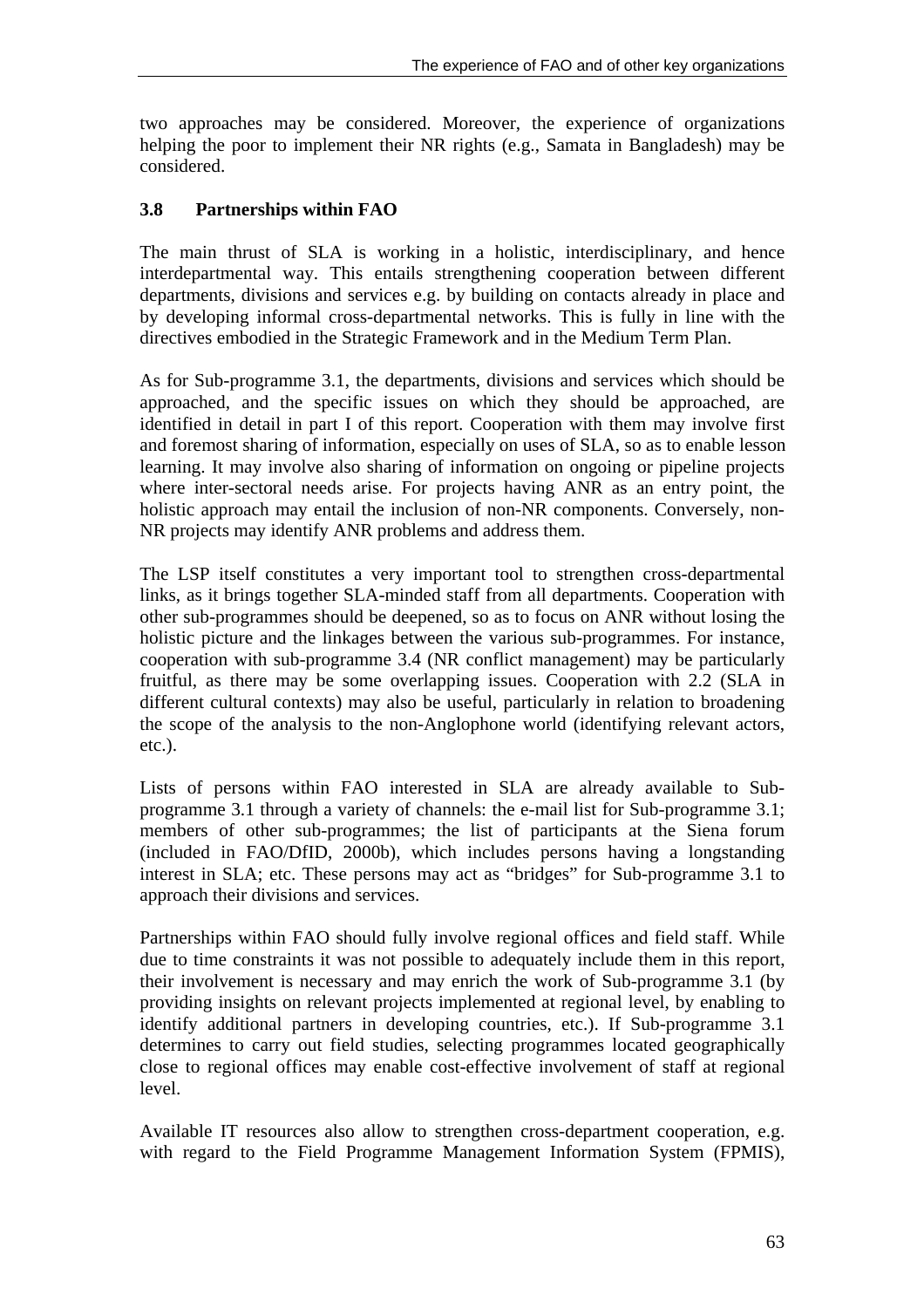which enables to have information on pipeline and ongoing projects with a view to proposing partnerships and contributions.

While partnerships with external stakeholders are extremely important (see below), Sub-programme 3.1 should fully make use of the wealth of in-house resources, which may constitute a speedy and cost-effective way of learning lessons and may help strengthen contacts that may be built on for future activities.

### **3.9 Partnerships with external stakeholders**

For the purposes of Sub-Programme 3.1, two different types of partnerships with external stakeholders may be established.

### *Partnerships with organizations already using SLA/ANR*

These partnerships would involve for instance: building capacities in SL analysis, concepts and tools, and in their application to ANR (e.g., DfID, World Bank, UNDP, etc.); building on lessons learned on institutionalizing SL in the organization and in the project cycle (e.g., CARE, Oxfam, UNDP<sup>1</sup>); drawing on the SL expertise of research institutes for conceptual work (methodology development, etc.) and for livelihood analysis (e.g., with regard to the livelihood contribution of ANR and/or for the assessment of the livelihood impact of projects and programmes, so as to identify best practices) (CANARI, IDS, IIED, IISD, Khanya, ODI, etc.); exploring funding opportunities for FAO SLA/ANR projects (cf. the FAO/DfID SFLP); etc.

Particular attention should also be devoted to:

- $\epsilon$  IFAD and WFP, in relation to their experience on innovative SLAish ANR approaches (Nepal and Bangladesh for IFAD, Ethiopia for WFP);
- $\epsilon$  Using contacts with organizations using SLA/ANR to reach their local partners (governments, NGOs, etc.), so as to identify additional potential partners. Institutions and programmes "bridging" language divides may be particularly useful in this, within the LSP (particularly Sub-programme 2.2, SLA in Different Cultural Contexts), within FAO (e.g., the SFLP covers Anglophone, Francophone and Lusophone countries; regional offices), and among external stakeholders (e.g., IIED).

#### *Partnerships with organizations using approaches having commonalities with SLA*

Baumann (2002) highlights the commonalities between SLA and current ANR thinking. This report has identified organizations that although not using an SL framework, use similar principles and tools, including many organizations from non-Anglophone countries.

Partnerships with this type of organizations may result in fruitful exchange of ideas and cross-fertilization, contributing to the dissemination of SLA principles as applied to ANR on the one hand, and enriching SLA with contributions from culturally

 $1$  Lessons relate e.g. to the attitude of regional and field officers towards approaches promoted from the centre; problems in designing and implementing multi-sectoral programmes and interacting with donors (that may have a sectoral orientation) and local partners (usually government agencies have sectoral mandates); etc.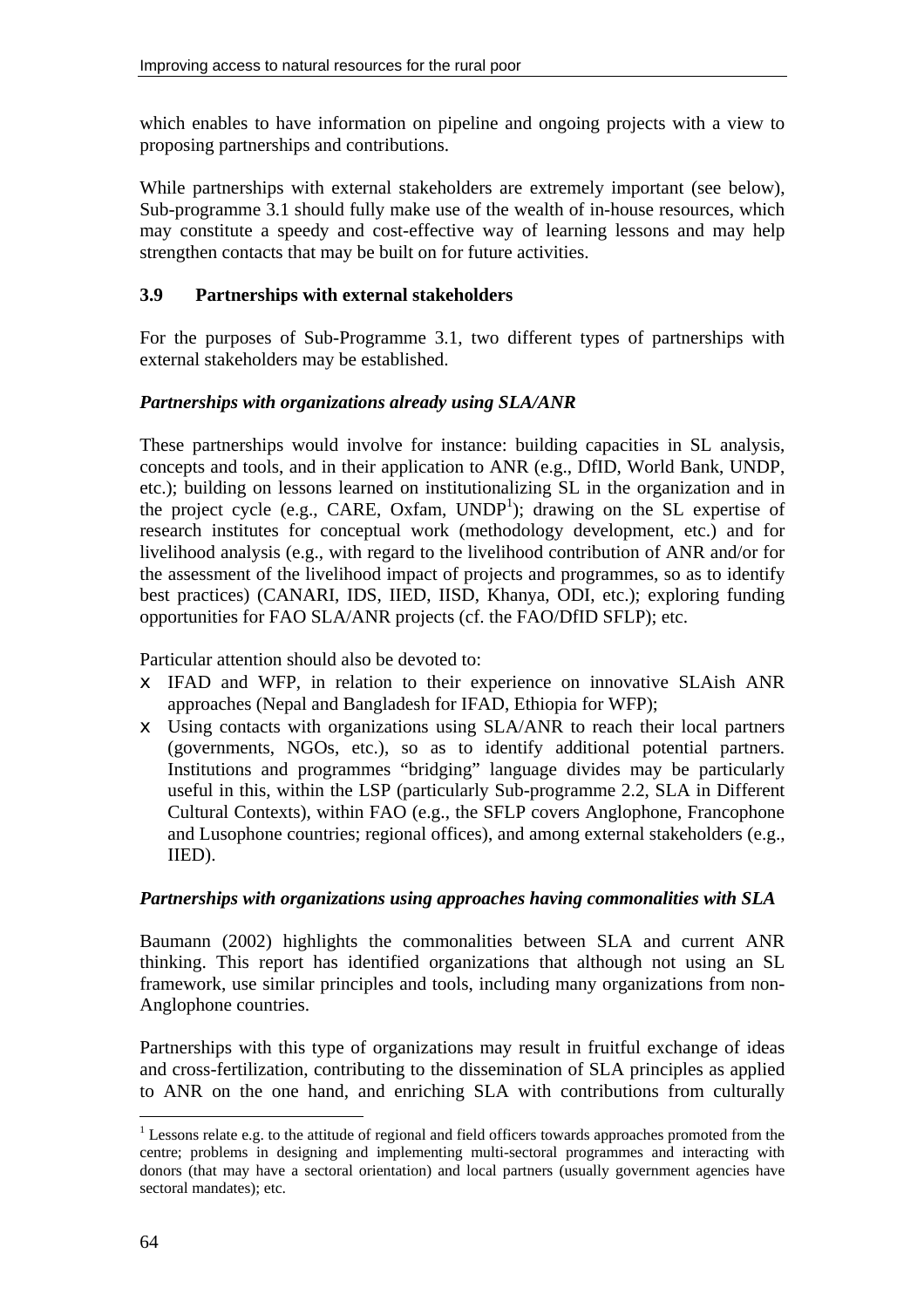different contexts. As noted by Baumann (2002), the value of SLA is precisely incorporating lessons from other approaches in a systematic framework.

For instance, it has been noted that SLA provides few insights on the political dimension of ANR (Baumann, 2002). Indeed, in many societies, ANR touches the very foundation of the social structure, and ANR activities may not result just in winwin situations. Therefore, some form of political analysis is required. On this, lessons may be learned from Latin American organizations working on access to NR (e.g., CICAFOC, MAELA, Via Campesina, etc.).

Similarly, lessons learned in the context of *gestion des terroirs*, and their relevance to SLA/ANR, may be considered (e.g., ENDA, GADEC, GRET, IRAM, etc.).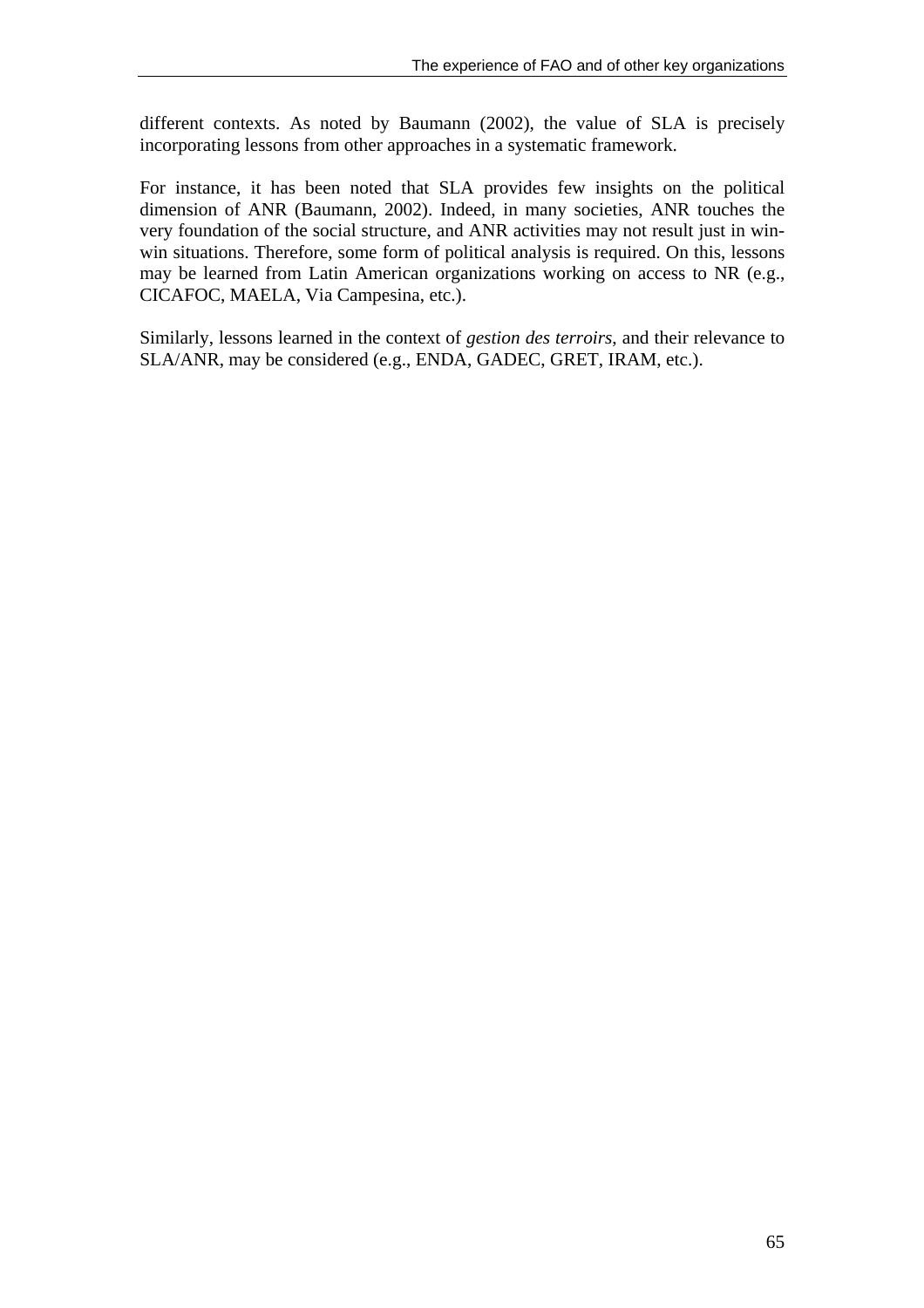### **APPENDIX 1: INTERVIEWS AND E-MAIL EXCHANGES**

This is the list of the persons that provided inputs for this report. The degree of cooperation varies widely, ranging from interviews to supply of documents and to email exchanges. I would like to express my gratitude to all these persons for their excellent cooperation, without which this report would not have been possible. Due to time constraints and to the period of the year in which the research was undertaken (when many people were on leave), it was not possible to reach many other key stakeholders.

#### **Within FAO**

Mario Acunzo (SDRE) Alice Carloni (TCII) Lawrence Christy (LEGN) Linda Collette (AGPS) David Cooper (AGPS) Richard Coutts (FIPL) Dominique Di Biase (TCAP) Agnès Dhur (TCEO) Olivier Dubois (FONP) Florence Egal (ESNP) Ilaria Firmian (SDAA) Paolo Groppo (SDAA) Keith Hammond (AGAP) Sadie Mackintosh-Walker (SDAR) Eduardo Mansur (FONP) Ali Mekouar (LEGN) Erik Nielsen (FONP) Frits Ohler (TCIL) David Palmer (SDAA) Jorieke Potters (FONP) Sophie Robin (RLC) Ilaria Sisto (SDWW) Patrizio Warren (ESAE)

#### **Outside FAO**

Vanda Altarelli (IFAD) Simon Batterbury (University of Arizona) Pari Baumann (Social and Economic Research Associates) Nigel Brett (IFAD) Diana Carney (freelance consultant) Michael Drinkwater (CARE) Ian Goldman (Khanya) Gerti Hesseling (African Studies Centre, University of Leiden) Antonio Hill (Oxfam) Faustin Kamuzora (Institute of Development Management – Mzumbe University) Michel Pimbert (IIED) Peter Reid (DfID)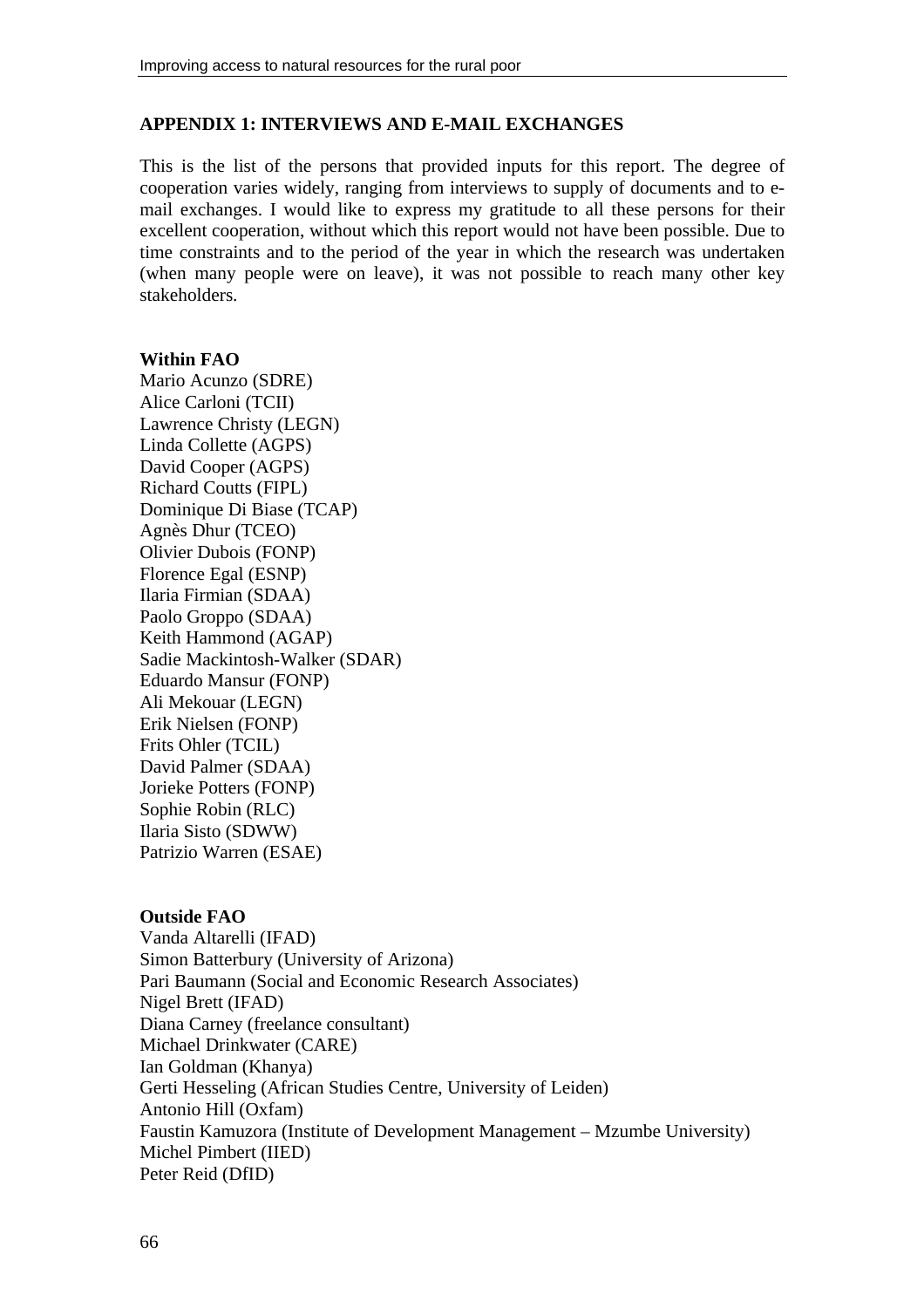Dilys Roe (IIED) Martina Spisiakova (IFAD) John Thompson (IIED) Laura Thornton (DfID) Camilla Toulmin (IIED)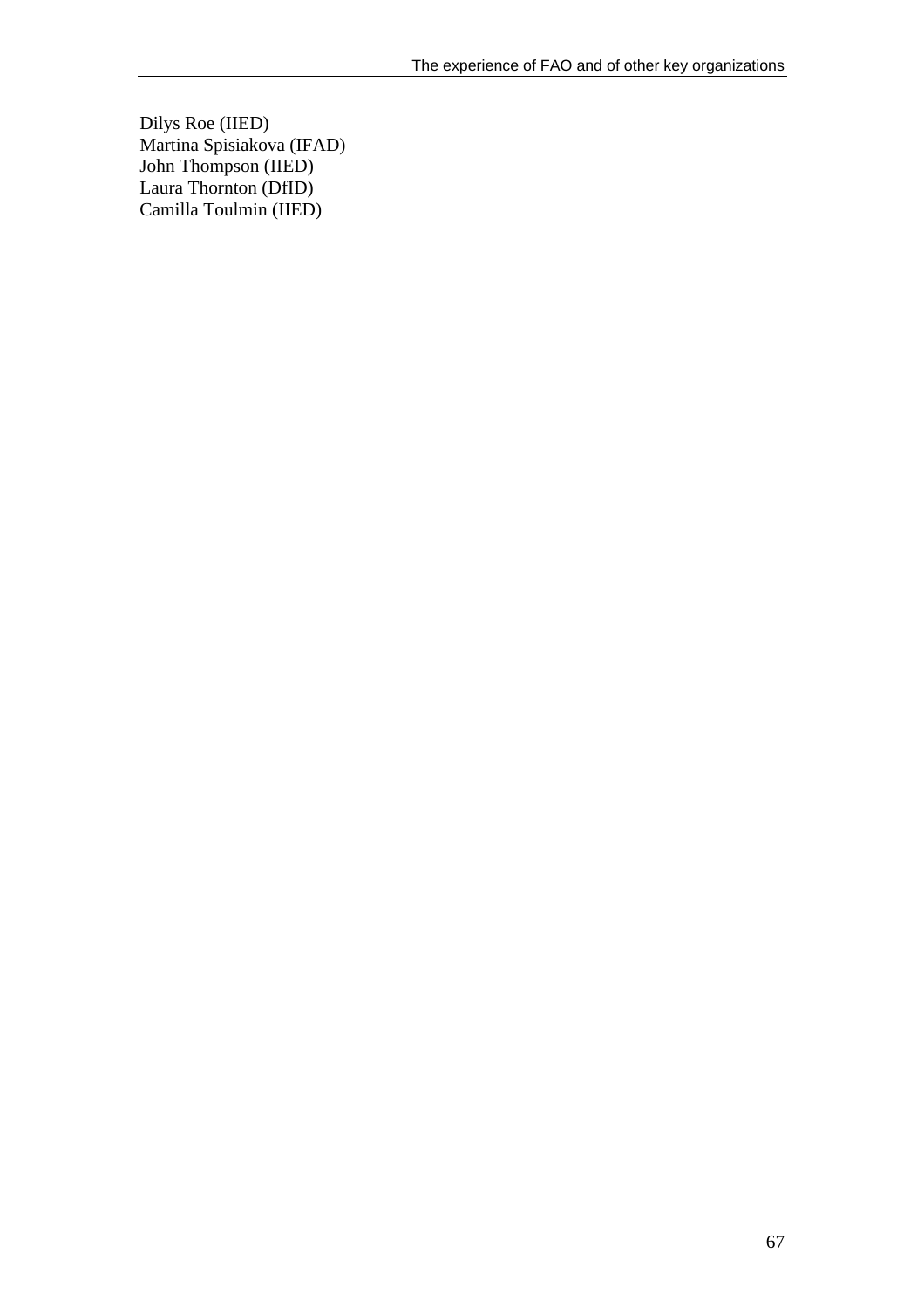### **APPENDIX 2: REFERENCES**

Aboubakry, K., 2001, "Senegal: Impact of PIP on the Livelihoods of the Fisheries Communities of Dionewar and Foundiougne", Sustainable Fisheries Livelihoods Programme in West Africa, Liaison Bulletin, No. 04, June.

Agobia, C., 1999, *Community Drought Mitigation Project – Final Report (Enhancing Sustainable Livelihoods in Drought-Prone Areas of Mudzi and Gwanda: Building on Adaptive Strategies*, IISD, September.

Ashley, C., 2000, *Applying Livelihood Approaches to Natural Resource Management Initiatives: Experiences in Namibia and Kenya*, London, ODI, Working Paper 134.

Ashley, C., and Carney, D., 1999, *Sustainable Livelihoods: Lessons from Early Experience*, DfID.

Ashley, C., and Hussein, K., 2000, *Developing Methodologies for Livelihood Impact Assessment: Experience of the African Wildlife Foundation in East Africa*, London, ODI, Working Paper 129.

Baumann, P., 2000, *Sustainable Livelihoods and Political Capital: Arguments and Evidence from Decentralisation and Natural Resource Management in India*, London, ODI.

Baumann, P., 2002, *The Sustainable Livelihoods Approach and Improving Access to Natural Resources for the Rural Poor: A Critical Analysis of Central Concepts and Emerging Trends*, Draft, Rome, FAO, Output 1.1 of LSP Sub-Programme 3.1.

Baumann, P., and Sinha, S., 2001, *Linking Development with Democratic Processes in India: Political Capital and Sustainable Livelihoods Analysis*, London, ODI.

Bebbington, A., 1999, *Capitals and Capabilities – A Framework for Analysing Peasant Viability, Rural Livelihoods and Poverty in the Andes*, London, IIED.

Blake, B., 2001, "Why the PIP Study?", Sustainable Fisheries Livelihoods Programme in West Africa, Liaison Bulletin, No. 04, June.

Blake, B., Marsland, N., Monan, J., Palfreman, A., Palin, C., Henderson, S., Ticehurst, D., 2001, "SFLP: Guidelines for Programme and Project Monitoring and Evaluation", Cotonou, Sustainable Fisheries Livelihoods Programme in West Africa, FAO and DfID.

Brock, K., 1999, *Implementing a Sustainable Livelihoods Framework for Policy-Directed Research: Reflections from Practice in Mali*, IDS Working Paper 90.

Carney, D., 2002, *Sustainable Livelihoods Approaches: Progress and Possibilities for Change*, DfID, draft.

Chambers, R., and Conway., G., 1992, *Sustainable Rural Livelihoods: Practical Concepts for the 21<sup>st</sup> Century*, IDS Discussion Paper 296, Brighton, IDS.

Cromwell, E., Cooper, D., and Mulvany, P., 2001, *Agriculture, Biodiversity and Livelihoods: Issues and Entry Points for Development Agencies*, in I. Koziell and J. Saunders (eds), 2001, *Living Off Biodiversity – Exploring Livelihoods and Biodiversity Issues in Natural Resources Management*, London, IIED, pp. 75-112.

De Wit, 2001, *Legality and Legitimacy: A Study on Access to Land, Pasture and Water*, FAO, Rome, June.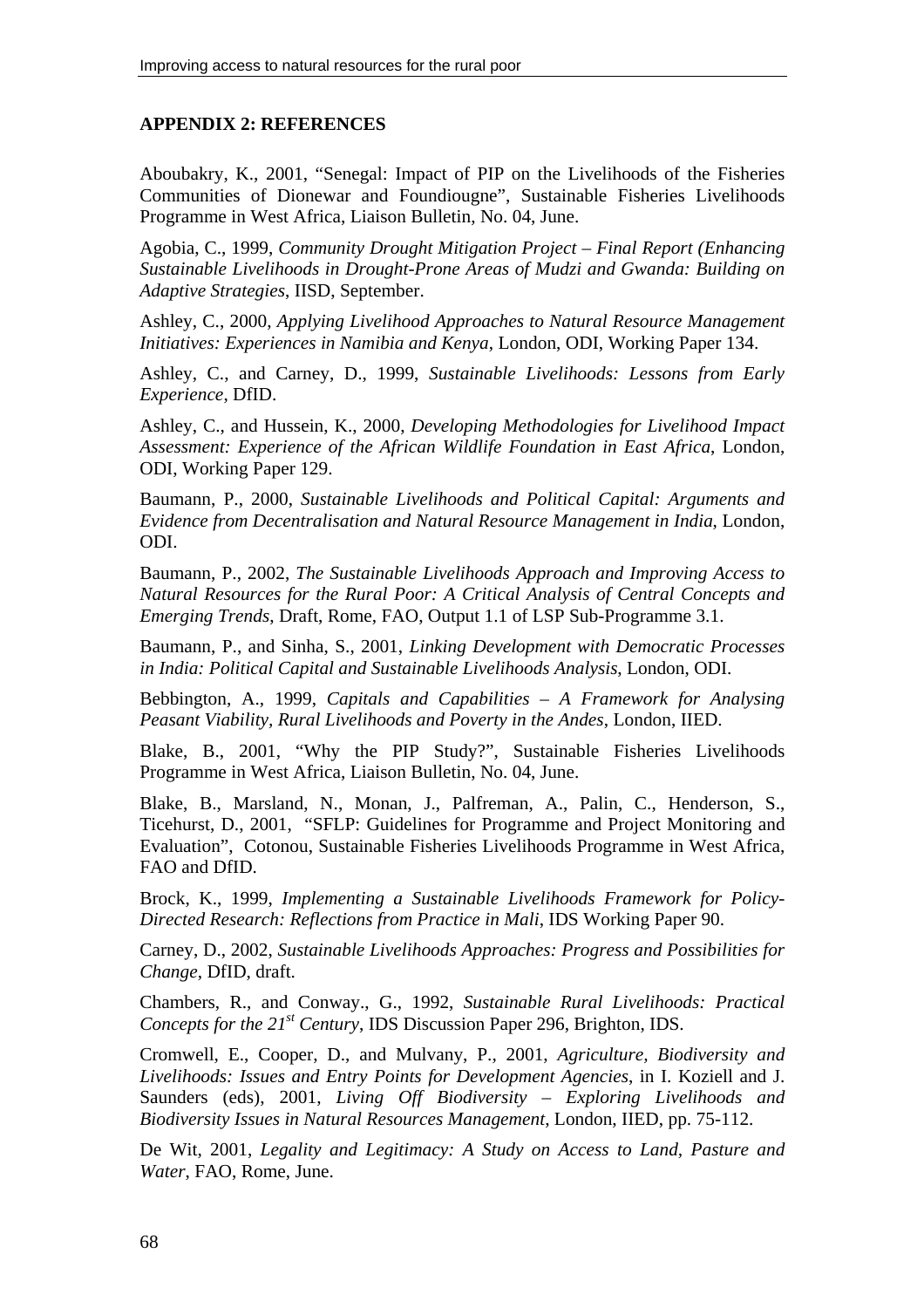DfID, 1997, *White Paper on International Development – Eliminating World Poverty: A Challenge for the 21st Century*, DfID.

DfID, 1999, *Tanzania Country Strategy Paper*.

DfID, 2000, *Cambodia Country Strategy Paper*, March.

DfID, 2001, *Sustainable Livelihoods Guidance Sheets*, Section 7, "Sustainable Livelihoods in Practice", London, DfID.

FAO, 2000, *Pastoral Risk Management Strategy*, TCP/MON/0066, Project Document.

FAO, 2000b, *SOFI – State of Food Insecurity in the World*.

FAO, 2001, *Pastoral Risk Management Strategy*, TCP/MON/0066, Pastoral Risk Management Agenda, Draft, 7 September.

FAO/DfID, 2000, *Inter-Agency Experiences and Lessons from the Forum on Operationalizing the Sustainable Livelihoods Approach*, Pontignano (Siena), 7-11 March, paper prepared by Alice Carloni and Vanda Altarelli.

FAO/DfID, 2000b, *Proceedings from the Forum on Operationalizing the Sustainable Livelihoods Approach*, Pontignano (Siena), 7-11 March.

FAO/DfID, 2000c, Sustainable Fisheries Livelihoods Programme (SLFP) in West Africa, July.

Firmian, I., 2001, *Participatory Approach and Sustainability in Farming System Development in the Philippines*, Master Dissertation, Universitá degli Studi di Pavia, Istituto Universitario di Studi Superiori ESAS-CS.

Frankenberger, T., Drinkwater, M., and Maxwell, D., 2000, *Operationalizing Household Livelihood Security – A Holistic Approach for Addressing Poverty and Vulnerability*, presented at the Pontignano (Siena) meeting, 7-11 March.

GADEC, 2002, Contribution du GADEC à la Reunion de Concertation des Partenaires du Fonds Belge de Survie, Bruxelles, 30 May.

Ghimire, K., 2000, *The Impacts of Differing Access to Forest Resources on the Livelihoods and Capital Assets of Poor Women in Makawanpur District, Nepal*, FAO, July, GCP/NEP/052/NET, Project Document 11/2000.

Khanya, 2000, *Institutional Support for Sustainable Livelihoods in Southern Africa: Final Report*, R7288, DfID/Khanya, April.

IFAD, 1998, Oxbow Lakes Small Scale Fishermen Project – Project Completion and Impact Assessment Report, October.

Lourie, M., 2001, "Participation of Stakeholders in Developing Agrarian Reform Communities in the Philippines"¸ *Land Reform, Land Settlement and Cooperatives*, No. 1, pp. 9-20.

Ohler, F., 2000, *Nepal – The Impact of Leasehold Forestry on Livelihoods and Environment*, FAO, GCP/NEP/052/NET, Field Document 3/2000.

Pauli, G, and Bjerregaard, O., 1999, *Towards a Technology Strategy for Sustainable Livelihoods*, UNDP.

Popular Coalition to Eradicate Hunger and Poverty, 2001, *Voices from the Field – Women's Access to Land and Other Natural Resources in Nepal: A Series of Five*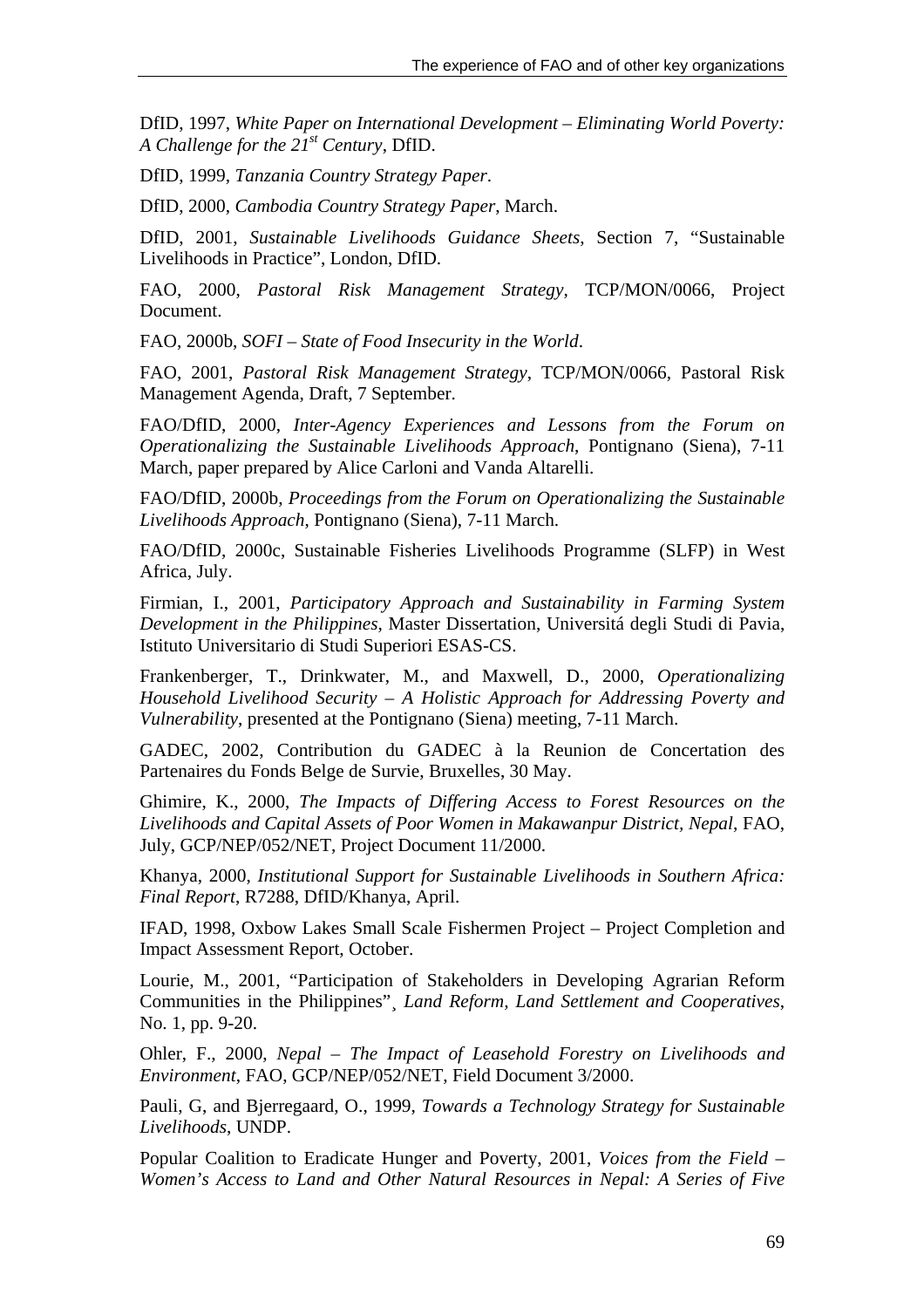*Community Workshops*, Popular Coalition to Eradicate Hunger and Poverty, Rome, June-November.

Renard, Y., A. Smith and V. krishnarayan, 2000, *Do Reefs Matter? Coral Reef Conservation, Sustainable Livelihoods and Poverty Reduction in Laborie, St. Lucia*, CANARI Communication No. 274.

Rennie, J.K., and N. Singh, 1996, *Participatory Research for Sustainable Livelihoods: A Guidebook for Field Projects*, IISD, available online.

Scoones, I., 1998, *Sustainable Rural Livelihoods: A Framework for Analysis*, IDS Working Paper 72.

SFLP, 2000a, "The Sustainable Livelihoods Approach (SLA) and the Code of Conduct for Responsible Fisheries (CCRF)", Sustainable Fisheries Livelihoods Programme in West Africa, Liaison Bulletin, No. 01, September.

SFLP, 2000b, "A New Fishery Project in West Africa: The Sustainable Fisheries Livelihoods Programme (SFLP)", Sustainable Fisheries Livelihoods Programme in West Africa, Liaison Bulletin, No. 01, September.

SFLP, 2000c, *Guidelines for Programme and Project Monitoring and Evaluation*, March.

Stepherd, G., Arnold, M., and Bass, S., 1999, "Forests and Sustainable Livelihoods: Current Understandings, Emerging Issues and Their Implications for World Bank Forest Policy and Funding Priorities", Washington D.C., World Bank, September, draft.

Sterk, A., 2002, *Hills Leasehold Forestry and Forage Development Project – Implementation Support Mission Report*, IFAD, May.

Talhatou, B., 2000, "Guinean Artisanal Fishermen Involved in the Surveillance of Reserved Fishing Zone", Sustainable Fisheries Livelihoods Programme in West Africa, Liaison Bulletin, No. 02, December.

Teixeira, M., 2000, "A Preservation and Distribution System for Artisanal Catches in Angolarès", Sustainable Fisheries Livelihoods Programme in West Africa, Liaison Bulletin, No. 02, December.

Thin, N., Underwood, M., and Gilling, J., 2001, *Sub-Saharan Africa's Poverty reduction Strategy Papers from Social Policy and Sustainable Livelihoods Perspectives*, DfID.

Thompson, R., 2000, *Assessment of the Impact of HLFFDP on Participating Households from the Household Survey Data 1994-99*, FAO, GCP/NEP/052/NET, Project Document 10/2000.

Turton, C., 2000a, *The Sustainable Livelihoods Approach and Programme Development in Cambodia*, London, ODI, Working Paper 130.

Turton, C., 2000b, *Sustainable Livelihoods and Project Design in India*, London, ODI, Working Paper 127.

Turton, C., 2001, *Livelihood Monitoring and Evaluation: Improving the Impact and Relevance of Development Interventions*, IDL, first draft.

WFP, 1998, *Participatory Land Rehabilitation – Project Summary for Approval by the WFP-Ethiopia Country Office Local Project Review Committee*.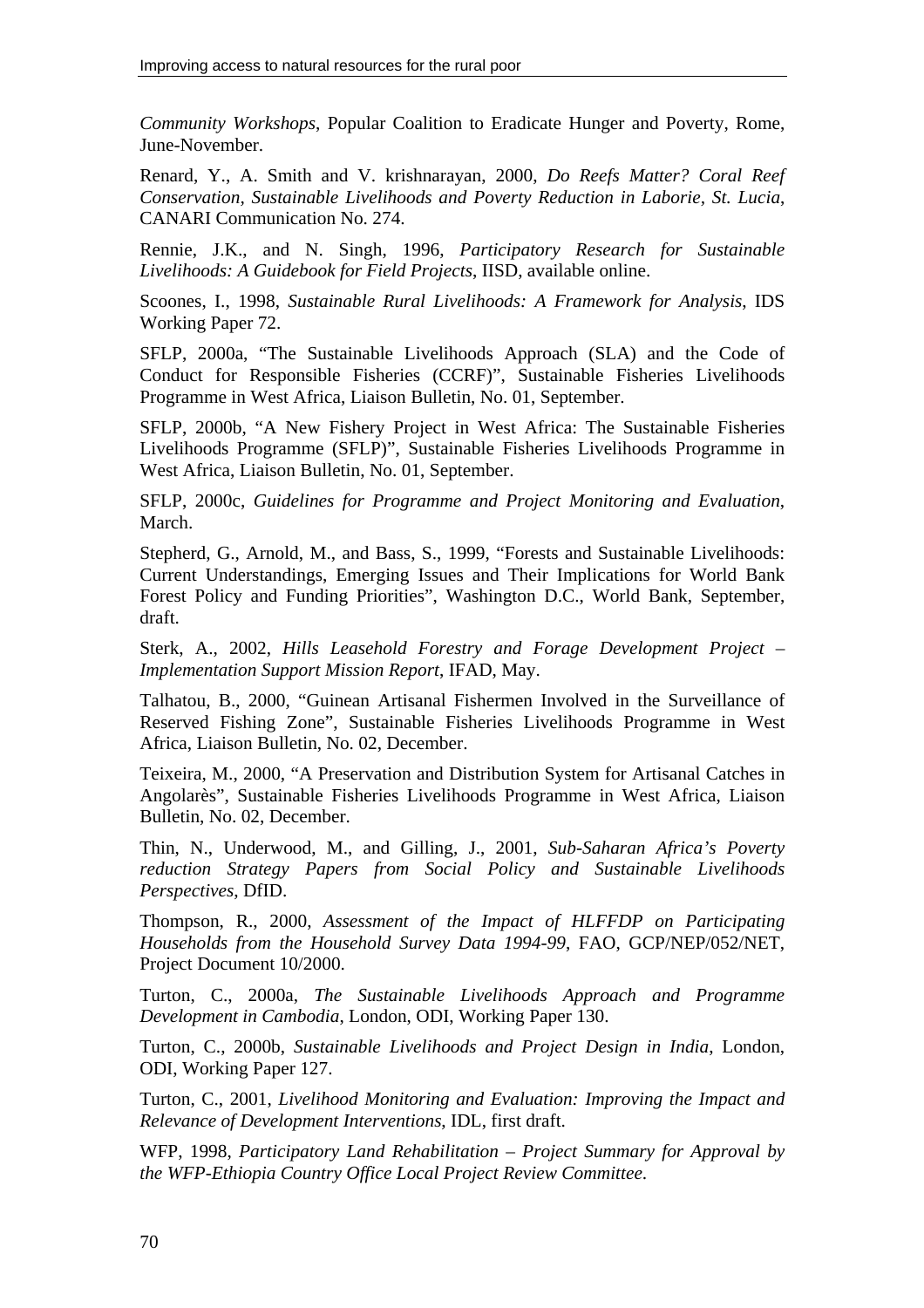WFP, 1999, *Enabling Development*, Policy Issues, WFP/EB.A/99/4A, 17-20 May.

WFP, 2002, *Natural Resource management and Livelihoods: From Policy to Practice*, Rome, WFP.

World Bank, 2002, "A Revised Forest Strategy for the World Bank Group", May 14, draft.

World Bank, 2002a, *Mongolia – Sustainable Livelihoods Programme: Project Information Document*.

World Bank, 2002b, *Mongolia – Sustainable Livelihoods Programme: Project Appraisal Document*.

World Bank/FAO, 2002c, *Mongolia – Sustainable Livelihoods Programme: Project Implementation Plan*.

Yeboah D., and Blake, B., 2001, "The PIP Study – An Anglophone Perspective", Sustainable Fisheries Livelihoods Programme in West Africa, Liaison Bulletin, No. 04, June.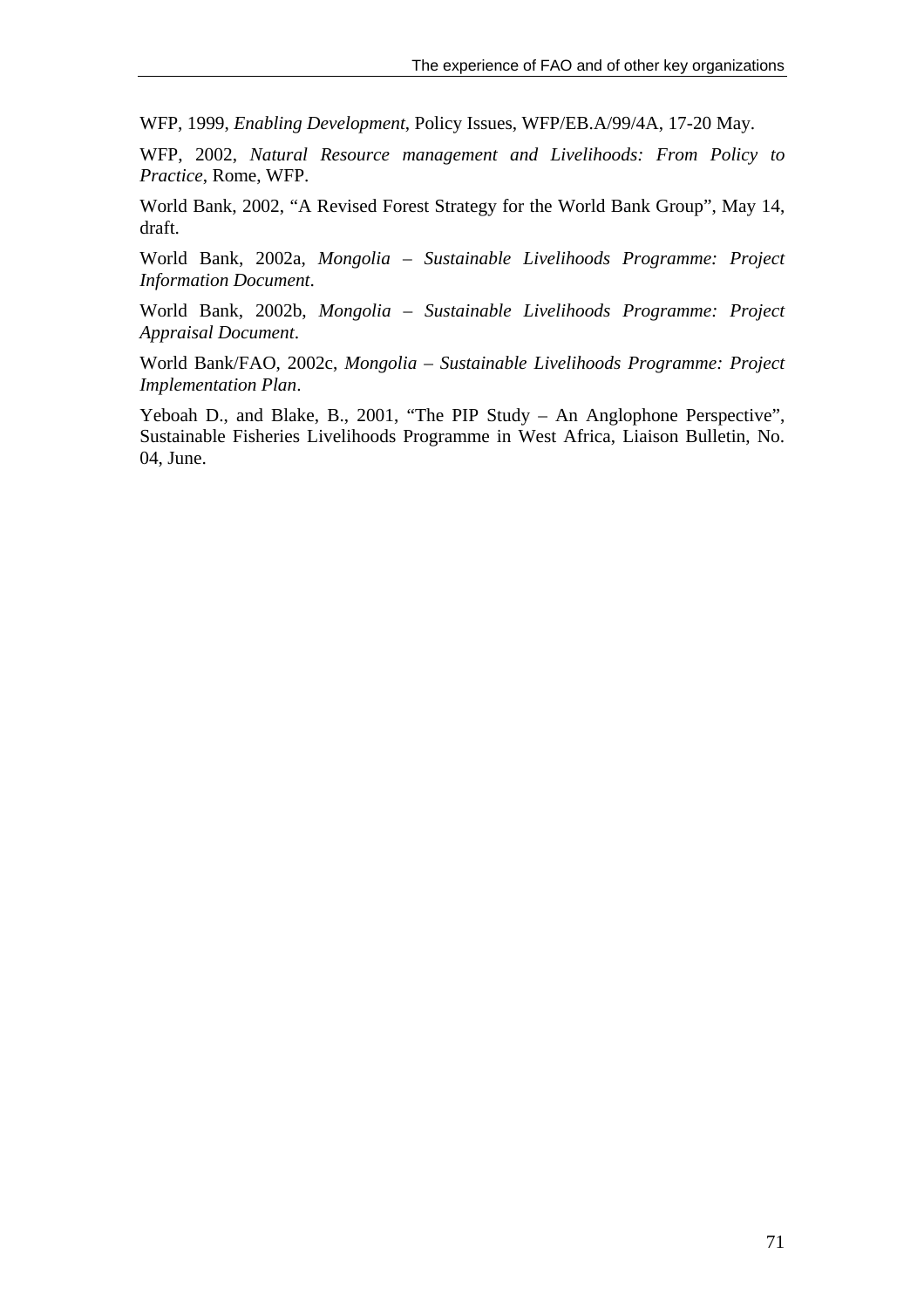# **APPENDIX 3: INTERNET RESOURCES ON SLA**

This Appendix includes some useful websites that were identified during the research. Websites already referred to in Output 1.1 (Baumann, 2002: Livelihoods Connect, IDS, DfID, UNDP, OneWorld, ODI, IIED and Deliveri) are not included.

www.careinternational.org.uk/reports/livelihoods.html, on CARE's SL activities and approach.

www.sdgateway.net/livelihoods/default.htm, on the joint SL module run by ENDA and by the Development Alternatives Group, as well as other useful links.

www.iisd.org/communities.htm, on the SL approach and activities of IISD.

www.khanya-mrc.co.za,on Khanya's SL approach and activities.

http://www4.worldbank.org/sprojects/project.asp?pid=P067770, on the World Bank Sustainable Livelihoods Programme in Mongolia.

www.enda.sn, on ENDA's SL activities in Senegal.

http://www.iucn.org/themes/ceesp/wkg\_grp/SL/SL.htm, on the SL activities of IUCN.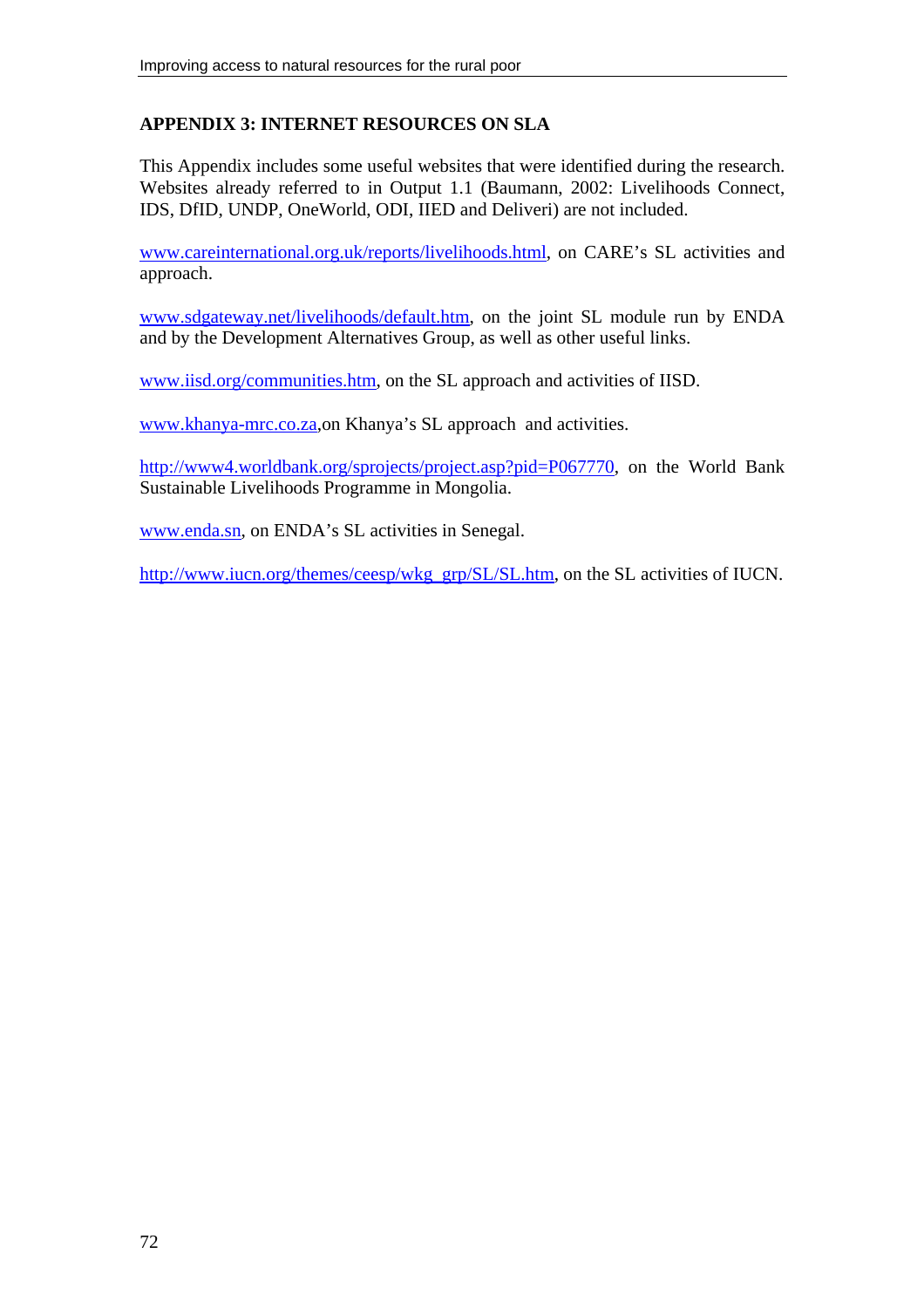# **Further information about the LSP**

The Livelihood Support Programme (LSP) works through the following sub-programmes:

#### **Improving people's access to natural resources**

Access of the poor to natural assets is essential for sustainable poverty reduction. The livelihoods of rural people with limited or no access to natural resources are vulnerable because they have difficulty in obtaining food, accumulating assets, and recuperating after shocks or misfortunes.

#### **Participation, Policy and Local Governance**

Local people, especially the poor, often have weak or indirect influence on policies that affect their livelihoods. Policies developed at the central level are often not responsive to local needs and may not enable access of the rural poor to needed assets and services.

#### **Livelihoods diversification and enterprise development**

Diversification can assist households to insulate themselves from environmental and economic shocks, trends and seasonality  $-$  in effect, to be less vulnerable. Livelihoods diversification is complex, and strategies can include enterprise development.

#### **Natural resource conflict management**

Resource conflicts are often about access to and control over natural assets that are fundamental to the livelihoods of many poor people. Therefore, the shocks caused by these conflicts can increase the vulnerability of the poor.

#### **Institutional learning**

The institutional learning sub-programme has been set up to ensure that lessons learned from cross-departmental, cross-sectoral team work, and the application of sustainable livelihoods approaches, are identified, analysed and evaluated for feedback into the programme.

#### **Capacity building**

The capacity building sub-programme functions as a service-provider to the overall programme, by building a training programme that responds to the emerging needs and priorities identified through the work of the other sub-programmes.

#### **People-centred approaches in different cultural contexts**

A critical review and comparison of different recent development approaches used in different development contexts is being conducted, drawing on experience at the strategic and field levels in different sectors and regions.

#### **Mainstreaming sustainable livelihoods approaches in the field**

FAO designs resource management projects worth more than US\$1.5 billion per year. Since smallholder agriculture continues to be the main livelihood source for most of the world's poor, if some of these projects could be improved, the potential impact could be substantial.

#### **Sustainable Livelihoods Referral and Response Facility**

A Referral and Response Facility has been established to respond to the increasing number of requests from within FAO for assistance on integrating sustainable livelihood and peoplecentred approaches into both new and existing programmes and activities.

> For further information on the Livelihood Support Programme, contact the programme coordinator: Email: LSP@fao.org